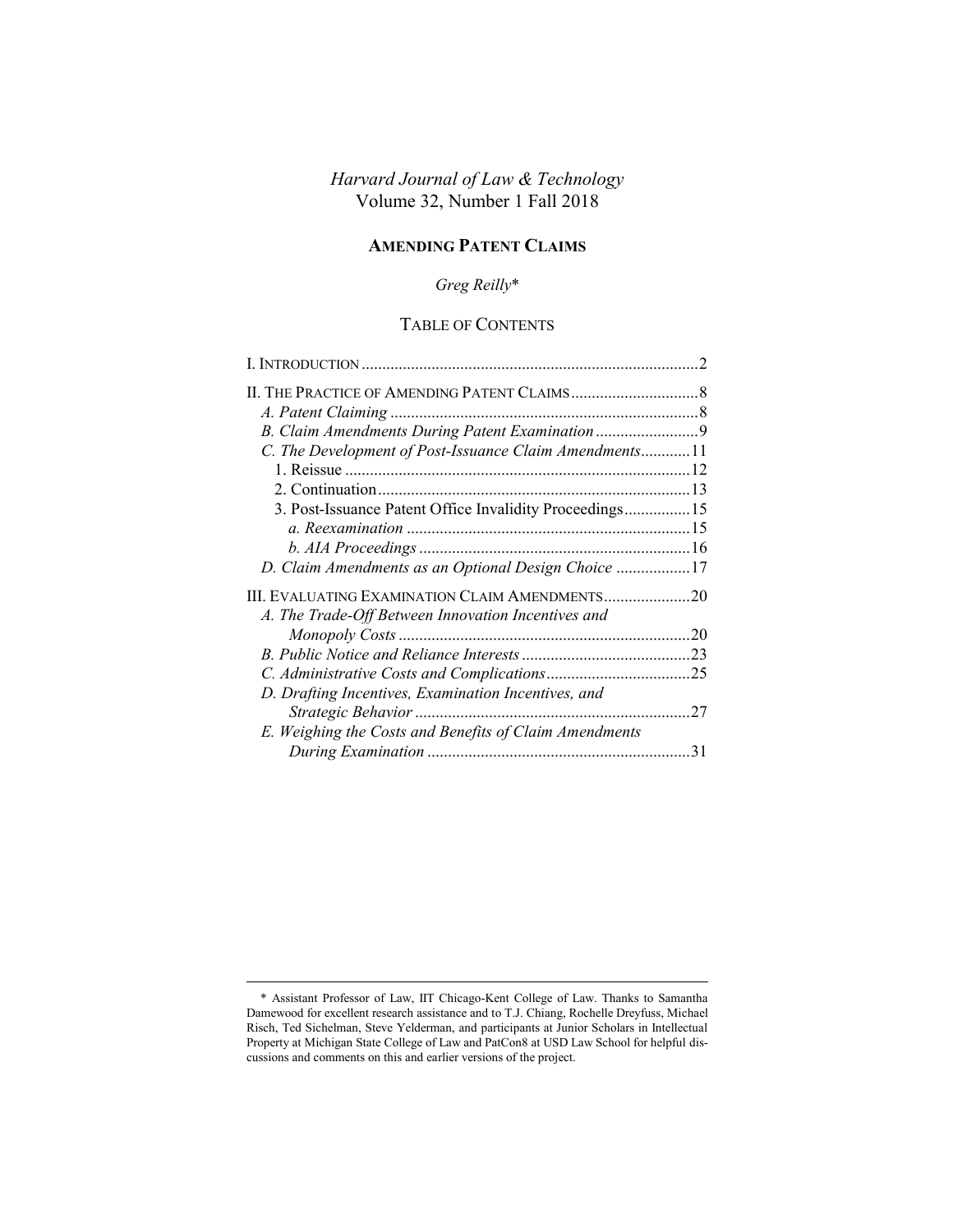| IV. EVALUATING POST-ISSUANCE CLAIM AMENDMENTS 35          |  |
|-----------------------------------------------------------|--|
| A. The Trade-Off Between Innovation Incentives and        |  |
|                                                           |  |
|                                                           |  |
|                                                           |  |
| D. Drafting Incentives, Enforcement Incentives, and       |  |
|                                                           |  |
| E. Weighing the Costs and Benefits of Post-Issuance Claim |  |
|                                                           |  |
|                                                           |  |
| A. Examination Claim Amendments as a Policy Lever47       |  |
| 1. The Relevance of the Long-Standing Liberal             |  |
| Approach to Examination Amendments47                      |  |
| 2. Claim Amendments as a Tool for Addressing Patent       |  |
|                                                           |  |
| B. Reconsidering the Debate over Claim Amendments in      |  |
|                                                           |  |
| 1. The Polarized Debate over Claim Amendments in AIA      |  |
|                                                           |  |
| 2. The Administrative Legitimacy Case Against Unduly      |  |
| Restricting Claim Amendments in Post-Issuance             |  |
|                                                           |  |
| C. Discretionary Post-Issuance Claim Amendments58         |  |
| 1. The Appeal of Discretionary Post-Issuance Claim        |  |
|                                                           |  |
| 2. The Movement for Greater Discretion in the Patent      |  |
|                                                           |  |
| 3. The Advantages of Post-Issuance Claim Amendments       |  |
|                                                           |  |
|                                                           |  |

# <span id="page-1-0"></span>I. INTRODUCTION

Patent claim amendments have been a largely uncontroversial part of the patent system since 1836. Amendments allow a patent applicant or patent owner to alter its claims — the short summaries of the invention at the end of the patent that define the exclusive rights of the holder from those first sought from, or issued by, the United States Patent and Trademark Office ("Patent Office"). A liberal approach to claim amendments has long been assumed to be a desirable part of the patent system, at least for amendments that occur before patent issuance or nar-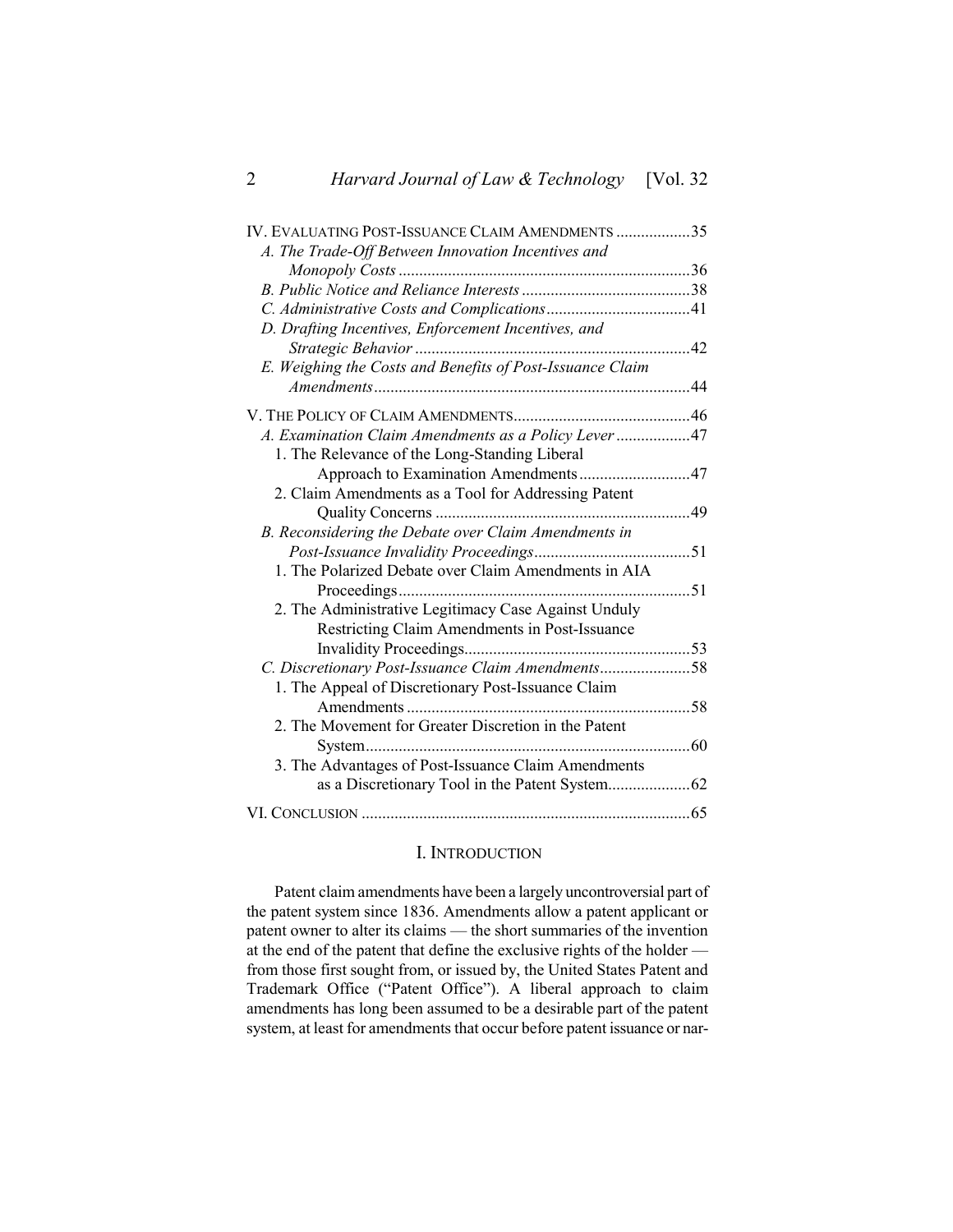<span id="page-2-1"></span> $\overline{a}$ 

row the patent owner's exclusive rights (normally due to concern that the patent claimed more than statutorily permitted).<sup>1</sup>

Two developments have unsettled this status quo in recent years. First, and most prominently, after the America Invents Act of 2011  $("AIA")<sup>2</sup>$  created new post-issuance proceedings to review and cancel issued patents that fail the requisite statutory criteria, the Patent Office made it virtually impossible to amend claims in these proceedings. <sup>3</sup> The Patent Office's highly restrictive approach fueled both policy<sup>4</sup> and constitutional<sup>5</sup> challenges to these new proceedings. A statutory challenge to the amendment practice deeply fractured the en banc Federal Circuit in *Aqua Products, Inc. v. Matal*. 6 In two separate majorities, the Federal Circuit struck down the Patent Office's restrictive approach but found that such an approach would be permissible and entitled to administrative deference if properly promulgated.<sup>7</sup>

<span id="page-2-0"></span>Second, many commentators are concerned about the quality of issued patents, which are often seen as claiming too broadly or too vaguely.<sup>8</sup> Searching for leverage to encourage patent owners to draft more responsibly, a few commentators have turned to claim amendments. Their proposals vary but share the common goal of restricting or penalizing claim amendments to discourage patent owners from drafting overbroad or vague claims.<sup>9</sup>

<sup>1.</sup> *See* Brief for Biotechnology Innovation Organization as Amicus Curiae Supporting Appellant at 8–9, Aqua Prods., Inc. v. Matal, 872 F.3d 1290 (Fed. Cir. 2017) (No. 2015-1177) [hereinafter BIO *Aqua* Br.] (en banc) (suggesting that "the ability of the patentee to amend its claims" in Patent Office proceedings is assumed to "be a common and otherwise unremarkable procedure that would unfold as a matter of course if not of right").

<sup>2.</sup> Leahy–Smith America Invents Act, Pub. L. 112–29, 125 Stat. 329 (2011).

<sup>3.</sup> *Aqua*, 872 F.3d at 1299–1300 (O'Malley, J., majority opinion).

<sup>4.</sup> *See* Alden Abbott et al., *Crippling the Innovation Economy: Regulatory Overreach at the Patent Office*, REGULATORY TRANSPARENCY PROJECT OF THE FEDERALIST SOCIETY (Aug. 14, 2017), https://regproject.org/wp-content/uploads/RTP-Intellectual-Property-Working-Group-Paper.pdf [https://perma.cc/VER4-QY3P] ("[T]he right to amend is important as a matter of policy. It is a key feature of successful post-issuance review programs . . . ").

<sup>5.</sup> *See, e.g.*, Brief for Biotechnology Innovation Organization & Association of University Technology Managers as Amici Curiae in Support of Petitioner at 28–29, Oil States Energy Servs., LLC v. Greene's Energy Grp., LLC, 138 S. Ct. 1365 (2018) (No. 16-712) (identifying inability to amend as one of the reasons *inter partes* review is constitutionally infirm).

<sup>6.</sup> Aqua Prods., Inc. v. Matal, 872 F.3d 1290 (Fed. Cir. 2017).

<sup>7.</sup> *Id.* at 1290–91 (issuing five opinions, none for a majority, and splitting into different majorities for different issues).

<sup>8.</sup> R. Polk Wagner, *Understanding Patent-Quality Mechanisms*, 157 U. PA. L. REV. 2135, 2136–38 (2009) (noting that "the need to improve patent quality is essentially undisputed").

<sup>9.</sup> Tun-Jen Chiang, *Fixing Patent Boundaries*, 108 MICH. L. REV. 523, 575 (2010) (proposing abolishing post-issuance claim amendments and denying examination amendments retroactive effect); Wagner, *supra* note [8,](#page-2-0) at 2167 (proposing that amendments create strong prosecution history estoppel against asserting infringement by equivalents); Stephen Yelderman, *Improving Patent Quality with Applicant Incentives*, 28 HARV. J.L. & TECH. 77, 120 (2014) (proposing a bond for each original claim that would be forfeited if the claim is amended or cancelled).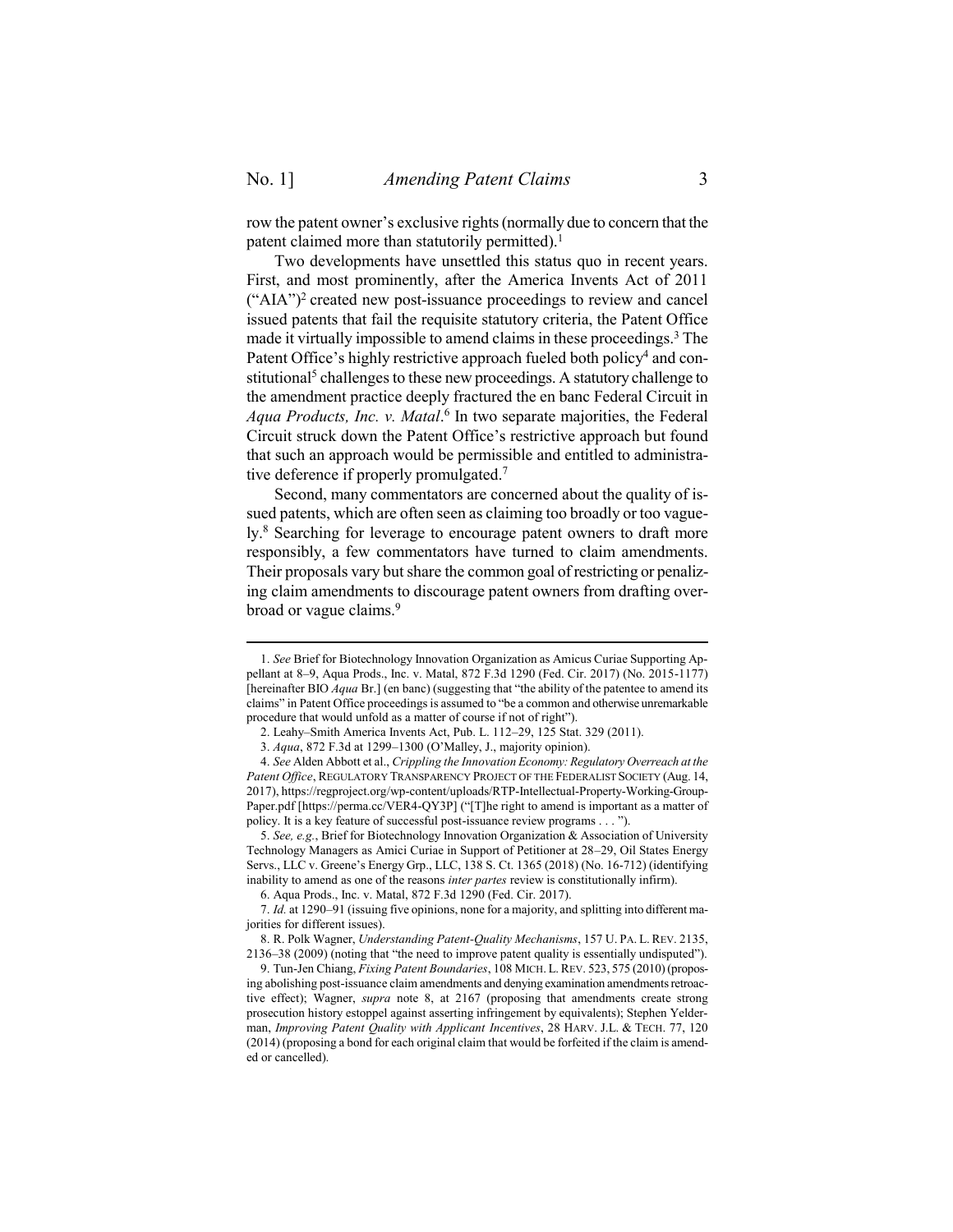Even as claim amendments move from background assumption to debated policy issue, little serious work exists evaluating the desirability of claim amendments either during examination or post-issuance — what benefits they provide at what cost and whether and to what extent claim amendments are socially optimal.<sup>10</sup> Given their historical pedigree, examination claim amendments are normally assumed to be necessary or inherent to the process of patent examination.<sup>11</sup> Even those who advocate restricting claim amendments to improve patent quality tend to narrowly focus on the benefits for patent quality, without conducting an overall evaluation of social desirability. <sup>12</sup> Likewise, the five opinions and seventy-seven pages of *Aqua Products* focused on narrow questions of statutory interpretation and administrative deference, with only passing reference to the policy justifications for post-issuance claim amendments.<sup>13</sup> Proponents of post-issuance claim amendments tend to make conclusory assertions of the clear social benefit from preserving the patent owner's rights while narrowing the restrictions on the public.<sup>14</sup> Conversely, opponents tend to make generalized arguments about the undesirability of making ultimate invalidation of a claim more difficult.<sup>15</sup> This Article provides the comprehensive evaluation of patent claim amendments, both during examination and post-issuance, missing from the literature. The results are mixed and are unlikely to completely satisfy either side of current policy debates over the patent system generally, and claim amendments specifically.<sup>16</sup>

<span id="page-3-2"></span><span id="page-3-1"></span><span id="page-3-0"></span><sup>10.</sup> For a notable exception, *see generally* Chiang, *supra* not[e 9,](#page-2-1) discussed and distinguished extensively *infra* Sections [III](#page-19-0)[.A,](#page-19-1) [IV.](#page-34-0)[E.](#page-43-0) Additionally, several commentators have addressed continuation applications, which is one specific means of essentially amending patent claims post-issuance. Examples are cited throughout this Article.

<sup>11.</sup> *See, e.g.*, Timothy B. Lee, *Why the Roots of Patent Trolling May Be in the Patent Office*, ARSTECHNICA (Mar. 5, 2018), https://arstechnica.com/tech-policy/2018/03/why-theroots-of-patent-trolling-may-be-in-the-patent-office/#p3 [https://perma.cc/W4QB-DXH3] ("Patent examiners don't just decide whether or not to approve a patent. They're also supposed to narrow a patent's claims to make sure it only covers what the inventor actually invented.").

<sup>12.</sup> *See* Wagner, *supra* not[e 8,](#page-2-0) at 2167–68 (providing one-paragraph consideration of the costs of limiting claim amendments); Yelderman, *supra* not[e 9,](#page-2-1) at 120–21 (not reaching ultimate social desirability of penalizing claim amendments to improve patent quality).

<sup>13.</sup> *See generally* Aqua Prods., Inc. v. Matal, 872 F.3d 1290 (Fed. Cir. 2017).

<sup>14.</sup> *See, e.g.*, Brief of Amicus Curiae Pharmaceutical Research and Manufacturers of America in Support of Petitioner at 11, *Aqua*, 872 F.3d 1290 (No. 2015-1177) [hereinafter PhRMA *Aqua* Br.].

<sup>15.</sup> *See, e.g.*, Brief of Askeladden, L.L.C. as Amicus Curiae in Support of Intervenor Director of the United States Patent and Trademark Office at 18, *Aqua*, 872 F.3d 1290 (No. 2015- 1177) [hereinafter Askeladden *Aqua* Br.].

<sup>16.</sup> *See* Lisa Larrimore Ouellette, *Cultural Cognition of Patents*, 4 IP THEORY 28, 28–30 (2014) (describing sharp divide between sides in patent policy debates); Ted Sichelman, *Markets for Patent Scope*, 1 IP THEORY 42, 47–48 (2010) (describing debate among scholars between "commercialization market optimists/coordination pessimists . . . who advocate relatively narrow patent scope, and commercialization pessimists/coordination optimists . . . who advocate relatively broad patent scope").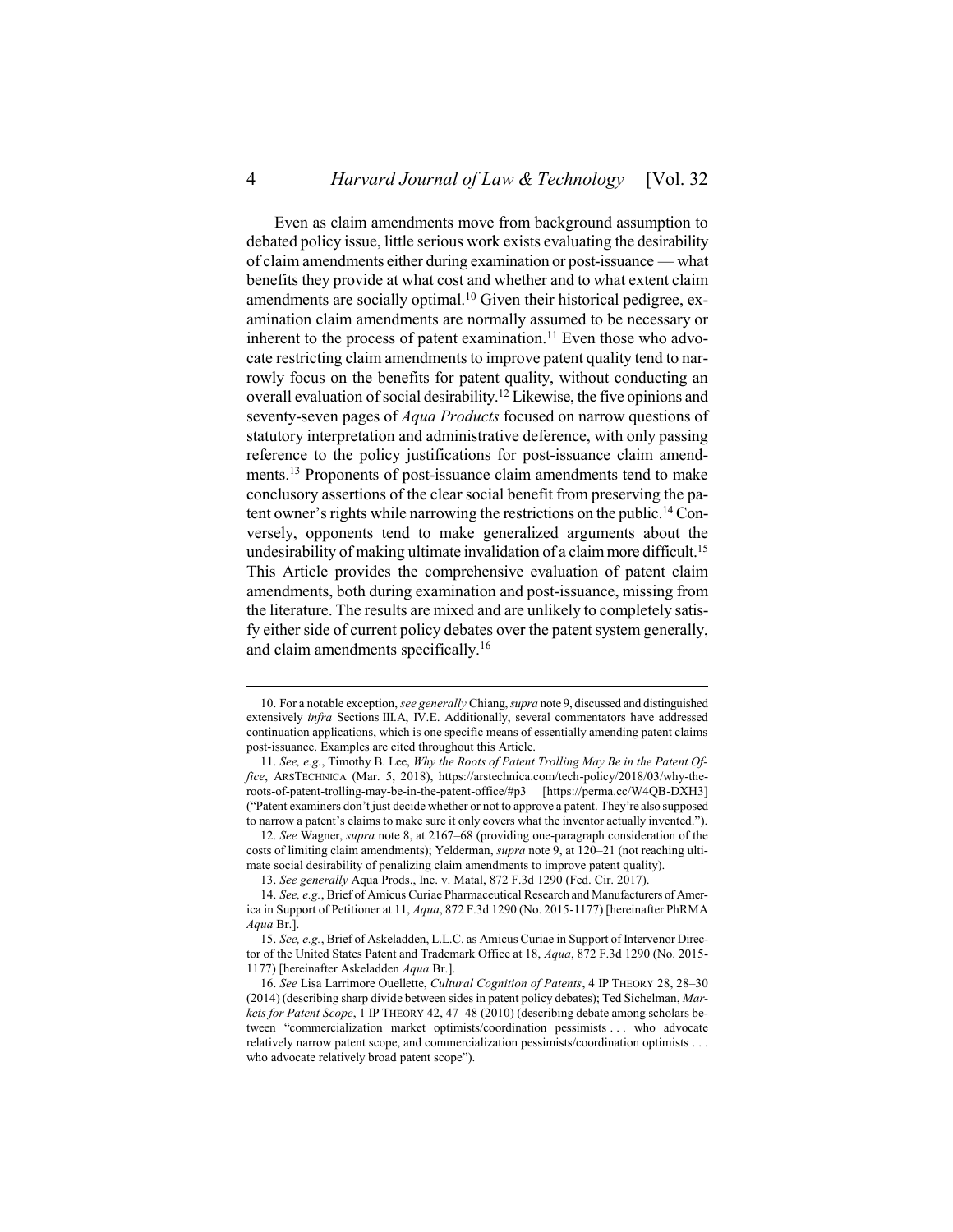Examination claim amendments rest on weaker foundations than their long-standing and widespread acceptance would suggest.<sup>17</sup> On the one hand, examination amendments help protect the basic incentives to innovate, disclose, and commercialize at the heart of the patent system by allowing the inventor to still obtain effective patent protection even when the initial claims are rejected as claiming more than allowed or are insufficient to protect the full scope of the invention. On the other hand, examination amendments may be duplicative of the other tools patentees have to protect their legitimate claim scope and create undesirable incentives for patent owners to draft the type of vague and broad claims most beneficial to themselves but most problematic for patent quality.

Post-issuance claim amendments raise greater concerns about notice and the reliance interests of competitors and about strategic amendments designed specifically to capture competitor's products or to prevail in litigation. They may also be less necessary to protect innovation incentives because the patent owner has already enjoyed a period of exclusivity. On the other hand, the extent to which competitors are relying on claim language is uncertain, and accused infringers themselves have incentives and opportunities to attack and create problems with even meritorious patents. Moreover, patent owners that have invested or made business decisions based on patent protection have their own legitimate reliance concerns. In sum, the justifications for post-issuance claim amendments are, at most, different in degree, not different in kind, from examination amendments. 18

Finding the social desirability of claim amendments ambiguous is superficially unsatisfying. But it has important policy implications. Any normative conclusion about claim amendments depends on where the risk of error should lie: denying warranted amendments through a restrictive approach would undermine inventor incentives, yet allowing unwarranted amendments through a liberal approach would interfere with legitimate competition and follow-on innovation.<sup>19</sup> Assigning this risk of error, in turn, depends on the "careful balance between the need to promote innovation and the recognition that imitation and refinement through imitation are both necessary to invention itself and the very lifeblood of a competitive economy" that is Congress's primary objective in designing the patent laws.<sup>20</sup> Commentators strenuously debate the normative questions surrounding this balance, including whether (and to what extent) patent protection is needed to incentivize inventors, whether strong patent rights that maximize protection for inventors or weaker

<sup>17.</sup> *See infra* Part [III.](#page-19-0)

<sup>18.</sup> *See infra* Part [IV.](#page-34-0)

<sup>19.</sup> *See infra* Section [V.](#page-45-0)[A.](#page-46-0)[2.](#page-48-0)

<sup>20.</sup> Bonito Boats, Inc. v. Thunder Craft Boats, Inc., 489 U.S. 141, 146 (1989).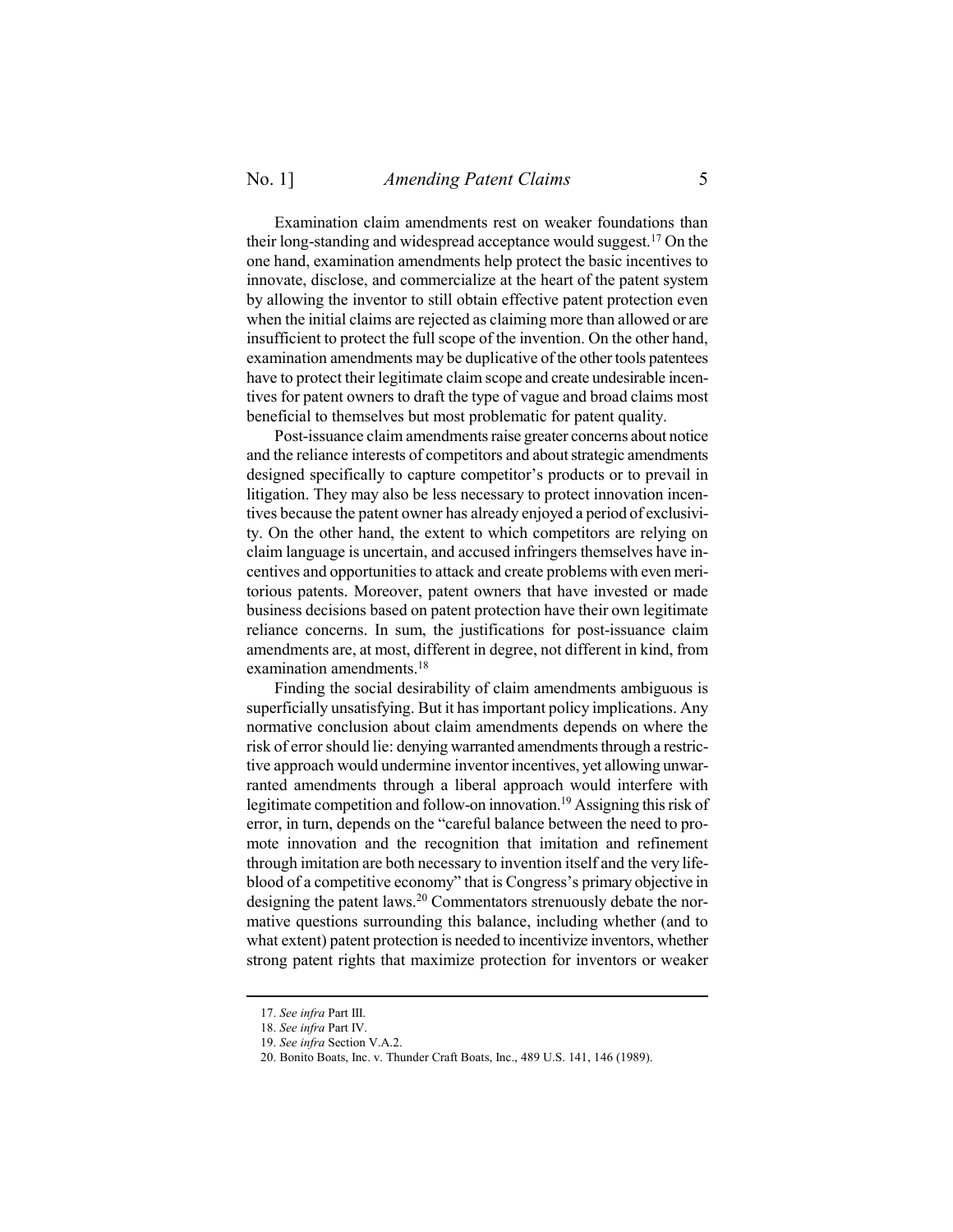patent rights that permit greater competition and follow-on innovation are optimal, and whether the status quo currently favors patent owners or accused infringers.<sup>21</sup>

<span id="page-5-0"></span>For this reason, examination amendments are a potentially useful, though long overlooked, tool for Congress to implement policy choices about the fundamental balance of the patent system.<sup>22</sup> To be clear, Congress is not limited to either maintaining the liberal status quo towards examination amendments or suddenly abolishing them after nearly two hundred years. A variety of middle ground possibilities exist, such as altering fee structures, changing presumptions of the permissibility of amendments, or requiring greater showings that amendments are warranted. In this regard, this Article provides the theoretical foundation for restricting or penalizing claim amendments as a means of addressing concerns with patent quality, as a few commentators have recently proposed,<sup>23</sup> though without reaching a definitive conclusion that this should be done.

Turning to post-issuance amendments, in light of the statutory ambiguity found by the Federal Circuit in *Aqua Products*, the procedural nature of the amendment issue, and the uncertainty about the social desirability of post-issuance claim amendments, any approach adopted by the Patent Office would be reasonable and therefore entitled to administrative deference.<sup>24</sup> Thus, the Patent Office *could* restrict claim amendments in post-issuance invalidity proceedings. But that does not necessarily mean that the Patent Office *should*. The statutory text and legislative history of the AIA, the ambiguity in the social optimality of claim amendments, and the historically limited role of the Patent Office all suggest that Congress did not envision that the new AIA postissuance invalidity proceedings would sharply break from historical amendment practice in a way that would adjust the patent system's basic balance.<sup>25</sup> To the contrary, the evidence suggests that the AIA postissuance proceedings have exceeded Congress's expectations in terms of invalidating issued patents, at least partially due to the near-impossibility of claim amendments.<sup>26</sup> Principles of administrative legitimacy suggest that an administrative agency using its delegated powers should be a

<sup>21.</sup> *See* Dan L. Burk & Mark A. Lemley, *Policy Levers in Patent Law*, 89 VA.L.REV. 1575, 1580–81 (2003). This Article follows the consensus that the patent system is driven by utilitarian, economic considerations, not moral rights, distributive considerations, or the desire to reward inventors, and therefore "[w]e grant patents in order to promote innovation, and so we should grant patents only to the extent necessary to encourage such innovation." *Id.* at 1596– 99.

<sup>22.</sup> *See infra* Section [V.](#page-45-0)[A.](#page-46-0)[2.](#page-48-0)

<sup>23.</sup> *See infra* Section [V.](#page-45-0)[A.](#page-46-0)[2.](#page-48-0)

<sup>24.</sup> *See infra* Section [V.](#page-45-0)[B](#page-50-0)[.2.](#page-52-0)

<sup>25.</sup> *See id.*

<sup>26.</sup> *See id.*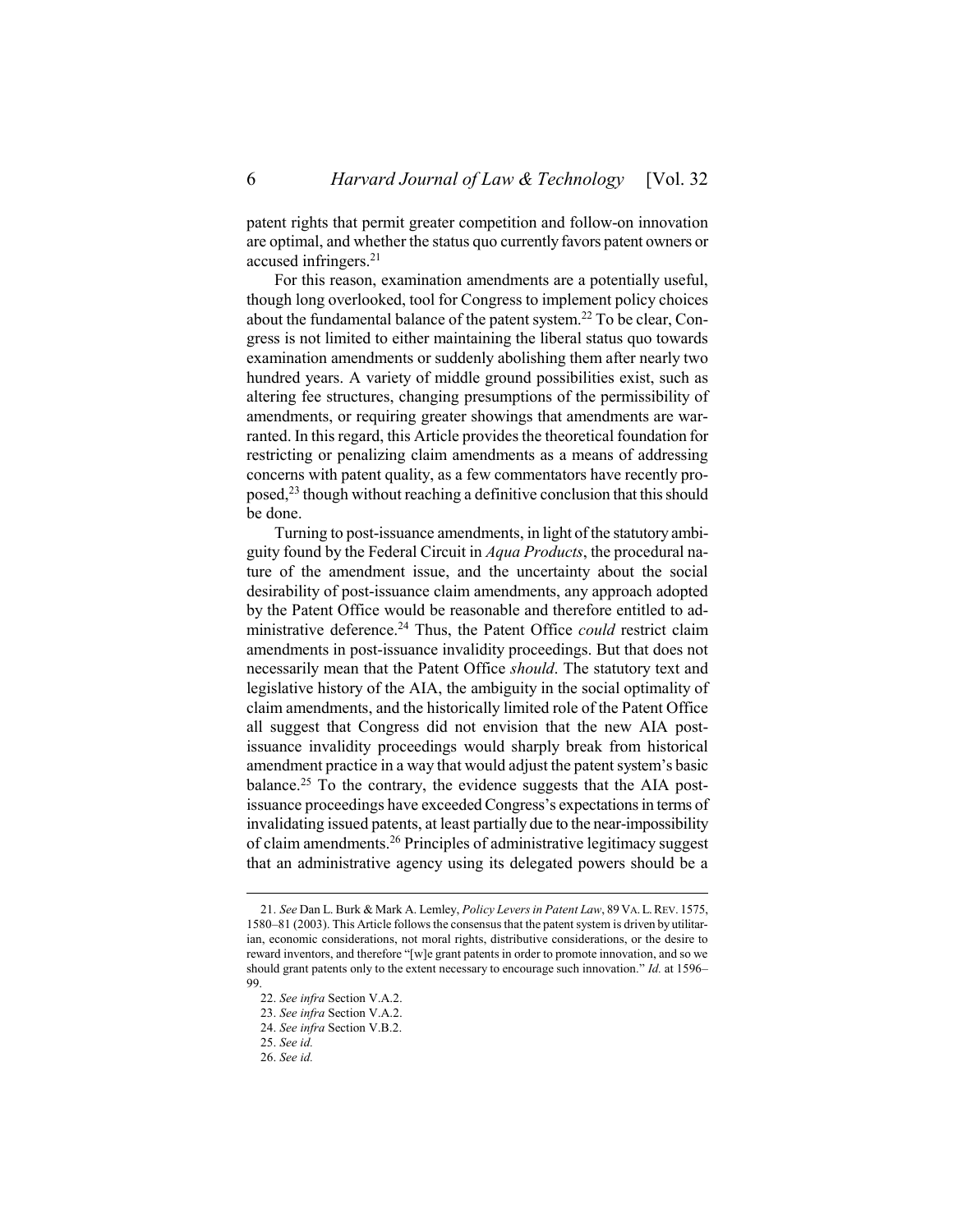faithful agent implementing Congress's wishes to the extent possible.<sup>27</sup> Thus, while the Patent Office might be warranted in imposing incremental restrictions on claim amendments in post-issuance validity proceedings — such as imposing additional fees for amendments — it should avoid restrictions that severely limit amendments or make them nearly impossible, absent more express direction from Congress.

Ultimately, the best approach to claim amendments in post-issuance invalidity proceedings might be to abandon a one-size-fits-all solution that is likely to generate significant errors (either unwarranted amendments under a liberal policy or denial of warranted amendments under a restrictive policy). Instead, Congress could give the Patent Office discretion to allow post-issuance claim amendments on a case-by-case basis in light of the specific context of the individual patent. <sup>28</sup> When a patent owner seeks to amend its claim in a post-issuance invalidity proceeding, the administrative patent judges of the Patent Trial and Appeal Board ("PTAB") assigned to the proceeding could decide whether an amended claim is warranted based not just on technical considerations of novelty, non-obviousness, and adequate disclosure but also based on specific evidence of the actual need and social desirability of the amendment. The latter considerations could include the patent owner's investments in research, development, and commercialization; the opportunities the patent owner had to recoup these investments; the degree of reliance by competitors and the public; and the needs and practices of the specific industry. <sup>29</sup> Alternatively, the PTAB could refer the proposed amendment to a newly-created board of technical, economic, patent examination, and patent policy experts to make this decision.

Such a discretionary approach to post-issuance amendments is consistent with other recent proposals for more tailored and context-specific approaches to patent law to better reflect the diverse situations in which the trade-off between innovation incentives and competition arises. <sup>30</sup> It is a particularly appealing form of tailored and contextual patent law because it minimizes concerns about cost, institutional competence, and regulatory capture that often accompany such proposals.<sup>31</sup>

The rest of the Article proceeds in four parts. Part II provides an overview of the practice of amending patent claims during examination and post-issuance. Part III weighs the benefits and costs of claim amendments during examination, while Part IV does the same with regard to post-issuance amendments. Part V applies the lessons drawn

<sup>27.</sup> Christopher J. Walker, *Inside Agency Statutory Interpretation*, 67 STAN. L. REV. 999, 1001–03 (2015).

<sup>28.</sup> *See infra* Section [V.](#page-45-0)[C.](#page-57-0)

<sup>29.</sup> *See infra* Section [V.](#page-45-0)[C](#page-57-0)[.1.](#page-57-1)

<sup>30.</sup> *See infra* Section [V.](#page-45-0)[C](#page-57-0)[.2.](#page-59-0)

<sup>31.</sup> *See infra* Section [V.](#page-45-0)[C](#page-57-0)[.3.](#page-61-0)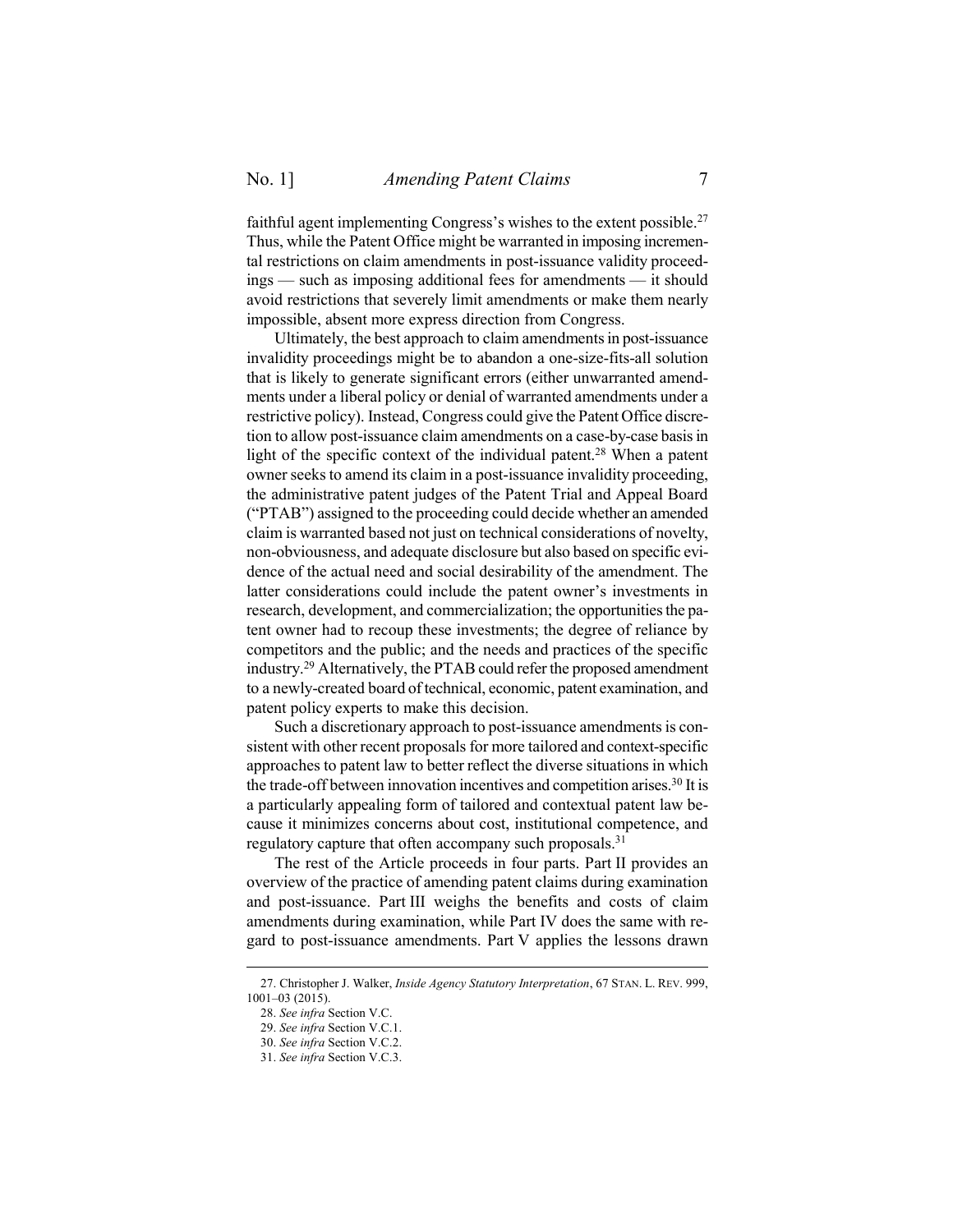<span id="page-7-0"></span>from Parts III and IV to current policy debates related to both examination and post-issuance amendments and introduces the possibility of discretionary post-issuance claim amendments. A brief conclusion follows.

# II. THE PRACTICE OF AMENDING PATENT CLAIMS

### <span id="page-7-3"></span>*A. Patent Claiming*

<span id="page-7-1"></span>A United States patent has two primary parts: "a written description of the invention" and "one or more claims particularly pointing out and distinctly claiming the subject matter which the inventor or a joint inventor regards as the invention."<sup>32</sup> The written description, or specification, discloses the technical information that is the "quid pro quo" justifying the exclusive rights granted by the patent.<sup>33</sup> Claims are numbered, single sentences (though often long and convoluted) at the end of the patent that summarize the invention for which protection is sought.<sup>34</sup>

Claims have two closely related roles. First, they create and substantively define the patent owner's right to exclude, such that the patent owner's rights are limited to the scope of the claims.<sup>35</sup> Second, claims provide public notice of the boundaries of the patent owner's rights to delineate what activities are reserved to the patent owner and what remain open to the public.<sup>36</sup> Patent claims require the translation of complex, technical concepts into brief, legal shorthand, leading to general terminology, incomplete descriptions, and "an amalgam of multiple vocabularies and perspectives," such as ordinary English, conventions of claim drafting (i.e., "patentese"), and scientific or technical words. <sup>37</sup> Patent owners often draft claims with vague and ambiguous terminology that can be read narrowly to avoid the prior art when obtaining the patent and broadly to cover a competitor's product in subsequent licensing negotiations or litigation.<sup>38</sup>

<span id="page-7-4"></span><span id="page-7-2"></span>A patent normally includes several claims that vary in scope by including more or fewer features or vary in the words or structure used to

<sup>32.</sup> 35 U.S.C. § 112(a)**–**(b) (2012).

<sup>33.</sup> Ariad Pharms., Inc. v. Eli Lilly & Co., 598 F.3d 1336, 1345 (Fed. Cir. 2010) (en banc). 34. ROBERT PATRICK MERGES & JOHN FITZGERALD DUFFY, PATENT LAW & POLICY: CASES & MATERIALS 35 (7th ed. 2017).

<sup>35.</sup> *See* Christopher A. Cotropia, *Patent Claim Interpretation Methodologies and Their Claim Scope Paradigms*, 47 WM. & MARY L. REV. 49, 65 (2005).

<sup>36.</sup> *See id.* at 62–65.

<sup>37.</sup> Autogiro Co. of Am. v. United States, 384 F.2d 391, 396–97 (Ct. Cl. 1967); Peter S. Menell et al., *Patent Claim Construction: A Modern Synthesis and Structured Framework*, 25 BERKELEY TECH. L.J. 711, 719–20 (2010).

<sup>38.</sup> Dan L. Burk & Mark A. Lemley, *Fence Posts or Sign Posts? Rethinking Patent Claim Construction*, 157 U. PA. L. REV. 1743, 1753 (2009).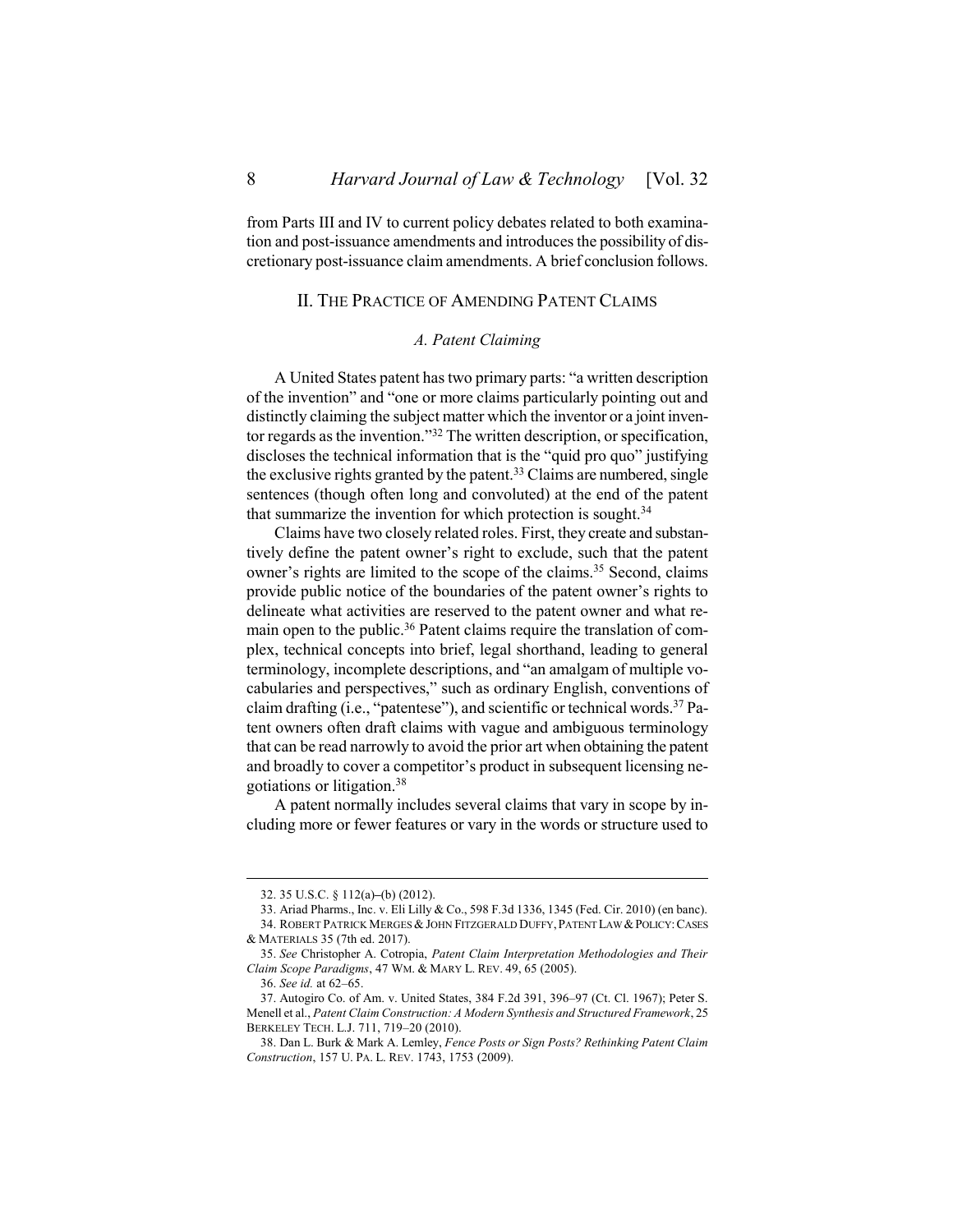<span id="page-8-2"></span>describe the invention.<sup>39</sup> The patent owner can thus maximize the reach of its patent, reduce the risks arising from the inherent problems of patent claiming, and increase the chances that at least one claim will cover a competitor's product and not encroach on the existing knowledge in the field ("prior art"). 40

An inventor seeking patent protection must file a draft patent with the Patent Office. A Patent Office examiner reviews the application to determine whether it satisfies the statutory requirements for a patent.<sup>41</sup> The examiner normally issues one or more "Office Actions" finding the invention unpatentable either because the disclosure is insufficient or, more commonly, because it is too close to the prior art.<sup>42</sup> The patent prosecutor then normally provides a "Response," which explains why the examiner is wrong and the invention is a sufficient advance over the prior art to warrant a patent.<sup>43</sup> Additionally or alternatively, the prosecutor may amend the claims to narrow or clarify them in a way designed to distinguish the prior art identified by the examiner or ensure that the claims are supported by the disclosure in the specification.<sup>44</sup>

#### <span id="page-8-1"></span>*B. Claim Amendments During Patent Examination*

<span id="page-8-0"></span>Claim amendments have existed since the Patent Act of 1836, which created the current system of Patent Office pre-issuance examination to ensure that patents comply with the statutory criteria of patentability.<sup>45</sup> Since at least 1870, the applicant has had an express right to make amendments that the examiner must consider.<sup>46</sup> Today, patent claims are freely amendable at the applicant's discretion, with the examiner required to consider amendments filed before or in response to the examiner's first office action.<sup>47</sup> Even subsequently, the claims remain

<sup>39.</sup> Michael J. Meurer & Craig Allen Nard, *Invention, Refinement and Patent Claim Scope: A New Perspective on the Doctrine of Equivalents*, 93 GEO. L.J. 1947, 1975 (2005).

<sup>40.</sup> *Id.*

<sup>41.</sup> Menell et al., *supra* not[e 37,](#page-7-2) at 720.

<sup>42.</sup> F. SCOTT KIEFF ET AL., PRINCIPLES OF PATENT LAW: CASES & MATERIALS 105 (5th ed. 2011).

<sup>43.</sup> *Id.* at 106.

<sup>44.</sup> *Id.*

<sup>45.</sup> Patent Act of 1836 § 18, Pub. L. No. 24-357, 5 Stat. 117. The 1836 Act actually provided forspecification amendments, but this was functionally equivalent at a time when the specification performed the role of modern claims. *See* Markman v. Westview Instruments, Inc., 517 U.S. 370, 379 (1996). Congress retained amendments when it officially introduced claims in 1870. *See* Patent Act of 1870 §§ 26, 41, Pub. L. No. 41-260, 16 Stat. 198. The United States had a brief period of pre-issuance review from 1790 to 1793, but this differed significantly from modern examination, with high-ranking officials making essentially discretionary decisions. *See* OREN BRACHA, OWNING IDEAS: THE INTELLECTUAL ORIGINS OF AMERICAN INTELLECTUAL PROPERTY, 1790–1909, at 193–94 (Cambridge University Press 2016).

<sup>46.</sup> *Compare* Patent Act of 1870 § 41, *with* 35 U.S.C. § 132(a) (2012).

<sup>47.</sup> 37 C.F.R. §§ 1.111(a), 1.115(a)–(b) (2017).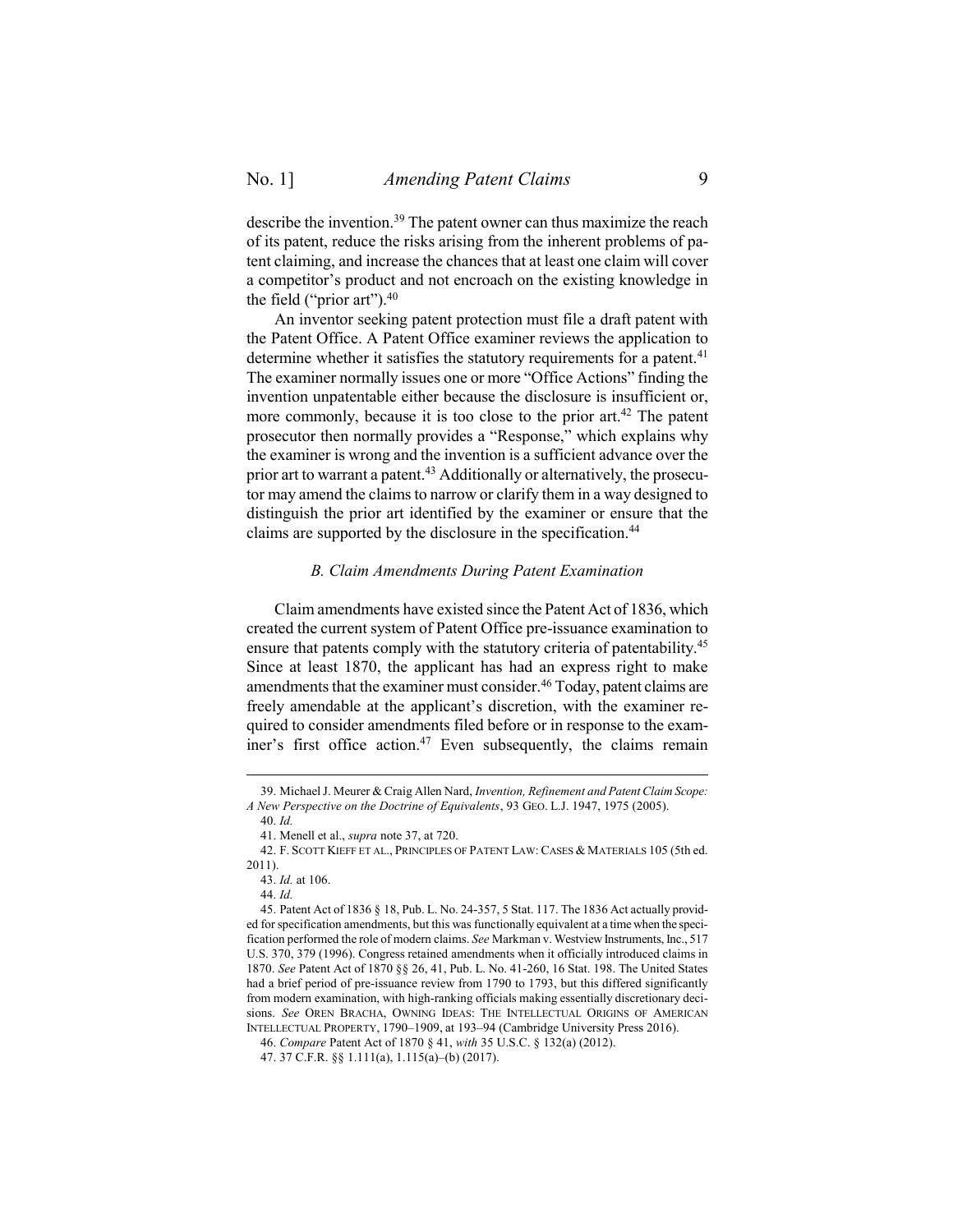amendable and must be considered by the examiner with the payment of an additional fee. <sup>48</sup> Like original claims, a procedurally proper claim amendment is presumptively patentable, with the burden falling on the examiner to prove unpatentability.<sup>49</sup> Unsurprisingly given the liberal approach, amendments are "a common practice in prosecution of patent applications."<sup>50</sup>

Claim amendments in examination fall into three major categories. First, and most commonly, examination amendments respond to the examiner's rejection of the original claims by narrowing the scope of the claim to distinguish the prior art or make the claim commensurate with the disclosure in the specification (depending on the grounds for the rejection). <sup>51</sup> Indeed, a common patent prosecution strategy is to obtain the broadest claim scope that the examiner will allow by first claiming broadly and then iteratively narrowing the claims in response to examiner rejections.<sup>52</sup>

<span id="page-9-0"></span>Second, broadening claim amendments are permitted — and are treated as if filed in the original application — provided they are supported by the specification's disclosure.<sup>53</sup> Broadening amendments sometimes result from the applicant or its attorney independently realizing that they initially had an incomplete understanding of the invention or had erred in the difficult task of translating inventions into words.<sup>54</sup> Less desirably, the applicant or its attorney may realize that the paucity of the prior art and the way the disclosure was drafted allows them to claim more broadly than what the inventor considered the invention to be.<sup>55</sup> Broadening amendments are allowed even if not the result of inde-

<span id="page-9-1"></span><sup>48.</sup> *Id.* §§ 1.113(a), 1.114(a), (c).

<sup>49.</sup> *See* PhRMA *Aqua* Br., *supra* not[e 14,](#page-3-0) at 8 (arguing that aside from AIA post-issuance proceedings, "neither Congress nor the PTO has *ever* placed a similar patentability burden on a patent owner or applicant").

<sup>50.</sup> Hughes Aircraft Co. v. U.S., 717 F.2d 1351, 1363 (Fed. Cir. 1983).

<sup>51.</sup> Festo Corp. v. Shoketsu Kinzoku Kogyo Kabushiki Co., 234 F.3d 558, 592, 638 (Fed. Cir. 2000) (en banc) (Newman, J., concurring in part and dissenting in part) (describing "[i]nformal inquiry" that only 10–15% of simple inventions and virtually no complex inventions are granted patents without amendments and noting "[i]t has been routine practice for patent solicitors to initially present broad claims to an invention, in the expectation of honing the claims in interaction with the examiner"), *vacated on other grounds*, 535 U.S. 722 (2002).

<sup>52.</sup> *Festo*, 234 F.3d at 592 (Plager, J., concurring).

<sup>53.</sup> Liebel-Flarsheim Co. v. Medrad, Inc., 358 F.3d 898, 909 n.2 (Fed. Cir. 2004). The doctrine of "late claiming" once restricted broadening amendments more than one year after filing, but it has been replaced by the more limited concept of prosecution laches that "applies only in egregious cases of unreasonable and unexplained delay in prosecution." MANUAL OF PATENT EXAMINING PROCEDURE § 2190 (9th ed., Rev. 08.2017, Jan. 2018) [hereinafter MPEP]; *see* 1 R. CARL MOY, MOY'S WALKER ON PATENTS § 3:31 (4th ed. 2017).

<sup>54.</sup> *See* STEPHEN A. BECKER, PATENT APPLICATIONS HANDBOOK § 6:13 (2017) ("The new claims may cover features or aspects of the invention that did not occur to you when the original application was prepared.").

<sup>55.</sup> *See* Oskar Liivak, *Rescuing the Invention from the Cult of the Claim*, 42 SETON HALL L. REV. 1, 8–16 (2012) (describing presumption "that claim drafters will attempt to claim all that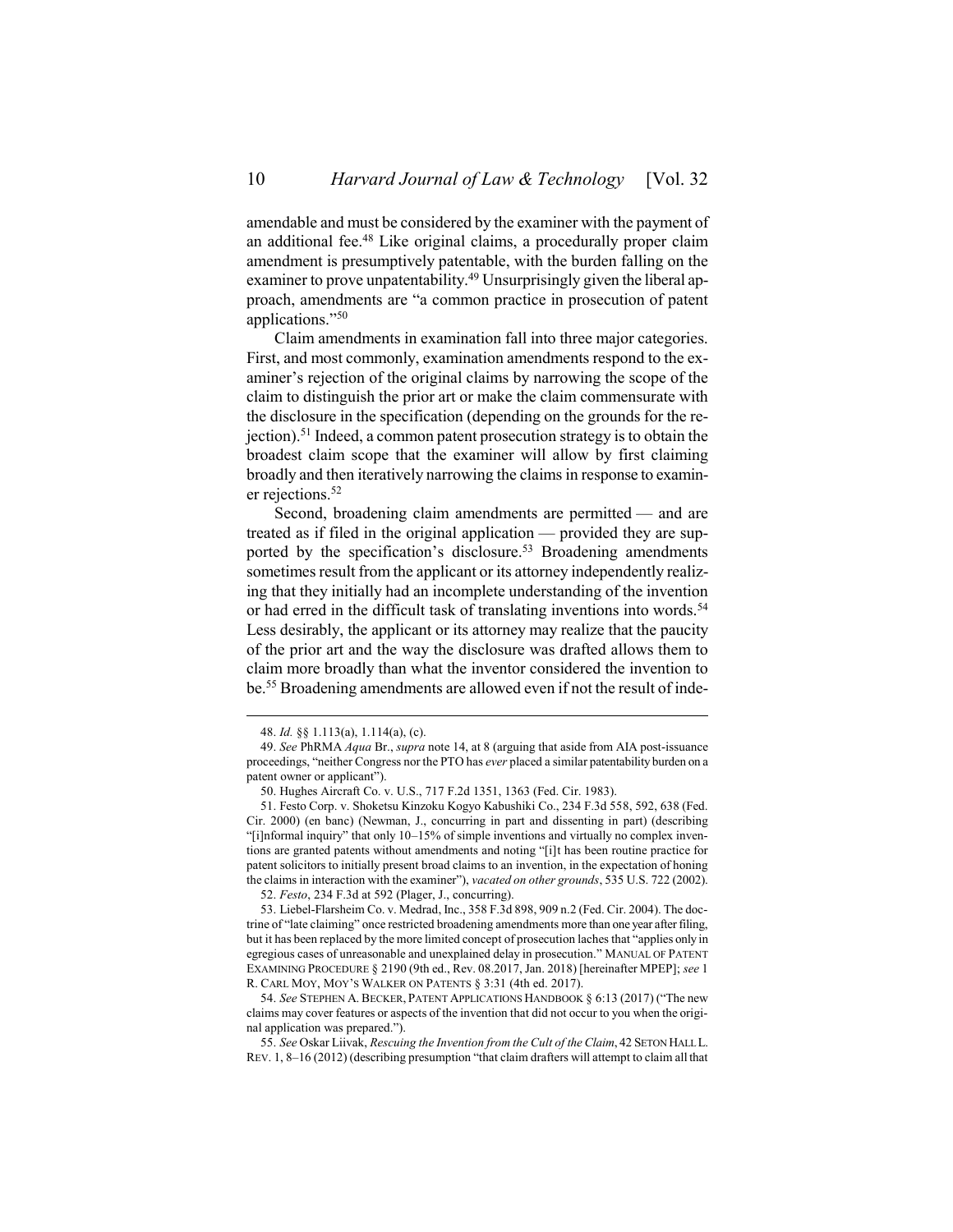pendent realization by the applicant or attorney. "[I]t is not improper for an applicant to broaden [it]s claims during prosecution in order to encompass a competitor's products, as long as the disclosure supports the broadened claims."<sup>56</sup>

Third, some examination amendments clarify or alter claim language without narrowing or broadening claim scope. Whether in response to an examiner rejection or from independent realization, amendments may more clearly specify the invention to distinguish from prior art references or better track the disclosure in the specification.<sup>57</sup> Amendments may even be made to purposefully cover or better target a competitor's product, even without broadening scope.<sup>58</sup>

<span id="page-10-1"></span>To be clear, the substantive claim amendments that are the focus of this Article differ from other types of patent amendments. Amendments to the specification are allowed only to the extent they do not add new matter — information that departs from or adds to the original disclosure.<sup>59</sup> New matter can only be added via a continuation-in-part application that is not entitled to the benefit of the original filing date when compared to the prior art.<sup>60</sup> The limits on specification amendments are uncontroversial. They ensure that the applicant provides a complete disclosure at the time of filing,  $61$  preserving the quid pro quo of disclosure upon which patent protection is premised. Patents also are amended for other, more technical reasons, such as correcting the named inventors or correcting an erroneous translation from a related foreign patent application.<sup>62</sup>

#### <span id="page-10-0"></span>*C. The Development of Post-Issuance Claim Amendments*

This section traces the development of post-issuance claim amendments from their inception pre-dating examination amendments to the six different avenues for post-issuance amendments today.

they can" in light of the prior art and disclosure requirements, even if it extends beyond the actual invention).

<sup>56.</sup> *Liebel-Flarsheim*, 358 F.3d at 909 n.2.

<sup>57.</sup> *Cf.* Slimfold Mfg. Co. v. Kinkead Indus., 810 F.2d 1113, 1116–17 (Fed. Cir. 1987) (describing amendment in reissue proceeding that did not change claim scope but instead simply removed ambiguity by specifying the antecedent basis for term "on said sleeve").

<sup>58.</sup> Cordis Corp. v. Medtronic AVE, Inc., 511 F.3d 1157, 1185 (Fed. Cir. 2008) (finding that claim added to cover competitor's product "does not broaden the scope of coverage"). 59. 4 DONALD S. CHISUM, CHISUM ON PATENTS § 11.04 (2018).

<sup>60.</sup> *Id.*; 4A *id.* § 13.03.

<sup>61.</sup> 4 *id.* § 11.04.

<sup>62.</sup> MPEP, *supra* not[e 53,](#page-9-0) §§ 602.01(c)(1), 2163.07.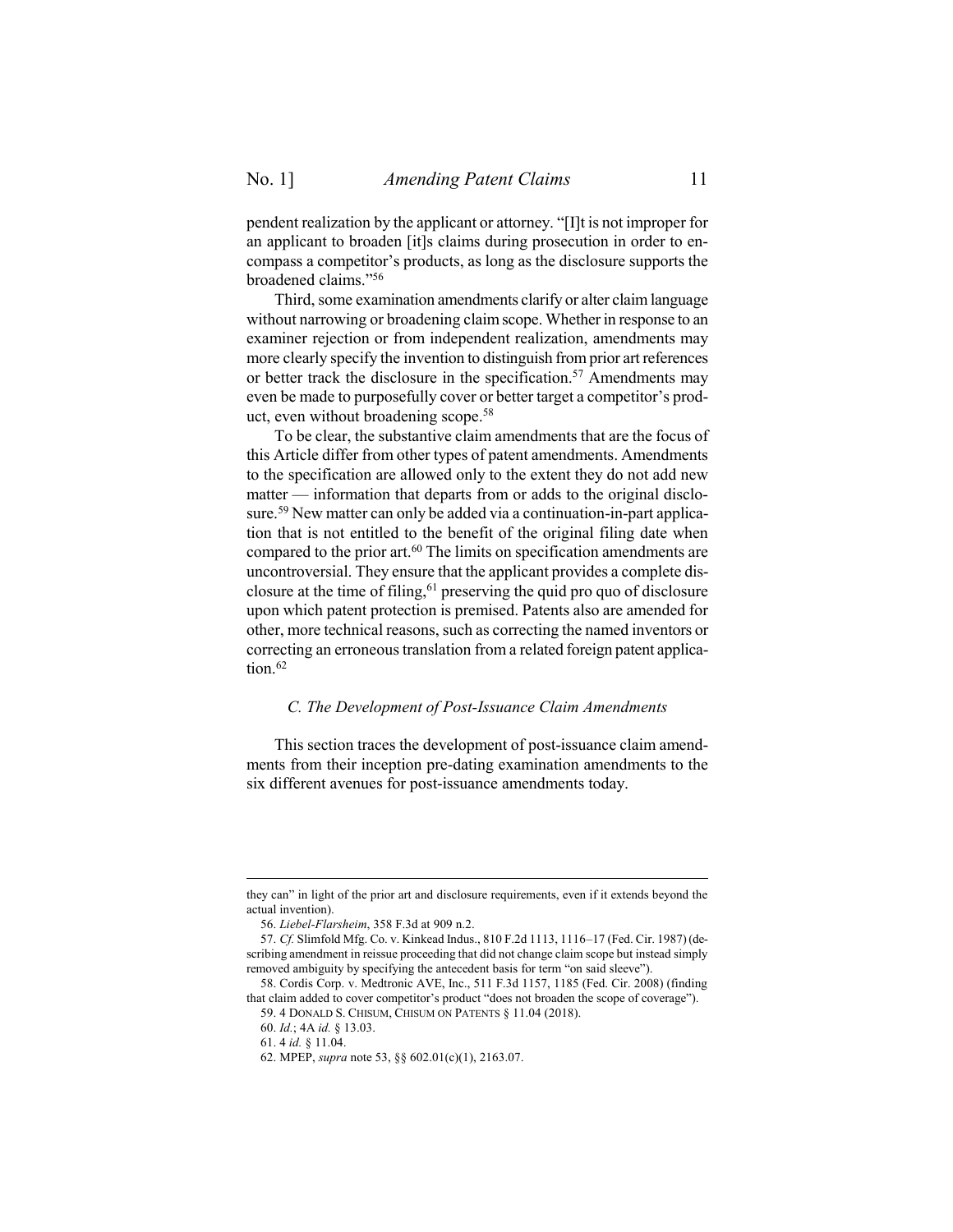### <span id="page-11-0"></span>1. Reissue

The roots of post-issuance claim amendments lie in the reissue practice the Patent Office developed in the early 1800s. From 1793 to 1836, United States patents were issued upon compliance with administrative formalities but without substantive examination.<sup>63</sup> When problems were discovered post-issuance, often in litigation, patent owners sought to surrender their original patent and receive a replacement amended to address the problem. <sup>64</sup> Despite a lack of express statutory authority, the Patent Office began granting such requests in the 1810s.<sup>65</sup> The Supreme Court endorsed this practice in 1832,<sup>66</sup> and Congress codified it the same year.<sup>67</sup> Patent owners' opportunities to correct problems in original claims were doubled by the Patent Act of 1836, which retained reissue proceedings despite introducing pre-issuance examination and examination amendments.<sup>68</sup> The Supreme Court first restricted reissue proceedings in the late 19th century, introducing several limits on broadening reissues in light of concerns that reissuance was primarily used to expand claim scope to ensnare competitor's products.<sup>69</sup>

The Patent Act of 1952 recodified the reissue proceedings and codified the judicial limits imposed in the 19th century.<sup>70</sup> A patent owner today can obtain a reissued patent for the same invention disclosed in the original specification when an error in original prosecution resulted in its original claims being invalid or inoperative due to a defective specification or, more relevant for present purposes, due to claiming more or less than the patent owner's invention.<sup>71</sup> As with examination amendments, reissue claim amendments can: (1) narrow claims to avoid prior art or ensure adequate support from the specification; (2) expand claims to provide adequate protection against infringement of all embodiments of the invention; or (3) cure ambiguity or vagueness that may render the patent indefinite or otherwise invalid.<sup>72</sup>

But reissue amendments are more limited than examination amendments. First, reissuance amendments require an "error" during original prosecution, although courts have tended (though inconsistently) to in-

<sup>63.</sup> Bracha, *supra* not[e 45,](#page-8-1) at 201–03.

<sup>64.</sup> EDWARD C. WALTERSCHEID, TO PROMOTE THE PROGRESS OF USEFUL ARTS: AMERICAN PATENT LAW AND ADMINISTRATION 1798-1836, at 266-67 (Fred B. Rothman & Co. 1998). 65. *Id.*

<sup>66.</sup> Grant v. Raymond, 31 U.S. 218, 243 (1832).

<sup>67.</sup> Patent Act of July 3, 1832 § 3, Pub. L. No. 22-162, 5 Stat. 559.

<sup>68.</sup> Patent Act of 1836 § 13, Pub. L. No. 24-357, 5 Stat. 117.

<sup>69.</sup> 4A CHISUM, *supra* note [59](#page-10-1) § 15.02[5], [9] (2018).

<sup>70.</sup> *Id.*

<sup>71.</sup> *Id.* § 15.03.

<sup>72.</sup> *Id.* § 15.03[1][a].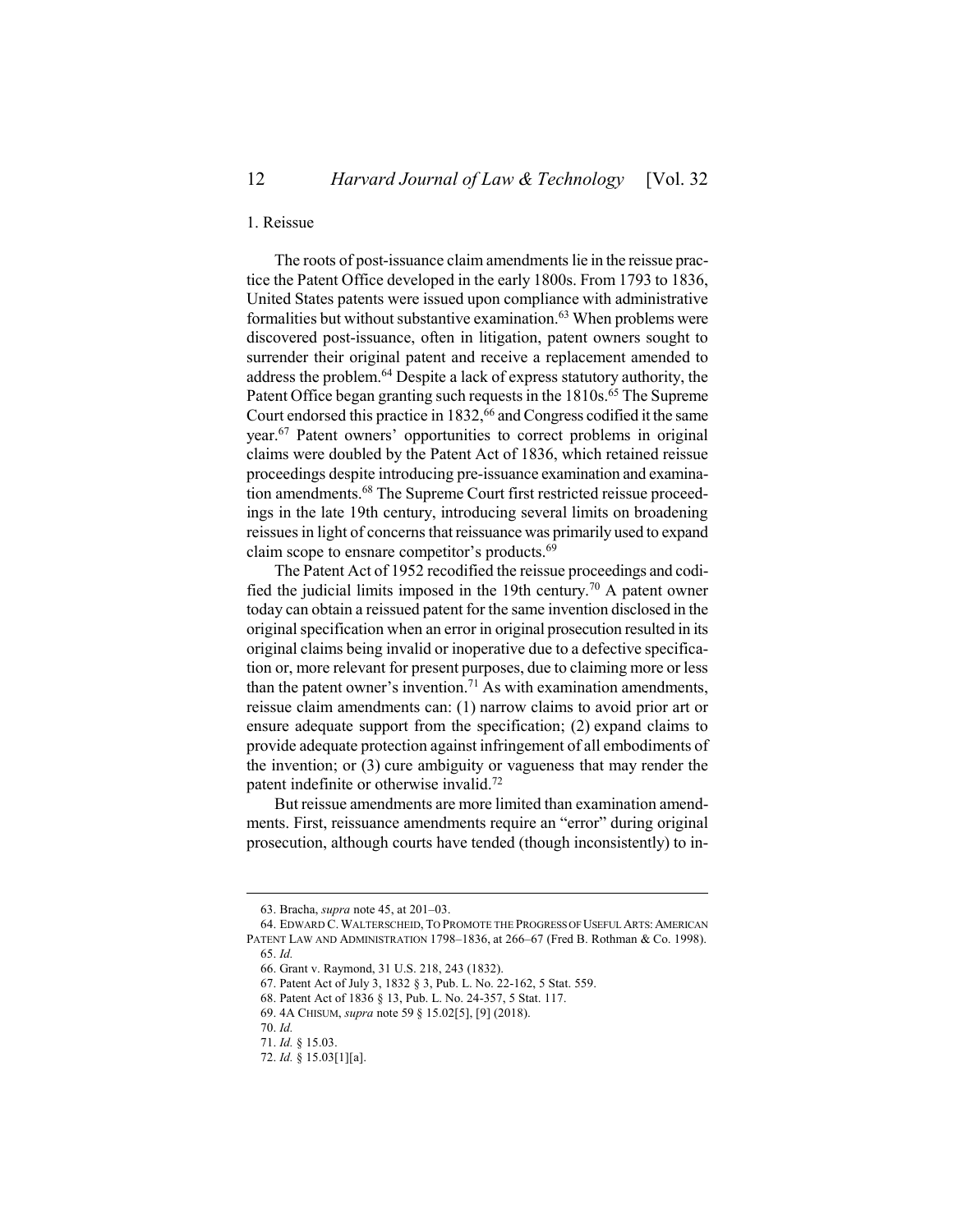terpret this broadly to include errors of fact,<sup>73</sup> errors of law,<sup>74</sup> and even errors of judgment.<sup>75</sup> Most commonly, the "error" requirement excludes deliberate decisions to forego claim scope in order to secure original issuance.<sup>76</sup> Second, reissuance extinguishes all prior infringement claims unless the reissued claims are substantially identical to the original claims, requiring the same scope but permitting clarifications or other minor wording changes.<sup>77</sup> Third, broadening amendments are only allowed in the first two years after patent issuance to protect public reliance interests. <sup>78</sup> Finally, a competitor has absolute intervening rights to continue using, selling, or offering to sell specific physical products that did not infringe the original claims and that it made, used, sold, offered to sell, or imported prior to the reissuance.<sup>79</sup> Courts further have discretion to grant equitable intervening rights, which permit competitors to continue courses of conduct (e.g., manufacturing or selling a certain category of products) that they engaged in or had made substantial preparations for before reissuance and that did not infringe the original claims.<sup>80</sup> However, intervening rights may only be granted to the extent necessary to protect competitor investments and businesses.<sup>81</sup>

#### <span id="page-12-0"></span>2. Continuation

 $\overline{a}$ 

Another means for patent owners to alter their claim scope developed beginning in the 1850s: continuation applications.<sup>82</sup> Technically, continuation applications do not amend original claims. Instead, they are new applications filed while the original application is still pending that have the same specification and are entitled to the same filing date but have new claims.<sup>83</sup> When looked at broadly as part of an entire family of

<sup>73.</sup> *See, e.g.*, *In re* Oda, 443 F.2d 1200, 1206 (C.C.P.A. 1971) (finding "adequate evidence in the record to show that the error in saying 'nitrous' instead of 'nitric' was a translation error" that permitted reissue).

<sup>74.</sup> *See, e.g.*, Scripps Clinic & Research Foundation v. Genentech, Inc., 927 F.2d 1565, 1575 (Fed. Cir. 1991) ("An error of law is not excluded from the class of error subject to correction in accordance with the reissue statute.").

<sup>75.</sup> *See, e.g.*, Fleming v. Escort Inc., 774 F.3d 1371, 1380 (Fed. Cir. 2014) (concluding that the fact that "Fleming failed to appreciate the full scope of his invention and the inadequacy of the original claims for properly capturing the full scope" was "a classic reason that qualifies as error" for reissue).

<sup>76.</sup> 4A CHISUM, *supra* note [59](#page-10-1) § 15.03[2][e].

<sup>77.</sup> 35 U.S.C. § 252 (2012); 4A CHISUM, *supra* not[e 59](#page-10-1) § 15.05[1]; *see also* Slimfold Mfg. Co. v. Kinkead Indus., 810 F.2d 1113, 1115–16 (Fed. Cir. 1987) ("[I]t is the scope of the claim that must be identical, not that the identical words must be used.").

<sup>78.</sup> 35 U.S.C. § 251(d) (2012); 4A CHISUM, *supra* not[e 59](#page-10-1) § 15.03[4][b].

<sup>79.</sup> 35 U.S.C. § 252.

<sup>80.</sup> *See id.*

<sup>81.</sup> *See id.*

<sup>82.</sup> 4A CHISUM, *supra* note [59](#page-10-1) § 13.02.

<sup>83.</sup> *Id.* § 13.01; *see also* 35 U.S.C. § 120.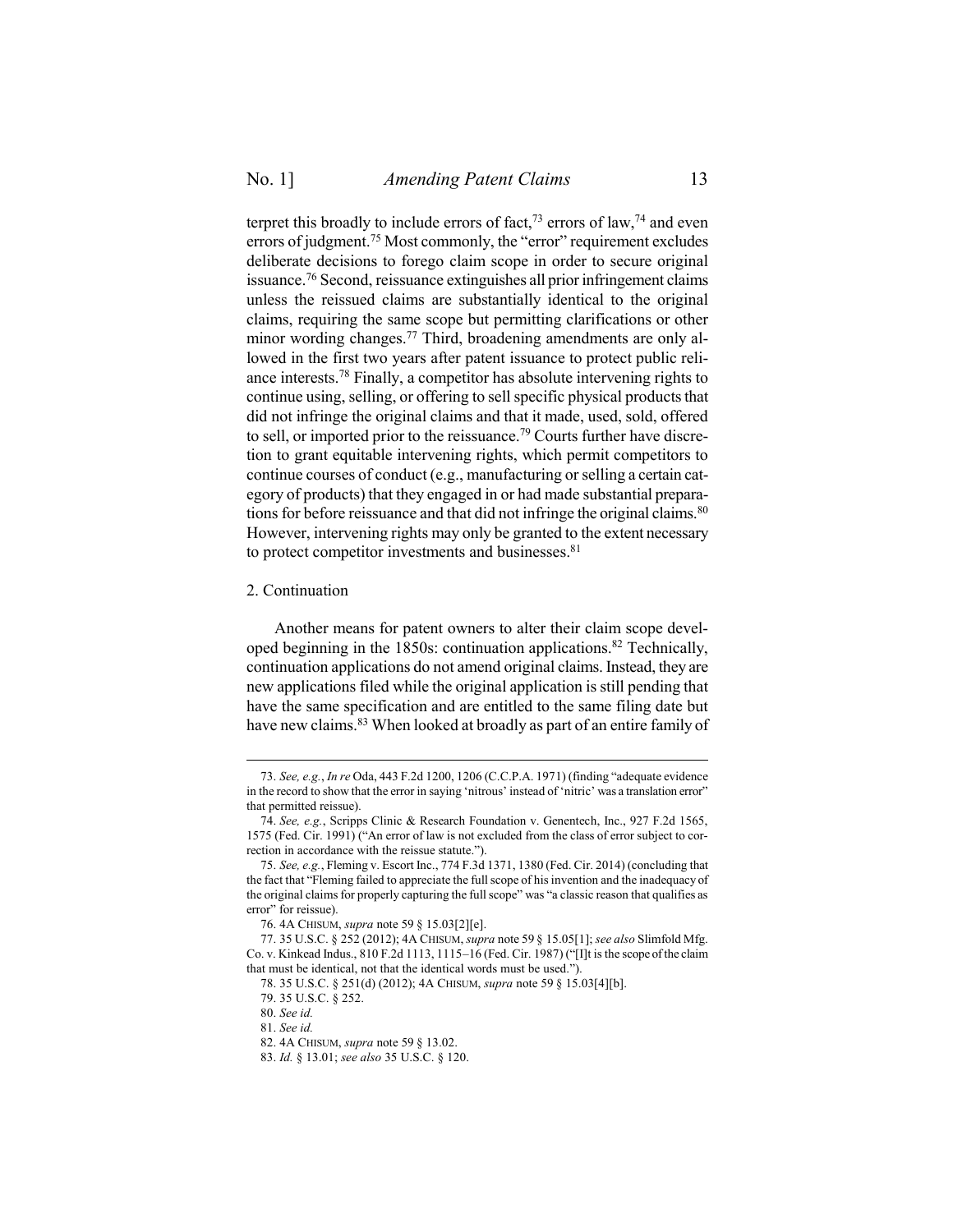<span id="page-13-0"></span>patent applications covering an invention or series of related inventions, continuation applications can be seen as part of an overall patent prosecution and initial examination strategy, rather than as some sort of postissuance proceeding.<sup>84</sup> Functionally, however, continuations operate similar to other post-issuance claim amendments by allowing applicants to alter their claim scope or claim language after obtaining patent protection for an invention while retaining the benefit of their original filing date.<sup>85</sup> Therefore, this Article treats them as a form of post-issuance claim amendment.

Continuation applications sometimes are used to obtain narrowed or clarified claims in response to concerns that the original claims were overbroad or imprecise. <sup>86</sup> Often, however, patent owners use continuation applications to obtain broader claims. A continuation may allow the patent owner to continue to pursue a broad claim that it sought in examination of the original patent but narrowed in response to an examiner rejection to obtain immediate patent protection.<sup>87</sup> Other times, the patent owner monitors market developments and uses the continuation to obtain new claims designed to capture competitor products and advancements outside the scope of the original claims.<sup>88</sup> Commentators have sharply criticized this latter use because it allows the patent owner to obtain broadened claims years after original issuance, capture the innovations of others, and surprise mature industries, while benefitting from the original application's filing date. 89

Broadening continuations therefore function similarly to broadening reissues but without being subject to the restrictions on broadening reissues.<sup>90</sup> Unsurprisingly, "continuations are the method of choice for amending claims post-issuance,"<sup>91</sup> even if reforms have addressed some of the worst abuses of continuation applications.<sup>92</sup>

<sup>84.</sup> *See* Mark A. Lemley & Kimberly A. Moore, *Ending Abuse of Patent Continuations*, 84 B.U. L. REV. 63, 68 (2004).

<sup>85.</sup> Chiang, *supra* not[e 9,](#page-2-1) at 533–34.

<sup>86.</sup> Lemley & Moore, *supra* not[e 84,](#page-13-0) at 76 (describing one use of continuations as when the applicant "drafted the claims poorly in the first instance and want[s] a second chance at drafting claims of appropriate scope").

<sup>87.</sup> *Id.* at 68, 76.

<sup>88.</sup> *Id.* at 76.

<sup>89.</sup> *Id.* at 76, 79.

<sup>90.</sup> Chiang, *supra* not[e 9,](#page-2-1) at 534.

<sup>91.</sup> *Id.*

<sup>92.</sup> Specifically, patent applications are now normally published 18 months after filing and have a term of 20 years from the filing of the original application, rather than 17 years from issuance of the continuation application. This makes it more difficult both to surprise mature industries and to keep continuation applications pending for decades. *See* Lemley & Moore, *supra* not[e 84,](#page-13-0) at 80.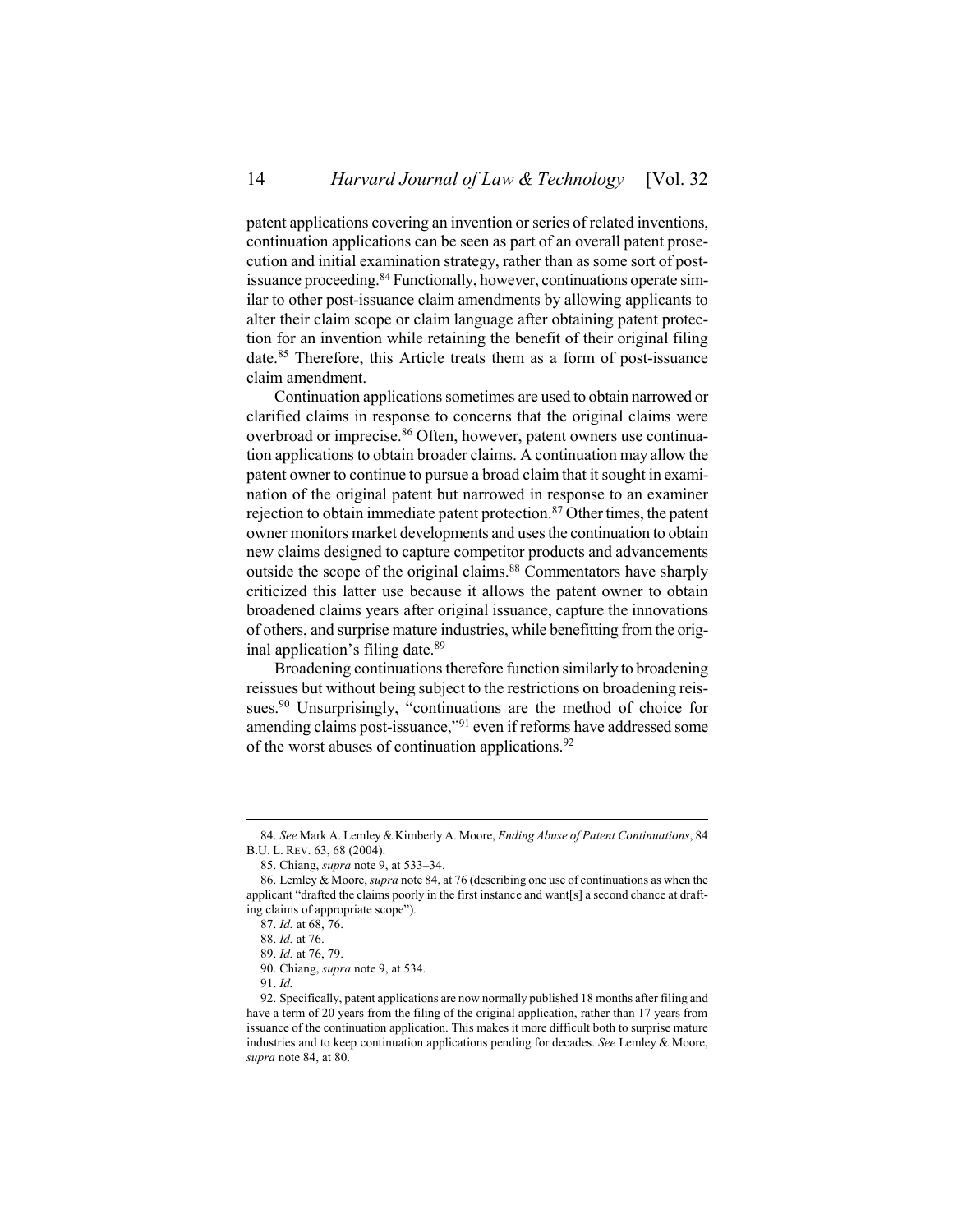### <span id="page-14-0"></span>3. Post-Issuance Patent Office Invalidity Proceedings

#### <span id="page-14-1"></span>*a. Reexamination*

In 1980, Congress created a reexamination proceeding that allows the Patent Office to reconsider the validity of an issued patent if there is a "substantial new question of patentability."<sup>93</sup> Frequently, reexamination is initiated by an accused infringer who has been accused of, or sued for, infringement.<sup>94</sup> Reexaminations are "conducted according to the procedures established for initial examination."<sup>95</sup> Therefore, they "take[] place as series of back-and-forth written statements, between the USPTO and the patent owner, about whether the claims undergoing reexamination are patentable," with "the patent owner . . . able to present the usual array of arguments and [narrowing or clarifying] amendments to overcome any rejections."<sup>96</sup> In fact, claims are amended in approximately two-thirds of reexaminations, a significantly more common outcome than either complete confirmation or cancellation of claims.<sup>97</sup>

With that said, the applicant's ability to amend is more limited in reexamination than in initial examination. First, "[n]o proposed amended or new claim enlarging the scope of a claim of the patent will be permitted in a reexamination proceeding."<sup>98</sup> Second, reexamination amendments are normally limited to those that are "pertinent to the question of patentability raised by the reexamination order."<sup>99</sup> Third, as with reissue, "the patentee has no right to recover infringement damages for periods prior to the date that the reexamination certificate issued" unless the asserted claim is substantially identical (i.e., identical in scope even if not wording) to the original patent claim.<sup>100</sup> Finally, claims amended in

<sup>93.</sup> 35 U.S.C. §§ 302–03 (2012).

<sup>94.</sup> Ben Picozzi, Comment, *Reimagining Finality in Parallel Patent Proceedings*, 125 YALE L.J. 2519, 2522 (2016) (noting that "requestors commonly use ex parte reexamination as a supplement, not an alternative, to litigation" so that "[p]arallel judicial and administrative proceedings are common," with 33% of ex parte reexaminations involving patents in known parallel litigation); USPTO, Inter Partes *Reexamination Filing Data ‐ Septeber* [sic] *30, 2017*, https://www.uspto.gov/sites/default/files/documents/inter\_parte\_historical\_stats\_roll\_up.pdf [https://perma.cc/32UB-FH7F] (showing that 66% of *inter partes* reexaminations involved patents known to be in litigation).

<sup>95.</sup> 35 U.S.C. § 305. Although the procedures of the *inter partes* reexamination proceeding that existed from 1999–2011 differed somewhat from initial examination, the ability to amend was similar to that in *ex parte* reexamination. *Compare* 35 U.S.C. § 314(a) (2006) (pre-AIA), *with* 35 U.S.C. § 305 (2006).

<sup>96.</sup> 5 MOY, *supra* not[e 53](#page-9-0) § 16:123 (2017).

<sup>97.</sup> USPTO, *Reexamination Statistics*, https://www.uspto.gov/learning-and-resources/ statistics/reexamination-information [https://perma.cc/WAD8-CAT2] (showing amended claims in 67% of *ex parte* reexaminations and 60% of *inter partes* reexaminations).

<sup>98.</sup> 35 U.S.C. § 305.

<sup>99.</sup> 4 CHISUM, *supra* not[e 59](#page-10-1) § 11.07[4][d][iv] (2018).

<sup>100.</sup> Tennant Co. v. Hako Minuteman, 878 F.2d 1413, 1417 (Fed. Cir. 1989).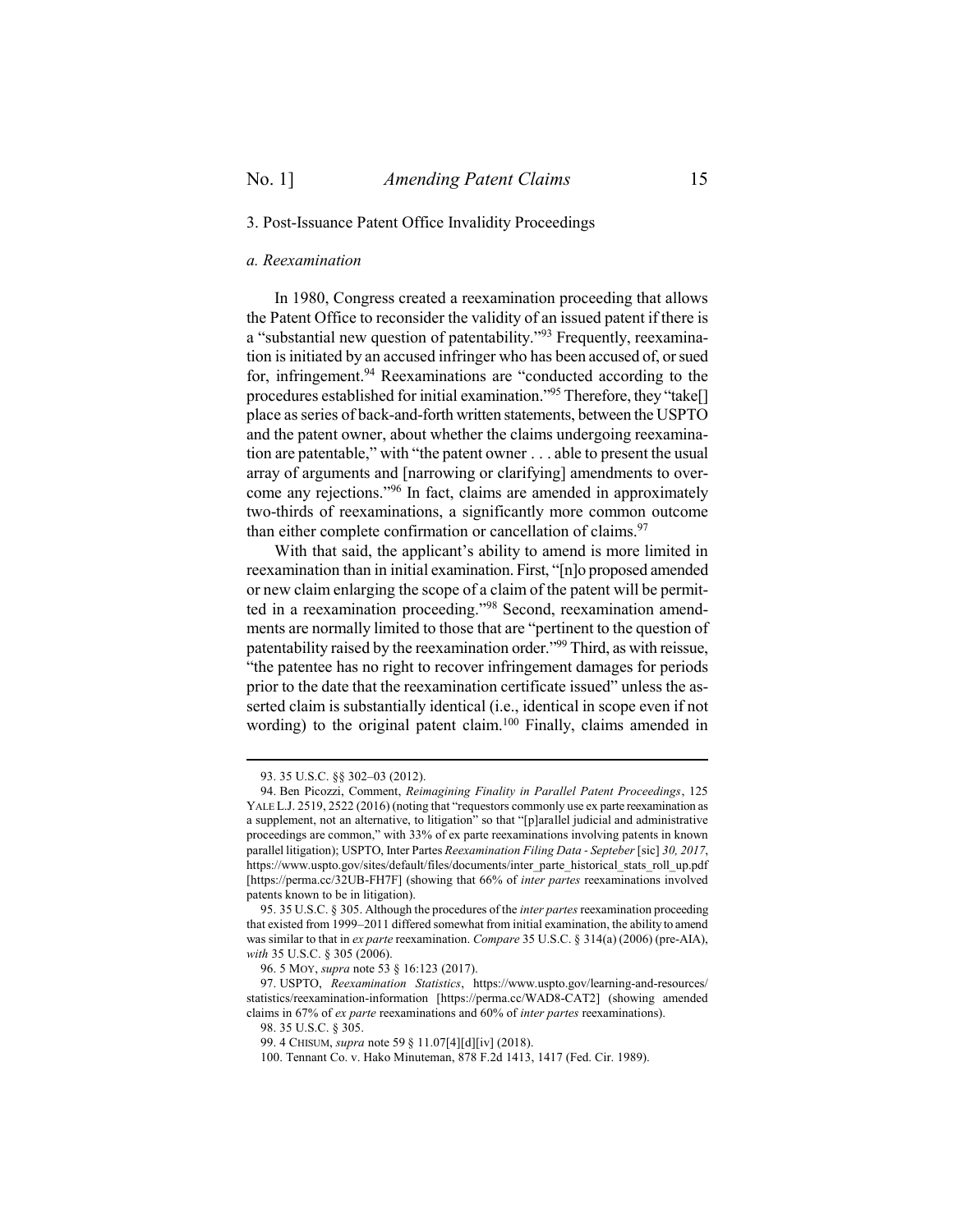reexamination are subject to the same intervening rights that apply in the reissue context.<sup>101</sup>

#### <span id="page-15-0"></span>*b. AIA Proceedings*

<span id="page-15-1"></span>The America Invents Act of 2011 expanded the Patent Office's ability to review the validity of issued patents by creating three new adversarial, post-issuance proceedings before three-judge panels of the Patent Trial and Appeals Board (PTAB). <sup>102</sup> *Inter partes*review allows any party to use printed prior art to challenge an issued patent from nine months after the patent issues through the life of the patent if it is "more likely than not that at least [one] of the claims challenged in the petition is unpatentable."<sup>103</sup> Post grant review allows any party to challenge a patent on any basis within nine months of issuance.<sup>104</sup> Covered business method patent review — a temporary program lasting until 2020 — allows a party accused of patent infringement to challenge an issued patent on any basis, but only for patents on non-"technological inventions" related to data processing in the financial industry.<sup>105</sup>

On first glance, the AIA extends the traditional liberal approach to claim amendments into these new post-issuance invalidity proceedings, allowing patent owners to make at least one motion to amend to cancel claims and propose a reasonable number of non-broadening substitute claims.<sup>106</sup> However, when the PTAB interpreted the AIA, it departed from the normal rule that amendments are like original claims and must be proven unpatentable by the Patent Office. In a series of regulations, rules, and decisions between the effective date of the AIA and 2015, the PTAB interpreted the AIA as requiring that the patent owner prove that the amended claim was patentable on all grounds in light of all prior art known to the patent owner.<sup>107</sup> The practical consequence of this burden shift was that amended claims were almost never allowed in the new AIA post-issuance invalidity proceedings.<sup>108</sup>

The en banc Federal Circuit divided sharply without a single majority when the PTAB's restrictive approach to claim amendments was chal-

<sup>101.</sup> 35 U.S.C. § 307.

<sup>102.</sup> Sarah Tran, *Patent Powers*, 25 HARV. J.L. & TECH. 609, 631 (2012).

<sup>103.</sup> *Id.* at 634 (quoting 35 U.S.C. § 324(a)); *see* 35 U.S.C. § 311.

<sup>104.</sup> Tran, *supra* not[e 102,](#page-15-1) at 631–34.

<sup>105.</sup> *Id.* at 636–37.

<sup>106.</sup> 35 U.S.C. § 316(d) (*inter partes* review); *Id.* § 326(d) (post-grant review); Leahy– Smith America Invents Act, Pub. L. 112–29, § 18, 125 Stat. 329 (2011) (adopting post-grant review procedures for covered business method review).

<sup>107.</sup> Aqua Prods., Inc. v. Matal, 872 F.3d 1290, 1300–01 (Fed. Cir. 2017) (O'Malley, J., majority opinion).

<sup>108.</sup> *See id.* (demonstrating amendments were only allowed in a handful of new postissuance proceedings).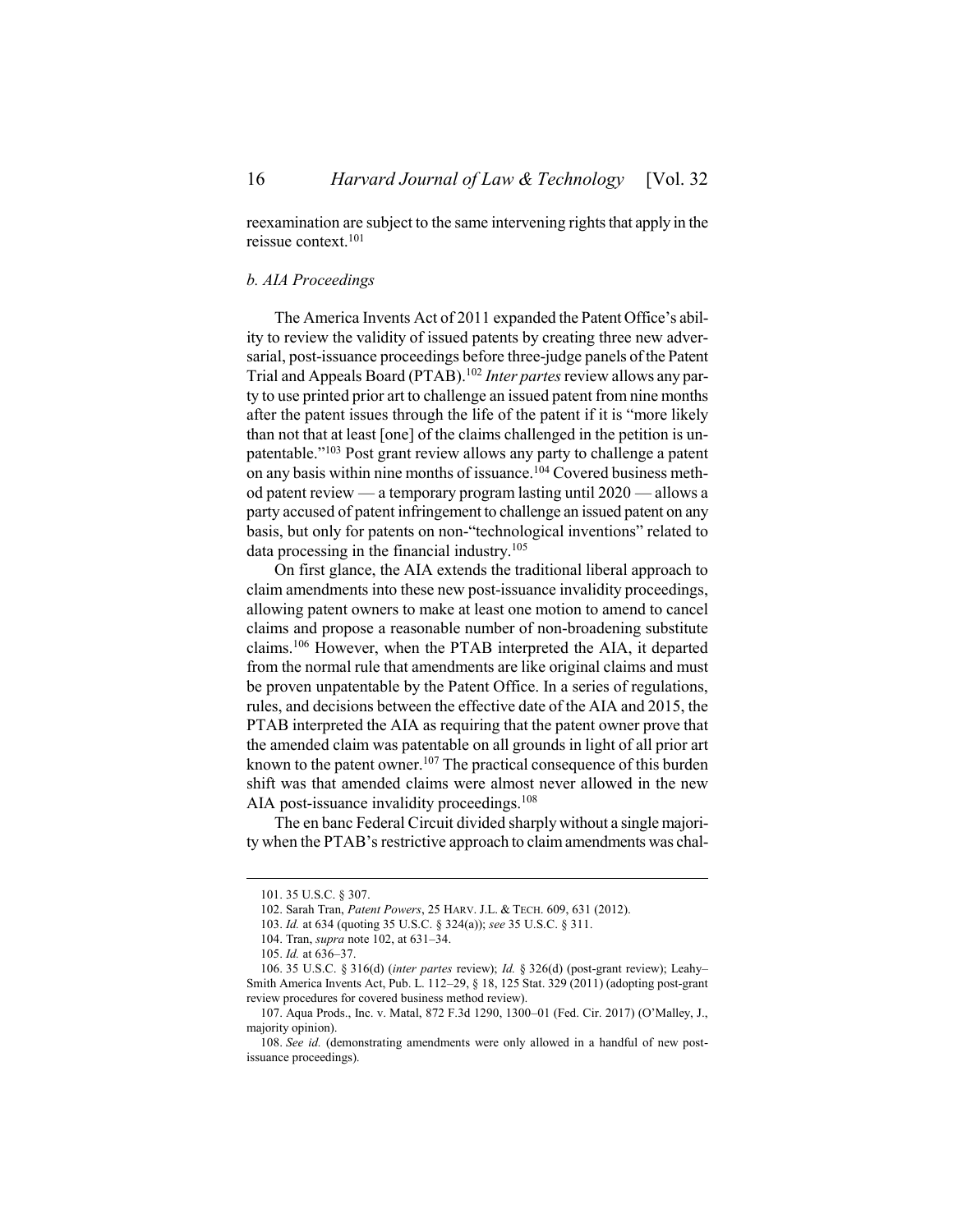lenged on statutory and administrative deference grounds. <sup>109</sup> A majority of the Federal Circuit, in an opinion written by Judge O'Malley, reversed the PTAB's restrictive approach, but that majority split as to whether this was because the statute foreclosed it or because the Patent Office had not adopted it through the proper channels to obtain administrative deference.<sup>110</sup> A separate majority of the en banc Federal Circuit, in an opinion written by Judge Reyna, held that the statute was ambiguous, and the Patent Office's determination of the proper burden for claim amendments in the new AIA post-issuance proceedings would be entitled to administrative deference if properly promulgated.<sup>111</sup> The PTAB subsequently decided that it "w[ould] not place the burden of persuasion on a patent owner with respect to the patentability of substitute claims" and would limit the inquiry to "the prior art of record."<sup>112</sup> The Patent Office also explored other changes "aimed at making the ability to amend claims 'feasible and meaningful'" in AIA post-issuance proceedings.<sup>113</sup>

#### <span id="page-16-2"></span><span id="page-16-1"></span>*D. Claim Amendments as an Optional Design Choice*

<span id="page-16-0"></span>Because of their long-standing liberal allowance, claim amendments may seem like a necessary or inherent feature of the patent system or patent examination. Indeed, the strong criticism of the new post-issuance review procedures results in part from their departure from the status quo on claim amendments.<sup>114</sup> Yet, the patent system certainly *could* operate without, or with limited, claim amendments. Indeed, other countries impose a variety of restrictions on amendments in examination<sup>115</sup> or postissuance.<sup>116</sup>

<sup>109.</sup> *See generally id.*

<sup>110.</sup> *Id.* at 1335 (Reyna, J., concurring).

<sup>111.</sup> *Id.*

<sup>112.</sup> David Ruschke, *PTAB Issues Guidance for Motions to Amend After Aqua Products*, USPTO DIRECTOR'S FORUM (Dec. 28, 2017), https://www.uspto.gov/blog/director/entry/ ptab\_issues\_guidance\_for\_motions [https://perma.cc/9YLQ-5KXW].

<sup>113.</sup> Ryan Davis, *New AIA Plan May Be a Tough Path to Patent Amendments*, LAW360 (Oct. 29, 2018), https://www.law360.com/articles/1096163/new-aia-plan-may-be-a-tough-pathto-patent-amendments (last visited Dec. 20, 2018) (quoting speech by USPTO Director Iancu).

<sup>114.</sup> *See, e.g.*, Brief of J. Kenneth Blackwell et al. as Amici Curiae Supporting Petitioner at 16–17, Oil States Energy Servs., LLC v. Greene's Energy Group, LLC, 138 S. Ct. 1365 (No. 16-712) (objecting to AIA procedures as "upset[ting] this fundamental tenet of American patent law" by not "provid[ing] patentees with a fair opportunity to defend or amend their claims").

<sup>115.</sup> *See, e.g.*, *Rule 137 — Amendment of the European Patent Application*, EUROPEAN PATENT OFFICE, https://www.epo.org/law-practice/legal-texts/html/epc/2016/e/r137.html [https://perma.cc/LZ2W-3K8D] (describing timing limitations on amendments to European patent applications); Sunil Kumar Tyagi, *International Report - De-coding the Law: Nature of Claim Amendments Allowed in India*, IAM (Feb. 2017), https://www.iam-media.com/ patents/de-coding-law-nature-claim-amendments-allowed-india [https://perma.cc/RW86-4V GC] (noting prohibition on broadening amendments, new claims, and claims that replace existing claims); *Changes in Practice of the Russian Patent Office Due to New Patent Regulations*,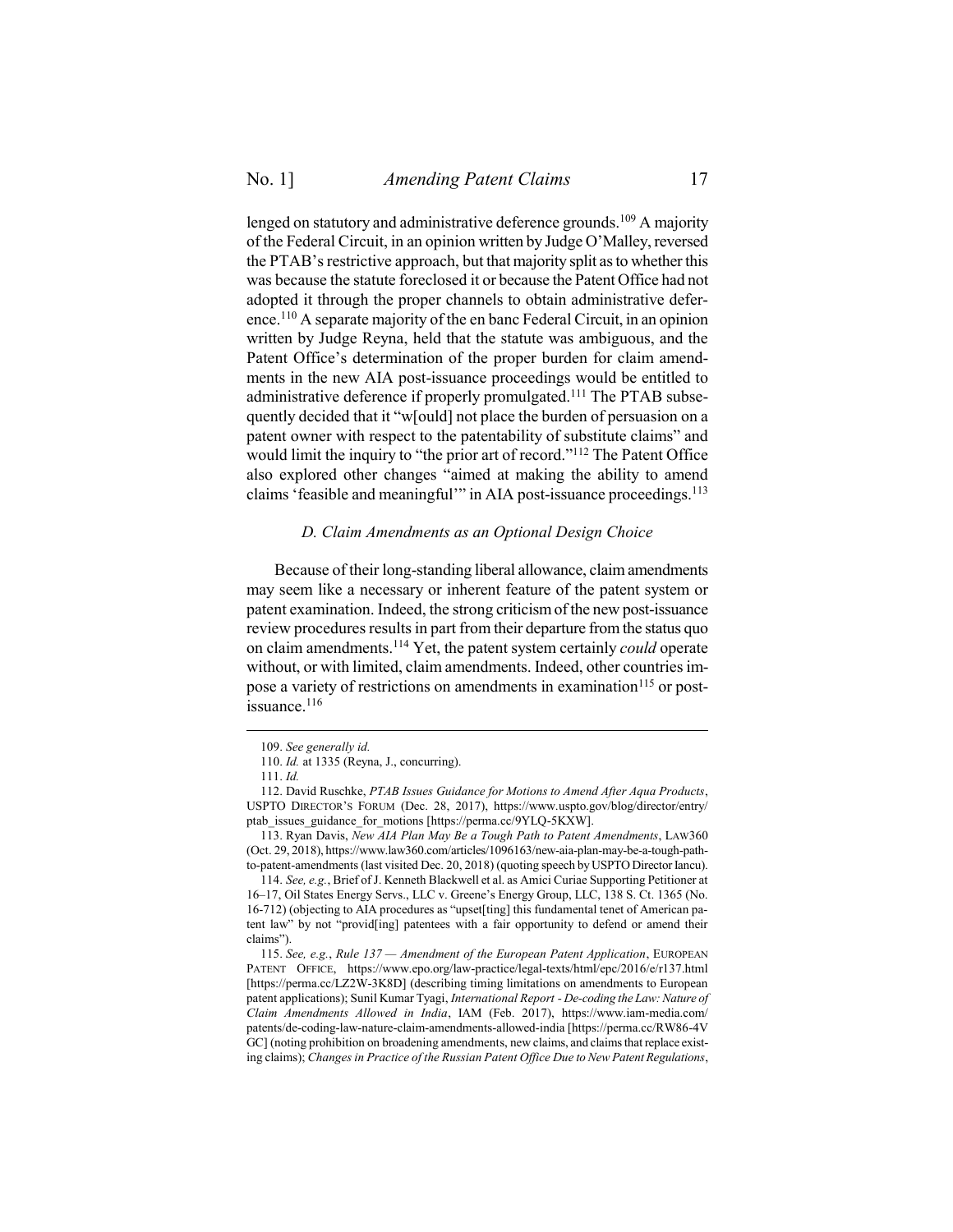In a patent examination system without (or with limited) claim amendments, the patent applicant could draft its original claims knowing that those claims would either be accepted or rejected by the Patent Office, with no (or only limited) opportunity to alter them.<sup>117</sup> The applicant could still hedge against mistakes in understanding the invention, claim drafting, or judgment of what the Patent Office will allow by including multiple claims of varying scope.<sup>118</sup> The examiner could then evaluate the claims presented and either approve or reject them. If the examiner rejected the claim, the applicant could still have an opportunity to argue to the examiner and on appeal why the examiner misunderstood the claim, the cited prior art references, or the relationship between the prior art references and the original claims. The applicant, however, could not alter its claims to overcome the examiner's rejection. The effect could be similar for post-issuance challenges, as was the effective result of the PTAB's restrictive approach.

Some have suggested that claim amendments are necessary because the Patent Office gives claims their "broadest reasonable construction" in examination and some post-issuance proceedings, rendering the claims more likely to implicate the prior art or be inadequately supported by the disclosure than if they were given their best interpretation.<sup>119</sup> This has it backwards — the liberal availability of claim amendments is a justification for use of the "broadest reasonable construction," not the other way around. <sup>120</sup> Eliminating or restricting claim amendments might require reconsideration of the "broadest reasonable construction" stand-

PATENTICA (Dec. 27, 2016), http://www.patentica.com/news/301-changes-in-practiceof-the-russian-patent-office-due-to-new-patent-regulations [https://perma.cc/MGE5-8AJB] (describing limitation to a single opportunity to amend).

<sup>116.</sup> *See* ASSOCIATION INTERNATIONALE POUR LA PROTECTION DE LA PROPRIÉTÉ INTELLECTUELLE, *Amendment of Patent Claims After Grant (in Court and Administrative Proceedings, Including Re-examination Proceedings Requested by Third Parties) (Q189)* (2014), http://aippi.org/library/q189-summary-reports/ [https://perma.cc/4ARU-JE8Y] (describing variations ranging from a complete ban in one country to prohibition on broadening amendments to a limitation to complete cancellation but not rewriting of claims, etc.).

<sup>117.</sup> *Cf.* Meurer & Nard, *supra* not[e 39](#page-8-2), at 1952 ("A good patent agent or attorney predicts the embodiments that could be chosen by infringers and finds appropriate language to draft a suitably broad claim.").

<sup>118.</sup> *See id.* at 1975.

<sup>119.</sup> Aqua Prods., Inc. v. Matal, 872 F.3d 1290, 1298–99 (Fed. Cir. 2017) (O'Malley, J., majority opinion). As of November 13, 2018, the PTAB switched from the "broadest reasonable interpretation" standard in AIA post-issuance proceedings to the claim construction standard used in litigation. Changes to the Claim Construction Standard for Interpreting Claims in Trial Proceedings Before the Patent Trial and Appeal Board, 83 Fed. Reg. 51,340, 51,341 (Oct. 11, 2018) (to be codified at 37 C.F.R. pt. 42).

<sup>120.</sup> *In re* Zletz, 893 F.2d 319, 321 (Fed. Cir. 1989) (justifying broadest reasonable interpretation standard based on ability to amend).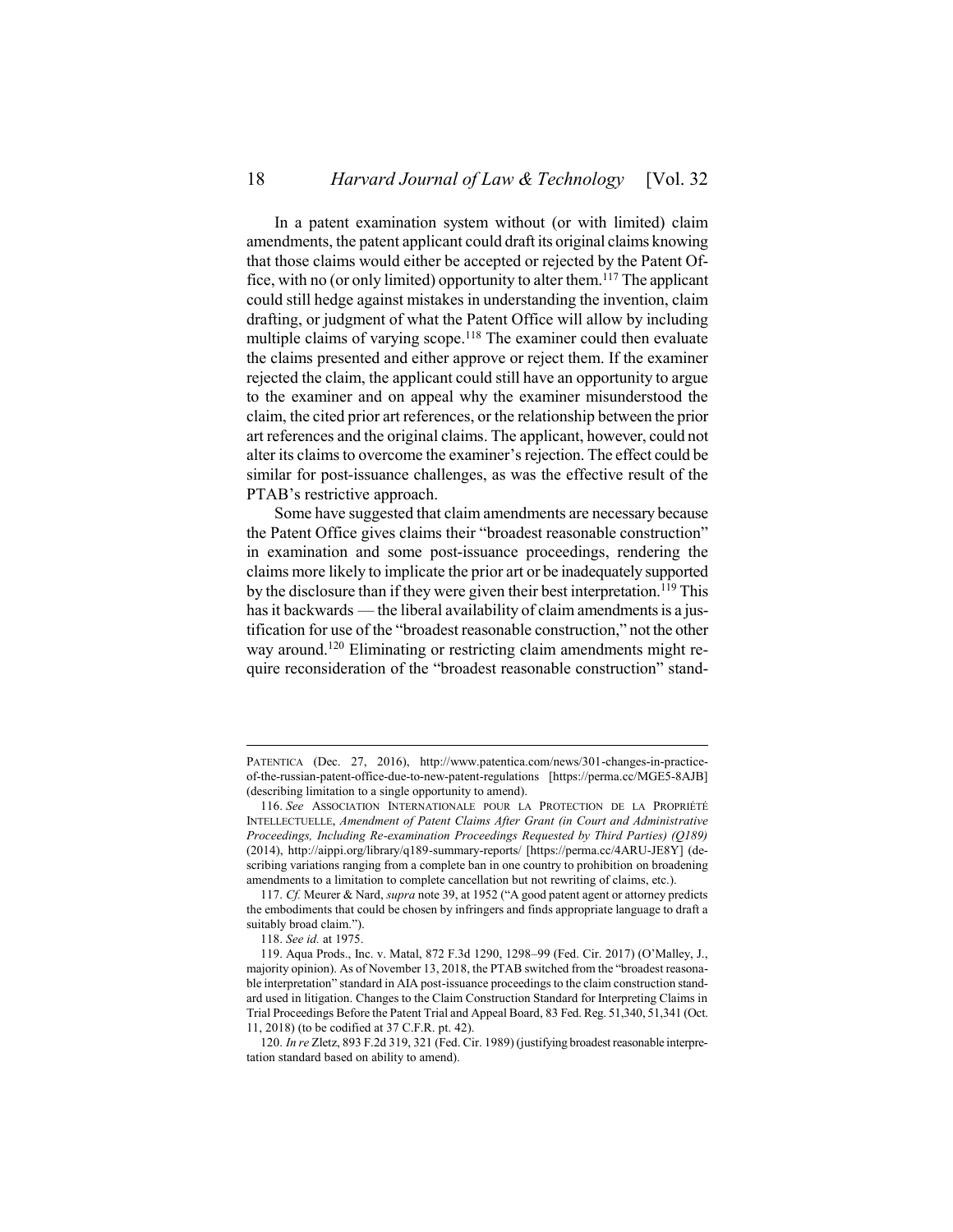ard, <sup>121</sup> but that standard is not itself a barrier to limiting claim amendments.

Nor are arguments that eliminating or restricting claim amendments would be "unfair" to patent owners<sup>122</sup> persuasive. The difficulties of predicting what claims will satisfy the statutory criteria and effectively protect the invention requires a task "familiar to transactional lawyers identifying relevant contingencies" — and are not likely to be "more vexing than similar problems facing attorneys who deal with other complex legal problems."<sup>123</sup> Eliminating or restricting claim amendments would be detrimental to patent owners but must be evaluated in the larger context, including patent owners' other tools to protect their legitimate claim scope.<sup>124</sup> Moreover, the negative effects for patent owners should not be conflated with the social optimality of limiting or restricting claim amendments. "[T]he primary purpose of our patent law is not the creation of private fortunes for the owners of patents but is 'to promote the progress of science and the useful arts.'" 125

In sum, despite the "competing" and "self-serving appeals to fairness" on both sides regarding claim amendments,<sup>126</sup> the consensus justifications for the American patent system are economic and utilitarian considerations, not moral ones. <sup>127</sup> Thus, the proper approach to claim amendments depends on what will best achieve the underlying goals of incentivizing innovation without unduly restricting competition and follow-on innovation.<sup>128</sup> Parts III and IV take up the question of whether Congress *should* eliminate or restrict claim amendments. This section's more limited point is that Congress *could* do so.

<sup>121.</sup> *Cf.* Cuozzo Speed Techs., LLC v. Lee, 136 S. Ct. 2131, 2145 (2016) (explaining that the opportunity to amend in post-issuance proceedings was one reason why the "use of the broadest reasonable construction standard [in *inter partes* review] is . . . not unfair to the patent holder").

<sup>122.</sup> *See* Blackwell, *supra* not[e 114,](#page-16-1) at 16 (describing *inter partes* review as "unfair to patentees" because it does not provide "a fair opportunity to defend or amend their claims").

<sup>123.</sup> Meurer & Nard, *supra* not[e 39,](#page-8-2) at 1952. To be fair, transactional lawyers will often be able to negotiate to address unexpected contingencies, but such renegotiations require mutual assent of the parties and an opposing party may see a strategic advantage from refusing to do so. *Cf., e.g.*, Burlington N.R.R. Co. v. Nebraska Pub. Power Dist., 931 F. Supp. 1470 (D. Neb. 1996) (addressing dispute where contracting party refused to renegotiate pricing rate in light of changed circumstances even though the contract provided a process for such renegotiation).

<sup>124.</sup> *See infra* Section [III.](#page-19-0)[C.](#page-24-0)

<sup>125.</sup> Motion Picture Patents Co. v. Universal Film Mfg. Co., 243 U.S. 502, 511 (1917) (quoting U.S. CONST., art. I, § 8).

<sup>126.</sup> Chiang, *supra* not[e 9,](#page-2-1) at 554.

<sup>127.</sup> Burk & Lemley, *Policy Levers*, *supra* note [21,](#page-5-0) at 1596–99.

<sup>128.</sup> Bonito Boats, Inc. v. Thunder Craft Boats, Inc., 489 U.S. 141, 146 (1989) (describing basic trade-offs of patent system).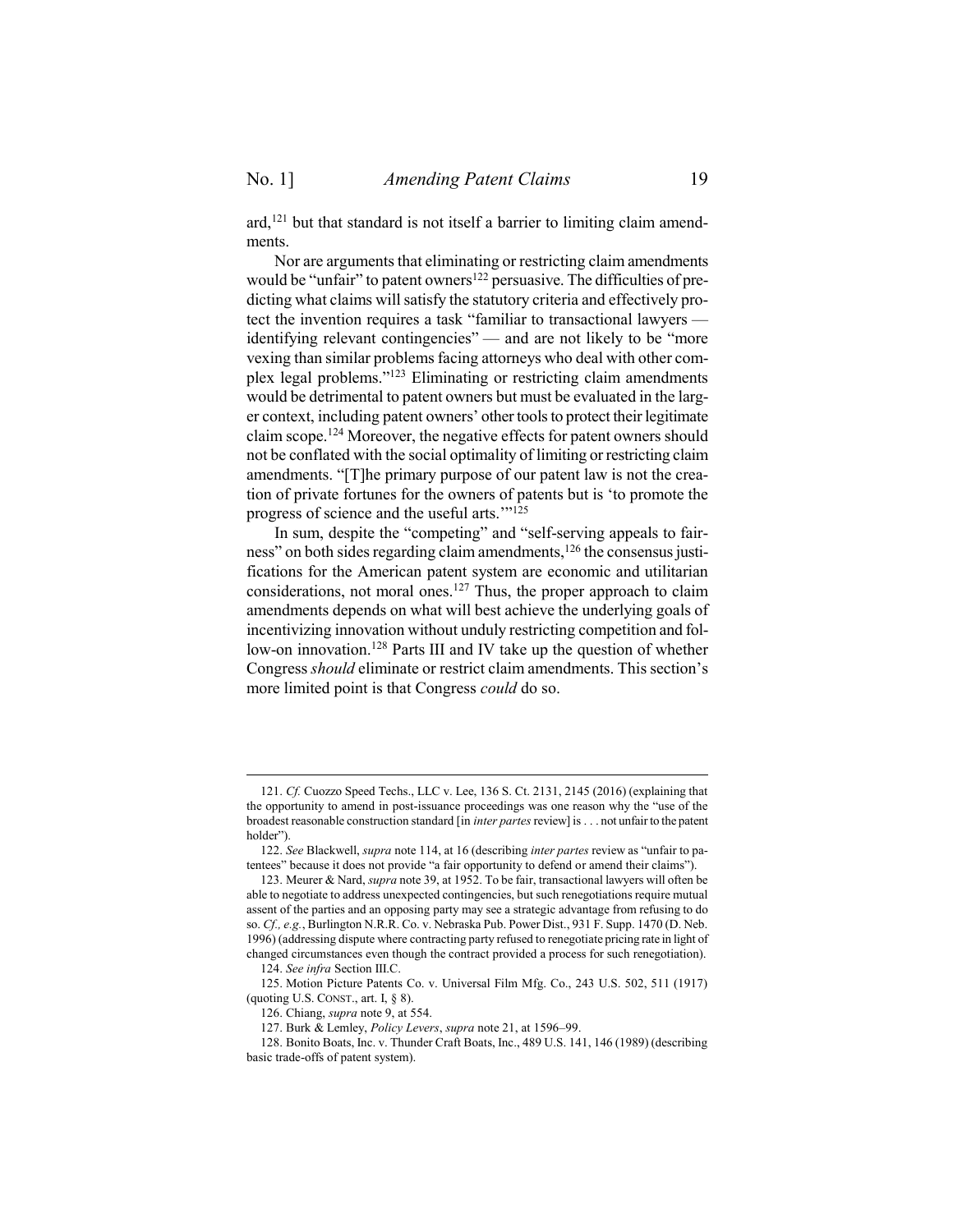# <span id="page-19-0"></span>III. EVALUATING EXAMINATION CLAIM AMENDMENTS

Putting aside the relevance of long-standing practice for the time being,<sup>129</sup> this Part evaluates from first principles whether, and to what extent, allowing claim amendments during examination is socially optimal under the utilitarian framework that underlies the American patent system. As discussed in Section II.B, amendments can narrow claim scope, broaden claim scope, or simply clarify claim scope. This Part discusses examination amendments collectively, except where it is necessary to specify different consequences of different types of amendments, in particular, narrowing and broadening amendments.

Courts and commentators often assume there is no downside to claim amendments, at least for narrowing and clarifying amendments.<sup>130</sup> Several Federal Circuit judges described the supposed "'worst' possible outcome" from claim amendments as being "that a patent issues in which the previously-examined claims have been narrowed and clarified in such a way" as to limit the patentee's ability to assert infringement and provide notice to the public about "exactly how to innovate around those claims in the future."<sup>131</sup> Similarly, a leading industry group contended that the process of claim amendments "strikes a careful balance between the rights of the inventive community and the rights of the general public."<sup>132</sup> This Part weighs the well-recognized benefits of examination amendments against the overlooked costs they impose.

#### <span id="page-19-1"></span>*A. The Trade-Off Between Innovation Incentives and Monopoly Costs*

The primary justification for permitting claim amendments in Patent Office proceedings is to protect inventors by "ensur[ing their] patentable subject matter remains properly protected."<sup>133</sup> When an original claim covers both matter to which the inventor is entitled and matter to which they are not, narrowing claim amendments offer a middle ground that allows the inventor to receive only the protection that is warranted, rather than being denied any protection whatsoever.<sup>134</sup> Narrowing amendments ensure that the inventor receives some protection for the invention and

<sup>129.</sup> *See infra* Section [V.](#page-45-0)[A.](#page-46-0)[1.](#page-46-1)

<sup>130.</sup> *See, e.g.*, *In re* Yamamoto, 740 F.2d 1569, 1571 (Fed. Cir. 1984) (suggesting that the process of claim amendments during patent examination "serves the public interest" while not impairing the interests of patent applicants); Yelderman, *supra* not[e 9,](#page-2-1) at 111–12 (describing the conventional wisdom regarding amendments that a patentee's "reduction of the [claim] scope will presumably lead to public benefits").

<sup>131.</sup> Aqua Prods., Inc. v. Matal, 872 F.3d 1290, 1315 (Fed. Cir. 2017)(O'Malley, J., majority opinion) (discussing post-issuance amendments).

<sup>132.</sup> PhRMA *Aqua* Br., *supra* not[e 14,](#page-3-0) at 11.

<sup>133.</sup> *Aqua*, 872 F.3d at 1309 (O'Malley, J., majority opinion).

<sup>134.</sup> *See id.* at 1312.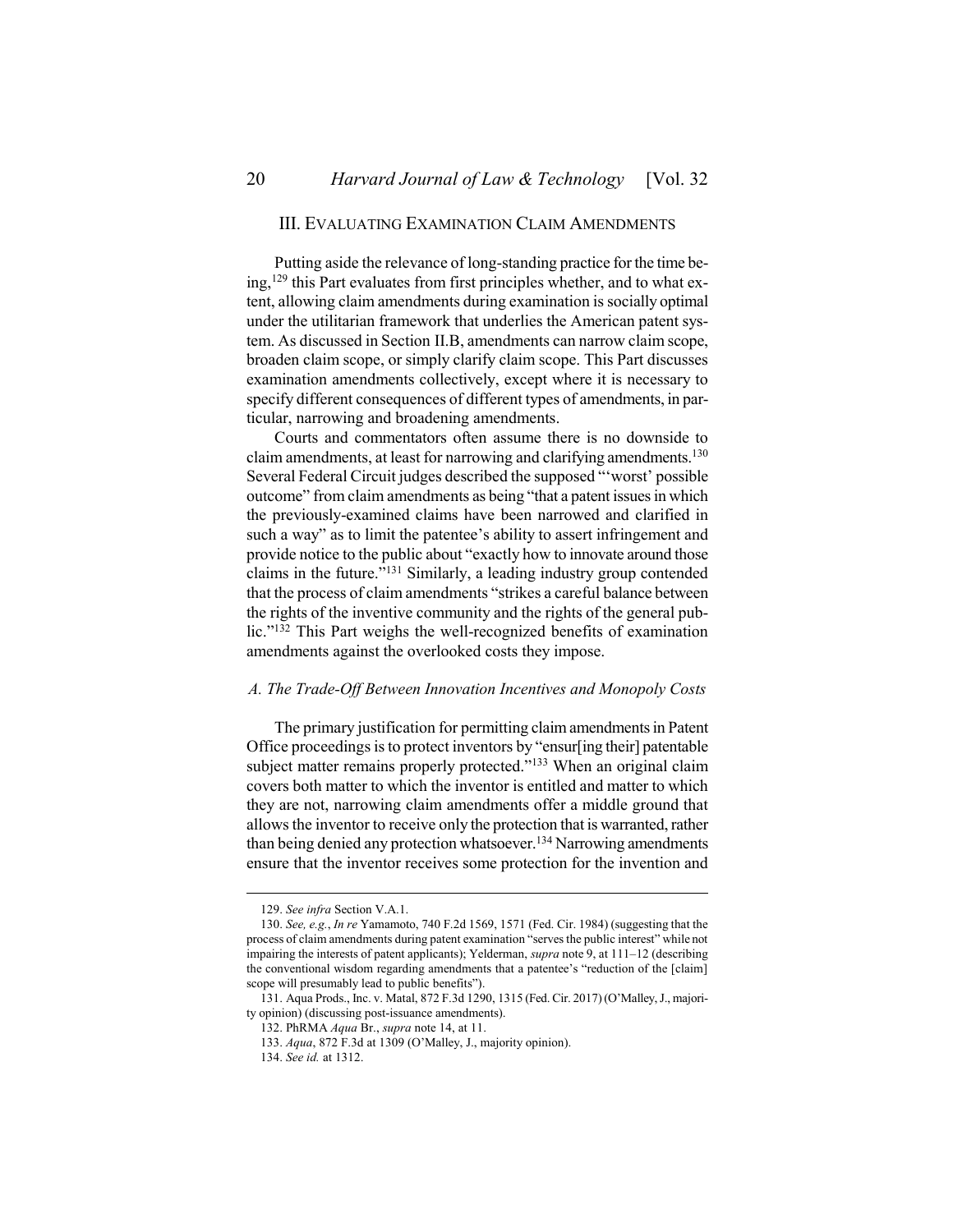may create stronger rights by increasing the chances that the issued claim satisfies the statutory criteria of patentability and will be upheld in later proceedings. <sup>135</sup> Similarly, when an original claim covers less than the full scope of the invention, broadening claim amendments ensure that the inventor receives sufficiently broad patent protection to reflect its contribution and effectively exclude competitors.<sup>136</sup>

<span id="page-20-2"></span><span id="page-20-0"></span>Protecting inventors is not itself a justification for allowing claim amendments, since the primary purpose of the patent system is not to reward inventors for their labor but to encourage innovation.<sup>137</sup> However, the benefits to the patent owner further this public objective of the patent system: granting inventors exclusive rights allows for supercompetitive pricing, so that inventors can recoup their research and development costs and are therefore incentivized in the first place to undertake costly and risky research and development and disclose that research to the public.<sup>138</sup> Claim amendments allow patent owners to "obtain protection commensurate with [their] actual contribution to the art."<sup>139</sup> The process of initial claiming, rejection, and amendment to narrow the claims and avoid the prior art — or initial claiming, subsequent realization of the full scope of the invention, and amendment to broaden the claims to fully cover the invention — "bring[s] claims more in line with what the applicant actually invented," rather than being too broad or too narrow.<sup>140</sup> Permitting inventors to obtain rights that fully reflect their contribution, but nothing more, furthers the patent system's "careful balance between the need to promote innovation and the recognition that imitation and refinement through imitation are both necessary to invention itself and the very lifeblood of a competitive economy."<sup>141</sup>

<span id="page-20-1"></span><sup>135.</sup> *See id.*

<sup>136.</sup> *See* Alan Devlin, *Improving Patent Notice & Remedies: A Critique of the FTC's 2011 Report*, 18 MICH. TELECOMM. & TECH. L. REV. 539, 585–86 (2012) (recognizing, in the context of continuations, that broadening amendments "may efficiently enable the inventor to procure the return envisioned by the patent bargain" despite initially "struggl[ing] to find appropriate language to describe technologies that they created following a protracted and expensive R&D process").

<sup>137.</sup> Motion Picture Patents Co. v. Universal Film Mfg. Co., 243 U.S. 502, 511 (1917) (quoting U.S. CONST., art. I,  $\S$  8).

<sup>138.</sup> Andres Sawicki, *Better Mistakes in Patent Law*, 39 FLA. ST. L. REV. 735, 740–41 (2012). The minority prospect theory favors broad patent rights to incentivize expenditures on commercialization and allow the coordination necessary to take an invention to market. *Id.* at 758–59; *see also* John F. Duffy, *Rethinking the Prospect Theory of Patents*, 71 U.CHI.L.REV. 439, 440–41 (2004) (describing the basics of prospect theory). This theory would generally favor a liberal amendment policy to protect the patent owner's ability to coordinate commercialization.

<sup>139.</sup> *In re* Yamamoto, 740 F.2d 1569, 1571 (Fed. Cir. 1984) (quoting *In re* Prater, 415 F.2d 1393, 1404 n.30 (C.C.P.A. 1969)).

<sup>140.</sup> Dawn-Marie Bey & Christopher A. Cotropia, *The Unreasonableness of the Patent Office's "Broadest Reasonable Interpretation" Standard*, 37 AIPLA Q.J. 285, 293 (2009).

<sup>141.</sup> Bonito Boats, Inc. v. Thunder Craft Boats, Inc., 489 U.S. 141, 146 (1989).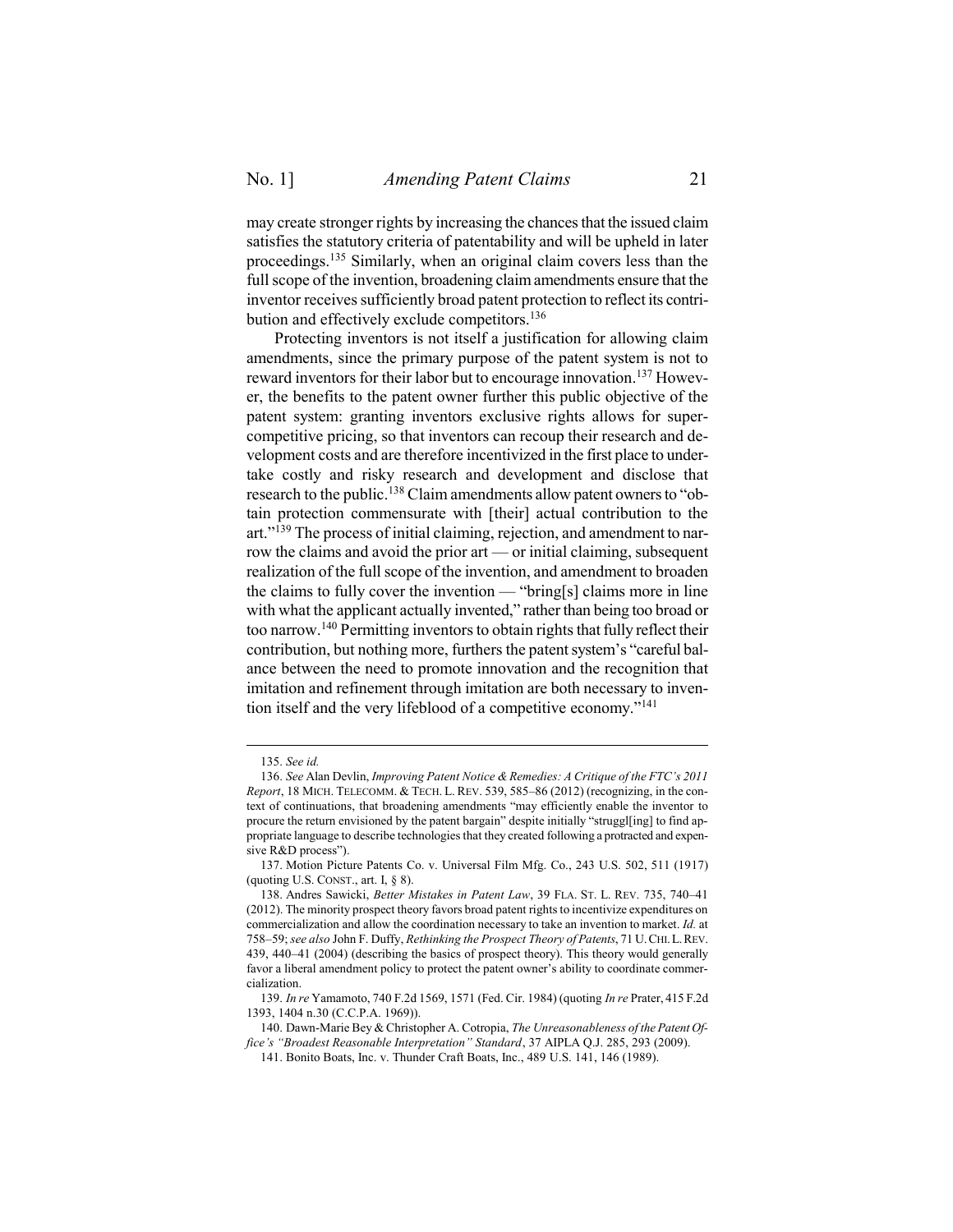By contrast, "[s]crapping patent claims wholesale, rather than providing a meaningful opportunity to address prior art and preserve claims to the extent possible, [could] squander[] the financial and intellectual capital the inventive community devotes to new discoveries."<sup>142</sup> If a sufficient number of innovators were unable to obtain patent protection, or patent protection that fully covers their invention, because their initial claims were faulty and there was no opportunity to amend, the advantages offered by patent protection could become illusory. This would have the potential to deter innovators from undertaking the necessary research and development, disclosing their invention to the public, and/or bringing their invention to market. 143

<span id="page-21-0"></span>Professor T.J. Chiang contends that there will only be reduced inventor incentives without claim amendments in the relatively uncommon situation where the patent owner could have foreseen the later development — a competitor's product or a later-identified piece of prior art at filing and inadvertently did not account for it in the claim language.<sup>144</sup> He believes that unforeseen subsequent developments, by contrast, would only marginally affect innovation incentives because unforeseen developments are too uncertain for reasonable reliance by the inventor in making choices about research paths to pursue.<sup>145</sup> However, it is not clear why the focus should be on the foreseeability of the specific development that will undermine a specific claim. Without amendments, or with restricted amendments, patent owners as a class would know that subsequent developments — whether unexpected prior art for overly broad claims or unforeseen products of competitors for overly narrow claims — could destroy patent value and there would be no, or limited, opportunity to adjust their claims to account for these developments.<sup>146</sup> The expected value of patenting would be reduced and corresponding innovation incentives diminished.<sup>147</sup> For example, if patent owners know that 20% of patents will be rendered worthless by subsequent developments, they will discount the expected value of patent rights accordingly,

<sup>142.</sup> PhRMA *Aqua* Br., *supra* not[e 14,](#page-3-0) at 17–18.

<sup>143.</sup> *See* Glynn S. Lunney, Jr. & Christian Johnson, *Not So Obvious After All: Patent Law's Nonobviousness Requirement, KSR, and the Fear of Hindsight Bias*, 47 GA. L. REV. 41, 48 (2012) ("Nor do we want to provide [the inventor] with an overly narrow set of rights, because providing a set of rights that would provide less than a reasonable return may lead our inventor to decide not to make the necessary investment in the first place.").

<sup>144.</sup> *See* Chiang, *supra* note [9,](#page-2-1) at 553–54.

<sup>145.</sup> *See id.* at 544–49.

<sup>146.</sup> *Cf.* Sawicki, *supra* not[e 138,](#page-20-0) at 759–60 (arguing that evaluating the impact of mistakes in patent protection should focus not just on the effect on the specific inventor but also on the effects on inventors as a class).

<sup>147.</sup> *See* David L. Schwartz, *Retroactivity at the Federal Circuit*, 89 IND. L.J. 1547, 1554 (2014) (noting that *ex post* developments that undermine patent value will undermine innovation incentives "[e]ven though the investors and companies cannot predict whether their patents will be affected" because "they understand that their patents are more probabilistic").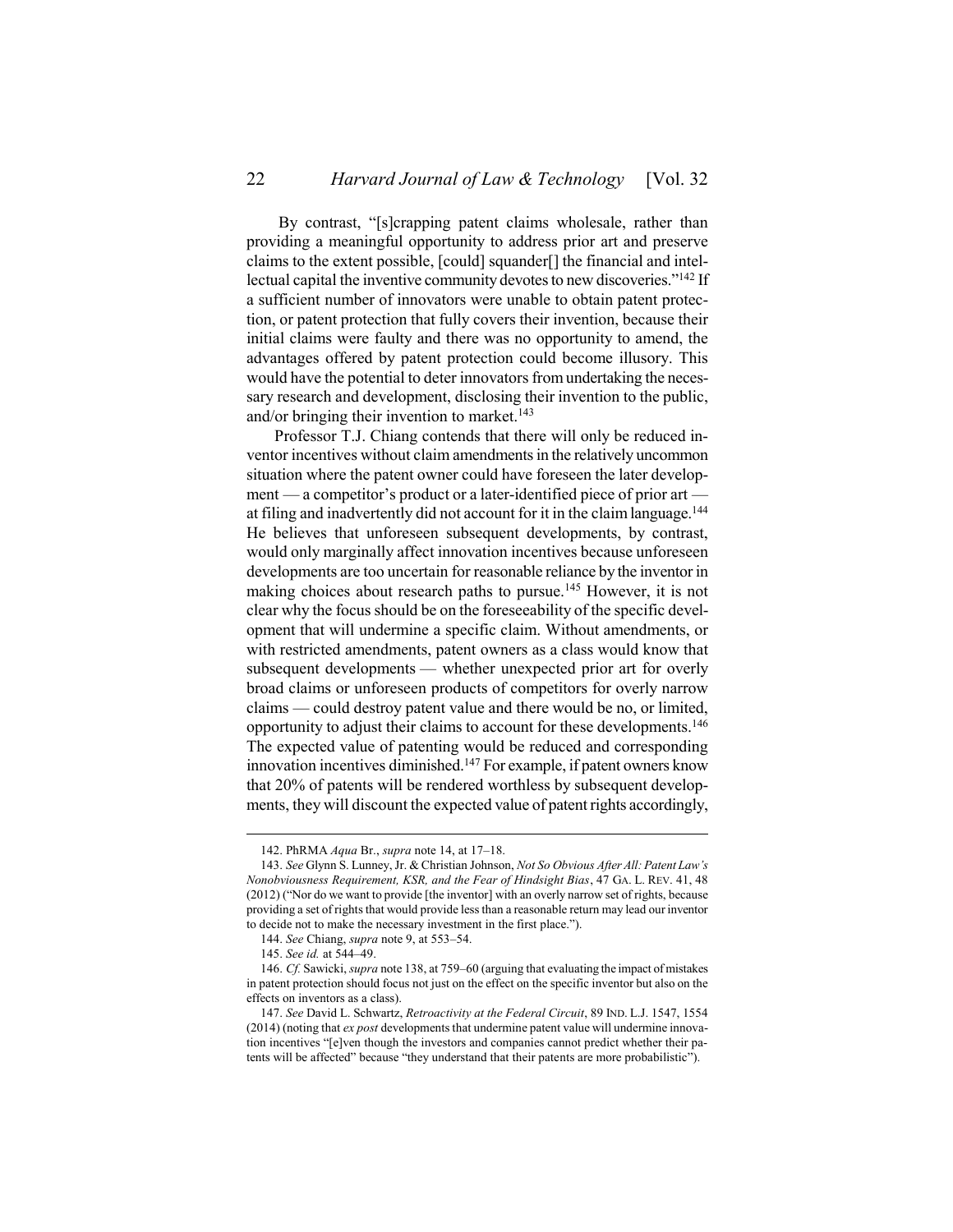$\overline{a}$ 

regardless of whether they can foresee an exact prior art reference or competitor development that will affect them specifically.

On the flip-side of the increased innovation incentives that claim amendments provide, they restrict competition and follow-on innovation by increasing the chances that the patent owner will obtain exclusive rights that effectively exclude others from practicing the invention. 148 However, these costs are probably not properly attributable to claim amendments. To the extent that claim amendments result in the patent owner receiving exclusive rights commensurate with its contribution, the costs to competition and follow-on innovation are not so much a cost of claim amendments as a cost of patent protection generally and the innovation incentives it generates. Restrictions on competition are only properly attributed to claim amendments, as opposed to patent protection itself, when amendments allow patent owners to obtain broader claim scope than is warranted by their contribution. In such circumstances, the increased monopoly costs of decreased competition and follow-on innovation are disproportionate to the innovation incentives provided by patent protection.<sup>149</sup> The question of whether claim amendments allow patent owners to obtain greater than warranted protection is taken up below.<sup>150</sup>

#### <span id="page-22-1"></span>*B. Public Notice and Reliance Interests*

<span id="page-22-0"></span>For narrowing amendments (and probably clarifying amendments), the iterative process of initial broad claiming, rejection, and narrowing (or clarifying) amendment could promote public notice by allowing "ambiguities [to] be recognized, scope and breadth of language explored, and clarification imposed," while creating a public record about the meaning of claim language.<sup>151</sup> Therefore, claim amendments can reduce uncertainty about the patent owner's claim scope that could undermine the patent owner's own efforts to license or commercialize the invention, deter competition, and hinder follow-on innovation.<sup>152</sup> Thus, according

<sup>148.</sup> *See* Chiang, *supra* note [9](#page-2-1), at 545 ("[I]ncreasing the patentee's return on a patent also increases the monopoly cost on society and reduces the reward to legitimate competitors.").

<sup>149.</sup> *See* Lunney & Johnson, *supra* not[e 143,](#page-21-0) at 47–48 ("We do not want to provide an inventor with an overbroad set of rights, because providing a set of rights that would enable her to recover more than a reasonable return would, among other things, impose unnecessary deadweight losses on society.").

<sup>150.</sup> *See infra* Section [III.](#page-19-0)[D.](#page-26-0) Professor Chiang suggests that amendments that address any subsequent development that was unforeseeable at the time of filing necessarily impose increased monopoly costs on society without corresponding benefits for innovation incentives. Chiang, *supra* not[e 9,](#page-2-1) at 545. I addressed this argument earlier in this Section.

<sup>151.</sup> *In re* Zletz, 893 F.2d 319, 321 (Fed. Cir. 1989); Michael Risch, *The Failure of Public Notice in Patent Prosecution*, 21 HARV. J.L. & TECH. 179, 190 (2007).

<sup>152.</sup> *See* General Elec. Co. v. Wabash Appliance Corp., 304 U.S. 364, 369 (1938) ("The limits of a patent must be known for the protection of the patentee, the encouragement of the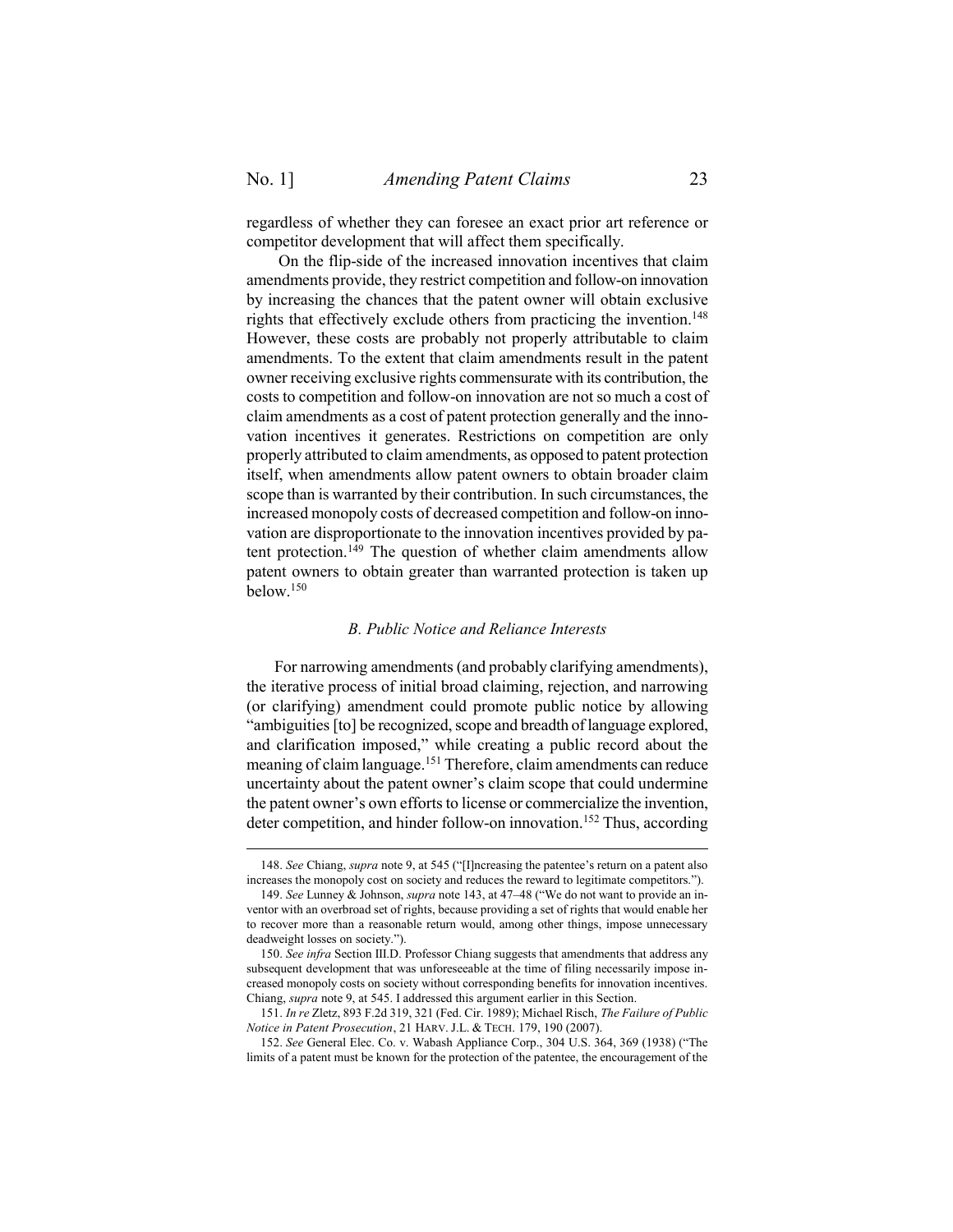to at least some Federal Circuit judges, "the 'worst' possible outcome [from claim amendments] is that a patent issues in which the previouslyexamined claims have been narrowed and clarified in such a way that . . . the public is put on notice of exactly how to innovate around those claims in the future."<sup>153</sup>

The public notice effects of claim amendments cut both ways. While narrowing and clarifying amendments may provide *ex post* public notice related to the scope of issued patents, examination amendments — especially, but not exclusively, broadening amendments — can undermine *ex ante* public notice related to patent applications. Amendments allow the boundaries of the inventor's rights to be shifted, undermining the public's ability to rely on the original claim language to evaluate what is protected, what remains open, and what the likelihood is that the Patent Office will grant the patent claims. <sup>154</sup> However, since patent applications generally are confidential and not publicly available until eighteen months after filing, <sup>155</sup> amendments during this period do not raise any such notice or reliance concerns. Even after publication, patent applications are only assertions of right that might ultimately be rejected by the Patent Office, and the public is therefore less likely to rely on application claims as delineating the line between permissible and impermissible conduct and is less warranted in doing so. Moreover, competitors do not, or cannot, always monitor published patent applications.<sup>156</sup> Effective monitoring of patent applications is likely in industries where the number of patents and competitors is low. <sup>157</sup> But in industries where the number of competitors or patents is high, there is less likely to be effective monitoring of, and therefore reliance on, the claims of pre-issuance patent applications.<sup>158</sup> In sum, there are likely some *ex ante* public notice costs from claim amendments during initial patent examination for some patents in some industries, but the significance of such costs is uncertain

inventive genius of others and the assurance that the subject of the patent will be dedicated ultimately to the public.").

<sup>153.</sup> Aqua Prods., Inc. v. Matal, 872 F.3d 1290, 1315 (Fed. Cir. 2017) (O'Malley, J., majority opinion).

<sup>154.</sup> Chiang, *supra* not[e 9,](#page-2-1) at 525.

<sup>155.</sup> 35 U.S.C. § 122(a)–(b) (2012). Applications that benefit from the filing date of an earlier application, such as continuations, are published eighteen months after the filing of the earlier application, meaning that continuations and other such applications may sometimes be published when they are filed. *Id.*  $\S$  122(b)(1)(A).

<sup>156.</sup> *See* Lemley & Moore, *supra* not[e 84](#page-13-0), at 90 ("[I]t does not necessarily follow that competitors will take advantage of that opportunity" to monitor published patent applications.).

<sup>157.</sup> *See* Christina Mulligan & Timothy B. Lee, *Scaling the Patent System*, 68 N.Y.U.ANN. SURV. AM. L. 289, 307 (2012) (noting that "[i]n industries with low discovery costs, a rational firm is likely to spend enough money to find all patents relevant to its products").

<sup>158.</sup> *See id.* at 302, 307 (concluding that "the more firms and patents there are, the larger the discovery costs will be" for finding patents and that "in industries where discovery costs are high, the rational firm might not even try to avoid infringement, because a dollar spent on patent searches will produce much less than a dollar in savings due to reduced litigation").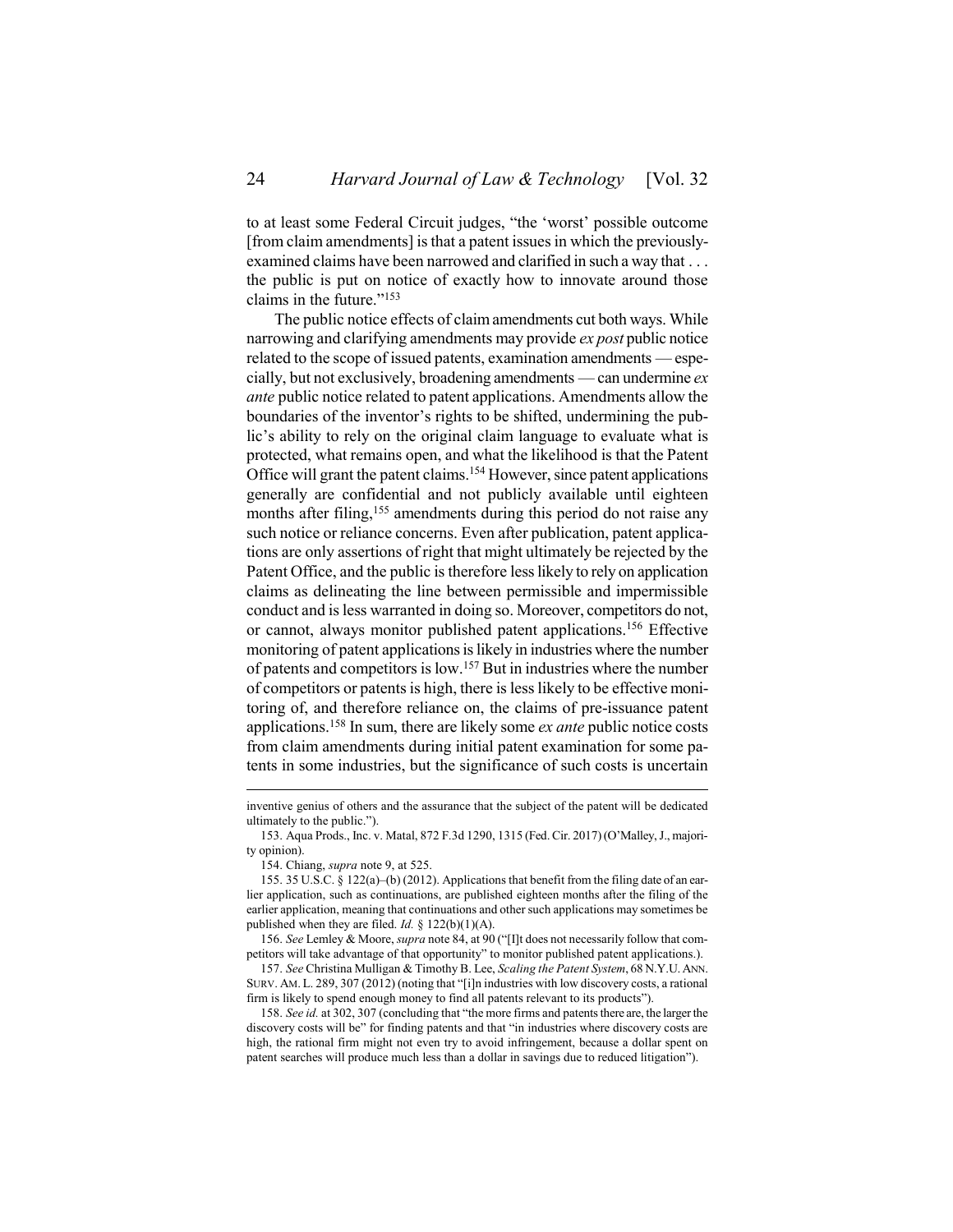<span id="page-24-0"></span>and is off-set, at least to some extent, by the *ex post* notice benefits provided by the public record of claim scope generated by the back-andforth of claim, rejection, and amendment.

### *C. Administrative Costs and Complications*

Like public notice, administrative cost considerations run both ways. Examination amendments may increase costs by requiring additional work by the attorney and the patent examiner to prepare, review, and evaluate the claim amendment.<sup>159</sup> Assuming the original claims were properly rejected as unpatentable, <sup>160</sup> the additional costs to the applicant may not be socially problematic because the applicant is in the best position to avoid the costs by drafting narrower or clearer original claims, as well as to determine whether the benefits of amending the claim outweigh its costs.<sup>161</sup> In theory, the Patent Office could shift some of the costs it incurs from amendments to the applicant by charging additional fees for amendments. But the Patent Office's current policy requires no additional fee for amendments, unless the applicant is adding claims without cancelling other claims such that the number of claims in the amended application exceeds twenty in total or exceeds three independent claims. <sup>162</sup> Thus, in practice, allowing examination claim amendments imposes additional actual costs on the Patent Office from reviewing and making a decision about the amended claims.

However, these additional costs may be offset by cost-savings achieved by allowing examination amendments. Absent the opportunity for narrowing amendments, a patent applicant facing an all-or-nothing scenario where a claim is either accepted or rejected would have the incentive to fight any rejection by all possible means.<sup>163</sup> Patent applicants have a variety of tools by which to challenge a rejection and extend examination, including seeking an interview with the examiner, requesting continuing examination, filing a continuation application, appealing within the Patent Office and to the Federal Circuit, or filing a new district court action challenging the rejection.<sup>164</sup> All of these tools increase

<sup>159.</sup> Bey & Cotropia, *supra* not[e 140,](#page-20-1) at 307.

<sup>160.</sup> *But see id.* at 304–09 (suggesting that the broadest reasonable interpretation standard used during patent examination leads to erroneous rejections that impose unnecessary amendment costs on the applicant).

<sup>161.</sup> *See* Risch, *supra* not[e 151,](#page-22-1) at 191 (suggesting that the costs of claim amendments could make applicants draft clearer claims).

<sup>162.</sup> *See* MPEP, *supra* not[e 53,](#page-9-0) § 714.10.

<sup>163.</sup> *See* Yelderman, *supra* note [9,](#page-2-1) at 121 (noting that a consequence of restricting claim amendments "might be that applicants will persist in arguing for debatable claims longer than they [otherwise] would").

<sup>164.</sup> Lemley & Moore, *supra* not[e 84,](#page-13-0) at 67–68, 68 n.14.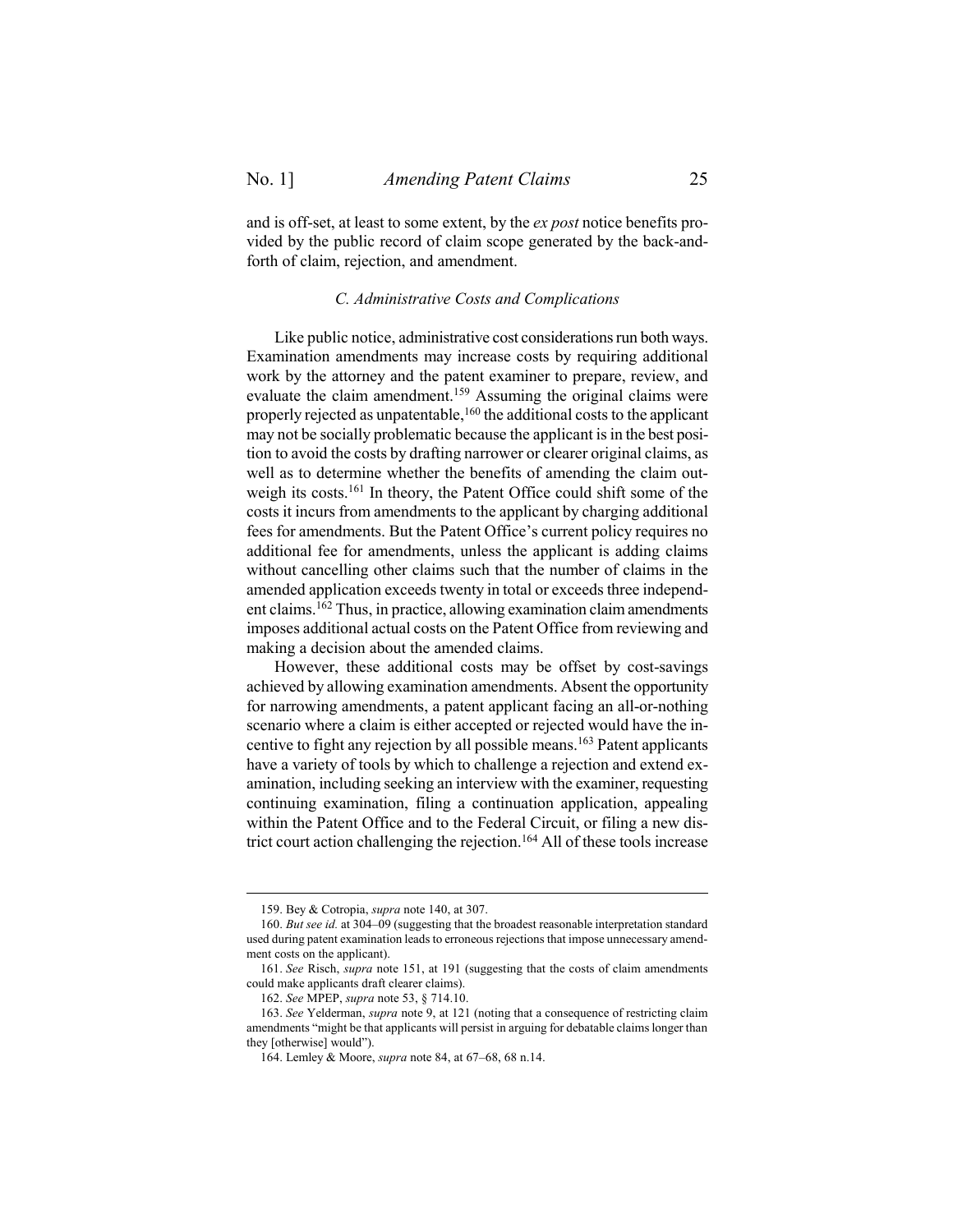<span id="page-25-0"></span>delay and costs for the applicant and the Patent Office,<sup>165</sup> and only some allow the Patent Office to recoup costs by charging additional fees.<sup>166</sup> In theory, this increased debate could lead to more scrutiny that improves the quality of issued claims, i.e., makes them more commensurate with the invention. <sup>167</sup> However, because most patents are practically irrelevant, expending this extra effort at the examination stage may not be a wise use of resources, at least absent a way to target those patents most likely to be relevant.<sup>168</sup>

<span id="page-25-1"></span>Narrowing claim amendments thus can serve as a cost-saving device in the same way that settlement in litigation reduces litigation costs.<sup>169</sup> The applicant and the examiner can essentially reach a mutual agreement on claim scope that the examiner is willing to allow and the applicant is willing to accept. This avoids the costs that a persistent applicant can impose by using the various means of challenging a rejection.<sup>170</sup>

Broadening and clarifying examination amendments may also reduce administrative costs. Without the opportunity to broaden or clarify claim scope in examination, an inventor whose initial claims were imprecise or did not fully cover its invention would presumably use the procedures available to broaden or clarify claim scope post-issuance (continuation applications and reissuance) assuming these procedures were still available. If all broadening and clarifying amendments were prohibited — whether in examination or through these post-issuance procedures — the inventor would be forced to file a second patent application that covered the broader aspects of its invention omitted from the initial claims or claimed its invention more precisely and then argue that this second patent application was not anticipated or rendered obvious by the original application. In any event, the likely result would be two proceedings to achieve what broadening or clarifying examination amendments allow to be done in a more efficient, single proceeding.

<sup>165.</sup> *See* Wagner, *supra* not[e 8](#page-2-0), at 2167 (noting that restricting amendments "is likely to extend the time and cost of the prosecution phase, and thereby increase the workload at the Patent Office").

<sup>166.</sup> *See* USPTO, *Table of Patent Fees - Current, Proposed and Unit Cost* 1–3, https://www.uspto.gov/sites/default/files/documents/Table\_of\_Patent\_Fees-Current\_Proposed\_ and\_Unit\_Cost.pdf [https://perma.cc/H3V7-NNNP] (listing additional fees only for request for continued examination, continuation applications, and appeals within the Patent Office).

<sup>167.</sup> Yelderman, *supra* not[e 9,](#page-2-1) at 121.

<sup>168.</sup> *See* Mark A. Lemley, *Rational Ignorance at the Patent Office*, 95 NW. U. L. REV. 1495, 1497 (2001).

<sup>169.</sup> *See* J.J. Prescott & Kathryn E. Spier, *A Comprehensive Theory of Civil Settlement*, 91 N.Y.U. L. REV. 59, 61–62 (2016) (describing elimination or reduction of litigation costs as a primary benefit of settlement).

<sup>170.</sup> These costs may not be avoided if the applicant files a continuation application to further pursue the original claims. *See supra* Section [II.](#page-7-0)[C.](#page-10-0)[2.](#page-12-0) (discussing continuation applications generally).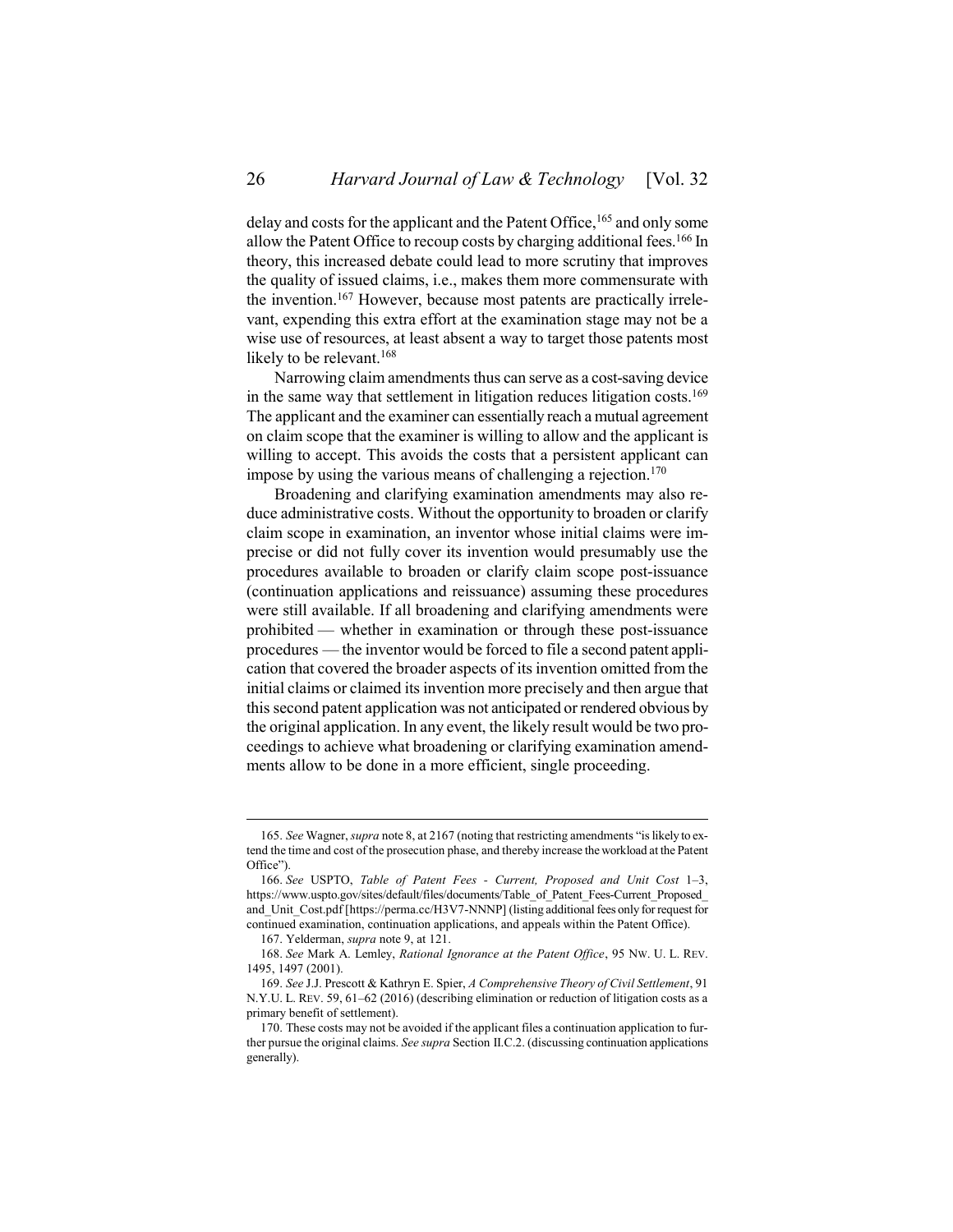Ultimately, it is an uncertain and difficult empirical question whether examination amendments result in a net increase or savings of administrative costs. As a result, administrative costs do not weigh strongly in favor or against examination amendments.

# <span id="page-26-0"></span>*D. Drafting Incentives, Examination Incentives, and Strategic Behavior*

Examination claim amendments affect the way patent applicants research and draft their patent applications. The opportunity to amend gives applicants protection from some of the inherent shortcomings in patent law. For example, it helps patent applicants navigate the notoriously difficult requirement that the patent owner translate a technical concept into words by allowing correction of the inaccuracies and flaws that will inevitably arise in even carefully drafted initial claims.<sup>171</sup> Similarly, the multiple drafting opportunities provided by examination amendments mitigate the challenges the patent owner faces in comparing the invention to the prior art to determine the invention's full scope, given that "the universe of prior art is extraordinarily vast" and "the legal doctrines regarding the prior-art limitation are also inherently vague."<sup>172</sup> Thus, claim amendments reduce the costs, delays, and risks that these challenges pose for an inventor trying to draft precise claims that fully cover the invention but nothing more than the invention.<sup>173</sup>

Absent liberal amendments, applicants would have an incentive to spend more effort and time exploring their invention to understand its full scope, searching the prior art to understand the exact parameters of what is open for patenting, and carefully drafting their claims to fully cover their invention but avoid the prior art. This would increase the costs of patenting, thereby reducing the expected value of patent protection and the corresponding innovation incentives provided to inventors.<sup>174</sup> It would also delay the filing of patent applications as inventors work to perfect their claims, postponing the time when inventors can

<sup>171.</sup> Autogiro Co. of Am. v. United States, 384 F.2d 391, 397 (Ct. Cl. 1967) (describing problems that arise in translating inventions into words).

<sup>172.</sup> Chiang, *supra* not[e 9,](#page-2-1) at 537.

<sup>173.</sup> *See* Devlin, *supra* note [136,](#page-20-2) at 585 (recognizing in context of continuations that amendments "may efficiently enable the inventor to procure the return envisioned by the patent bargain" despite initially "struggl[ing] to find appropriate language to describe technologies that they created" because "[i]t is notoriously difficult in certain fields for inventors to employ language to accurately encapsulate the nature of the invented product or process").

<sup>174.</sup> *See* Jeanne C. Fromer, *Claiming Intellectual Property*, 76 U. CHI. L. REV. 719, 760 (2009) ("To the extent, then, that it is thought that more innovation will come from a greater incentive to seek intellectual property rights, it is important to keep down the cost of claim drafting.").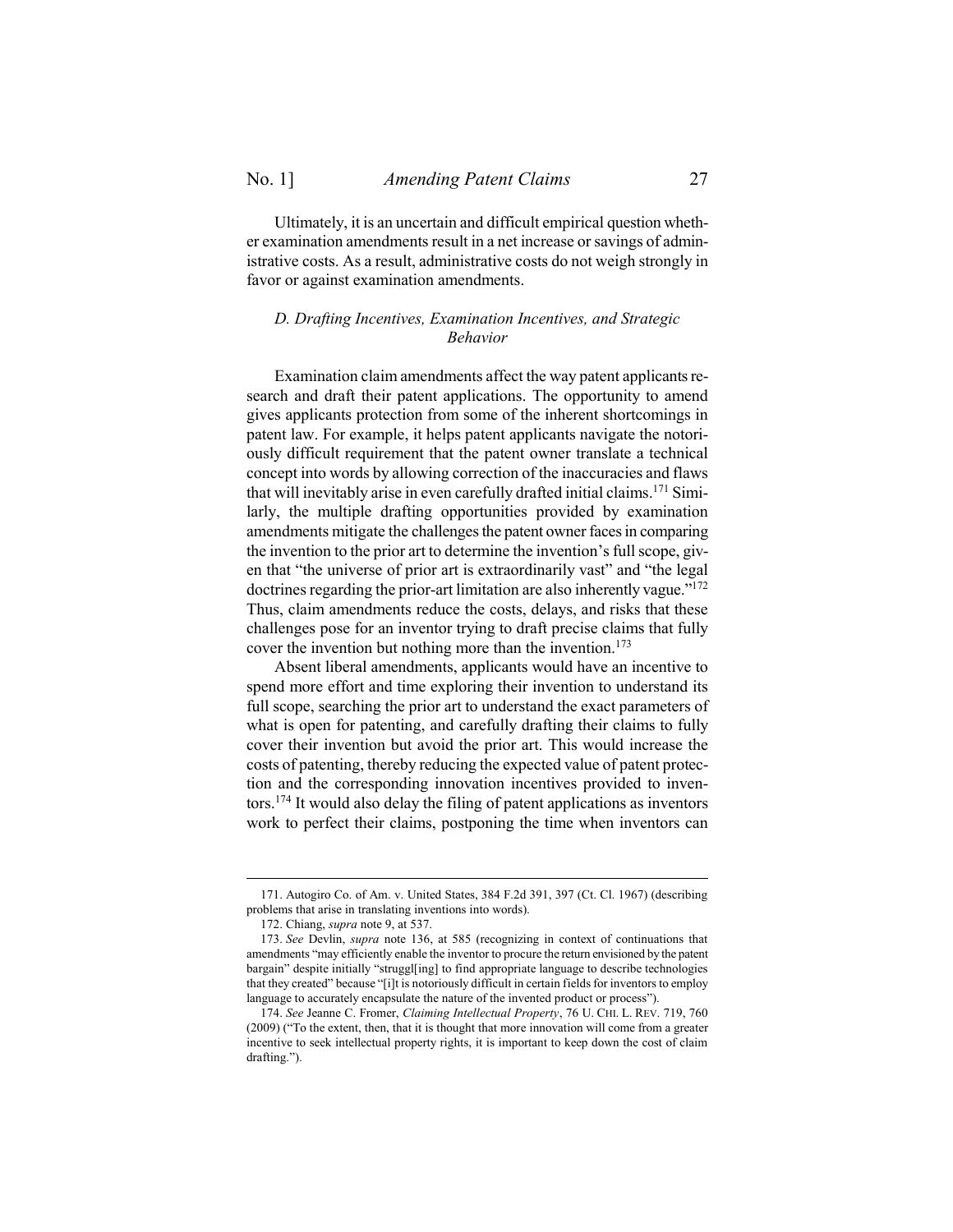reap the rewards of exclusivity and undermining their ability and incentives to invest in commercialization.<sup>175</sup>

Arguably, however, imposing these additional costs on patent applicants is socially desirable. The most significant, and often overlooked, cost of examination amendments is the negative incentive they provide to draft low quality original claims. "Patent applicants have an incentive to allow claims to remain vague so that they can mold the claims to fit the future product of a currently unknown, potential infringer or to avoid invalidation if previously undiscovered prior art comes to light."<sup>176</sup> Patent applicants also have incentives to draft broad claims because they increase the value of the patent by increasing the number of infringing products, while the downsides of broad claims that might read on more prior art are minimized by the opportunity to draft multiple claims of varying scope and the presumption of validity that applies in litigation.<sup>177</sup> Thus, vague and/or broad claiming:

> <span id="page-27-0"></span>[O]ffers a number of critical advantages to the patentee. It allows the patentee to capture some value for an invention at a very early stage simply by receiving a grant. And it hedges against the patent being undermined by the passage of time and technology, allowing patents to change their scope to fit later circumstances.<sup>178</sup>

The ability to amend claims makes broad and/or vague claiming a viable strategy.<sup>179</sup> If the examiner allows the claim, the applicant gets the benefits offered by a vague and/or broad claim protected by the presumption of validity.<sup>180</sup> Even if the examiner rejects the claim, the applicant can simply amend to clarify or narrow it.<sup>181</sup> Patent applicants have little incentive to carefully search the prior art and to draft claims that accurately reflect the invention's contribution over the prior art, since amendments

<sup>175.</sup> *See* Edmund W. Kitch, *The Nature and Function of the Patent System*, 20 J.L. & ECON. 265, 275–80 (1977).

<sup>176.</sup> Risch, *supra* not[e 151,](#page-22-1) at 188.

<sup>177.</sup> Oskar Liivak, *Overclaiming Is Criminal* 12 (Cornell Legal Studies Research Paper No. 16–35), https://papers.ssrn.com/sol3/papers.cfm?abstract\_id=2836165 [https://perma.cc/ ENR6-R52P] ("Without a doubt patent applicants aim to get as much technological real estate as the PTO will grant."); Yelderman, *supra* not[e 9,](#page-2-1) at 97–102.

<sup>178.</sup> Wagner, *supra* not[e 8,](#page-2-0) at 2151.

<sup>179.</sup> *See id.* at 2167 (noting that the ability to amend claims contributes to the incentives patentees have to draft vague claims); Chiang, *supra* not[e 9](#page-2-1), at 557 (noting that "patentees have little incentive to draft good claims in the first place" because of the ability to amend).

<sup>180.</sup> Yelderman, *supra* not[e 9,](#page-2-1) at 101 (noting that broad claims that cover a large swath of potentially infringing commerce are most benefited by the presumption of validity).

<sup>181.</sup> *See id.* at 120 (suggesting that the ability to amend means that the only cost to filing overbroad claims are limited prosecution and filing costs).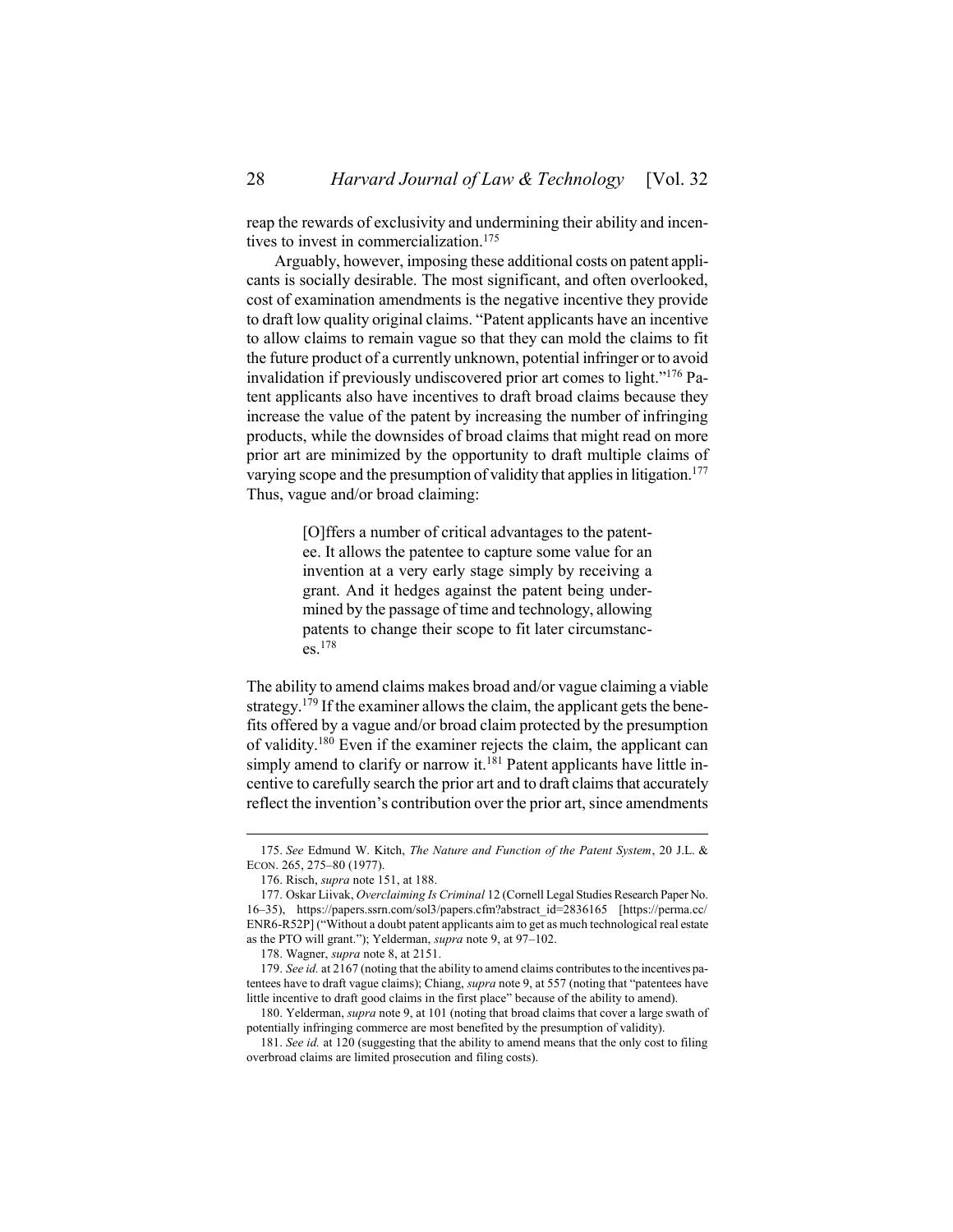$\overline{a}$ 

allow the applicant to narrow the claim if invalidating prior art is found by the examiner or broaden the claim if the original claims are narrower than the prior art would allow.<sup>182</sup>

The significant benefits of broad and/or vague claiming will often outweigh the costs of amendments to applicants. The delay and monetary costs to the applicant created from amendments will normally be dwarfed by the value that patent owners get from vague and overbroad claims. Under the doctrine of prosecution history estoppel, amending claims in examination may also bar the patent owner from utilizing the doctrine of equivalents to assert infringement against products that do not fall literally within the claim's scope but are close enough.<sup>183</sup> However, the potential advantages of broad and/or vague claims will often make it worth losing the possibility of the doctrine of equivalents, which is an uncertain doctrine limited to products that are insubstantially different and "perform[] substantially the same function in substantially the same way with substantially the same result."<sup>184</sup> Perhaps the best evidence that the benefits of broad and/or vague claims are greater than the costs of amendments is that patent prosecutors generally dislike firstaction allowances — where the patent examiner allows a claim without rejection and amendment — because it suggests that they did not draft the original claims broadly enough.<sup>185</sup>

The broad and/or vague claiming strategy facilitated by examination amendments imposes significant social costs. Patent examiners do not effectively police against such claims because of limited resources, heavy workloads, and incentives and biases in favor of patent issuance.<sup>186</sup> Moreover, overbroad and vague claiming creates feedback effects, as examiners have to expend time and effort evaluating and rejecting unclear or clearly unpatentable claims, diverting resources from other applications<sup>187</sup> and thereby increasing the chances that other over-

<sup>182.</sup> *See* Bhaven N. Sampat, *When Do Applicants Search for Prior Art*, 53 J.L. & ECON. 399, 401–02 (2010) (providing empirical evidence that "in many cases, applicants do not conduct even cursory searches for prior art," though finding variations among types of industries and inventions).

<sup>183.</sup> Festo Corp. v. Shoketsu Kinzoku Kogyo Kabushiki Co., 535 U.S. 722, 733–41 (2002) (holding that prosecution history estoppel presumptively bars the doctrine of equivalents when a narrowing amendment is made unless the patent owner can rebut the presumption by showing that the amendment was not made for reasons of patentability or did not cover the subject matter of the alleged equivalents).

<sup>184.</sup> Aquatex Indus., Inc. v. Techniche Sols., 479 F.3d 1320, 1326 (Fed. Cir. 2007) (describing the basic doctrine of equivalents test); *see also* David L. Schwartz, *Explaining the Demise of the Doctrine of Equivalents*, 26 BERKELEY TECH. L.J. 1157, 1158 (2011) (summarizing literature showing "successful use of the doctrine has substantially diminished over time").

<sup>185.</sup> Lemley & Moore, *supra* not[e 84,](#page-13-0) at 67 n.8.

<sup>186.</sup> Wagner, *supra* not[e 8,](#page-2-0) at 2151–53.

<sup>187.</sup> *See* Michael D. Frakes & Melissa F. Wasserman, *Is the Time Allocated to Review Patent Applications Inducing Examiners to Grant Invalid Patents?: Evidence from Micro-Level Application Data* 4 (Nat'l Bureau of Econ. Research, Working Paper No. 20337, 2014) ("Our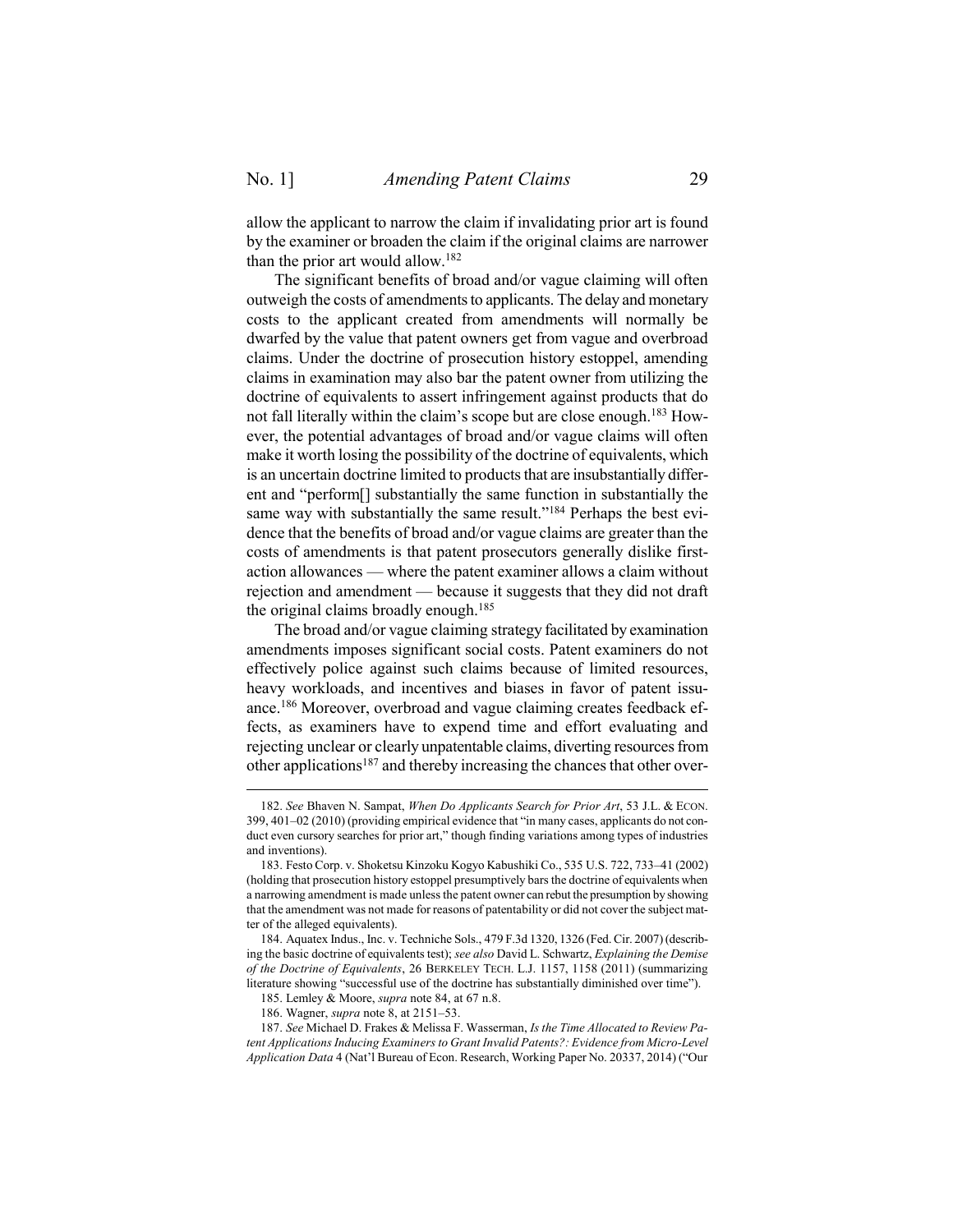broad or vague claims will slip through the cracks. <sup>188</sup> This in turn increases the expected value of, and therefore incentivizes, overbroad and vague original claims.

The incentives created by liberal allowance of examination claim amendments, at least narrowing amendments, contribute to the most significant present concern with patent quality — an excess of claims that are either too vague, too broad, or both.<sup>189</sup> Vague claims make evaluation of scope and validity challenging (undermining public notice), allow patentees to obtain a patent under a narrower understanding of claim scope and then assert it later based on a broader understanding of claim scope, and make it more likely that claims fail to satisfy the statutory requirements of patentability.<sup>190</sup> Overly broad claims allow the patentee to control more than what it invented and disclosed in the patent,  $191$  giving the patentee a windfall while stifling competition and follow-on innovators.<sup>192</sup>

These patent quality problems are normally blamed on the quality of Patent Office examination.<sup>193</sup> Recently, however, Professors Liivak, Wagner, and Yelderman have recognized that these problems result, in significant part, because applicants have incentives to draft broad and/or vague claims.<sup>194</sup> As Professor Yelderman notes, applicants seek overbroad claims "because current prosecution and litigation rules cause the expected value of these claims to exceed their expected cost."<sup>195</sup> The liberal availability of narrowing claim amendments is a significant reason that the expected value of overbroad claims exceed their expected costs and therefore a significant contributor to the widely-recognized patent quality problems in the American patent system. 196

results suggest that as an examiner is given less time to review an application, the less active she becomes in searching for prior art, the less likely she becomes to make obviousness rejections (which are especially time-intensive exercises), and the more likely she becomes to grant the patent.").

<sup>188.</sup> *Cf.* Yelderman, *supra* not[e 9](#page-2-1), at 121 ("Reduced incentives to file broad claims means fewer examiner resources spent challenging plainly unpatentable claims.").

<sup>189.</sup> *Id.* at 78 ("Everyone, it seems, wants to improve the quality of issued patents."); Wagner, *supra* not[e 8](#page-2-0), at 2136 ("[T]he need to improve patent quality is essentially undisputed."); id. at 2149–51 (describing substantial vagueness as a significant patent quality problem); Liivak, *Overclaiming is Criminal*, *supra* not[e 177](#page-27-0), at 2 (describing "overly broad claims" as a patent quality problem). More liberal allowance of broadening amendments could create positive incentives to draft narrower and more tailored original claims. *See* Yelderman, *supra* note [9,](#page-2-1) at 111–12.

<sup>190.</sup> *See* Wagner, *supra* not[e 8,](#page-2-0) at 2149–50.

<sup>191.</sup> *See* Liivak, *Overclaiming is Criminal*, *supra* not[e 55,](#page-9-1) at 15.

<sup>192.</sup> *See* Cotropia, *Claim Scope Paradigms*, *supra* not[e 35,](#page-7-3) at 117–19.

<sup>193.</sup> *See* Yelderman, *supra* not[e 9,](#page-2-1) at 83–84; Wagner, *supra* not[e 8,](#page-2-0) at 2137.

<sup>194.</sup> Liivak, *Overclaiming is Criminal*, *supra* not[e 177,](#page-27-0) at 3; Wagner, *supra* not[e 8,](#page-2-0) at 2138; Yelderman, *supra* not[e 9,](#page-2-1) at 80.

<sup>195.</sup> Yelderman, *supra* not[e 9,](#page-2-1) at 80.

<sup>196.</sup> *See* Chiang, *supra* note [9,](#page-2-1) at 557; *cf.* Wagner, *supra* not[e 8,](#page-2-0) at 2167.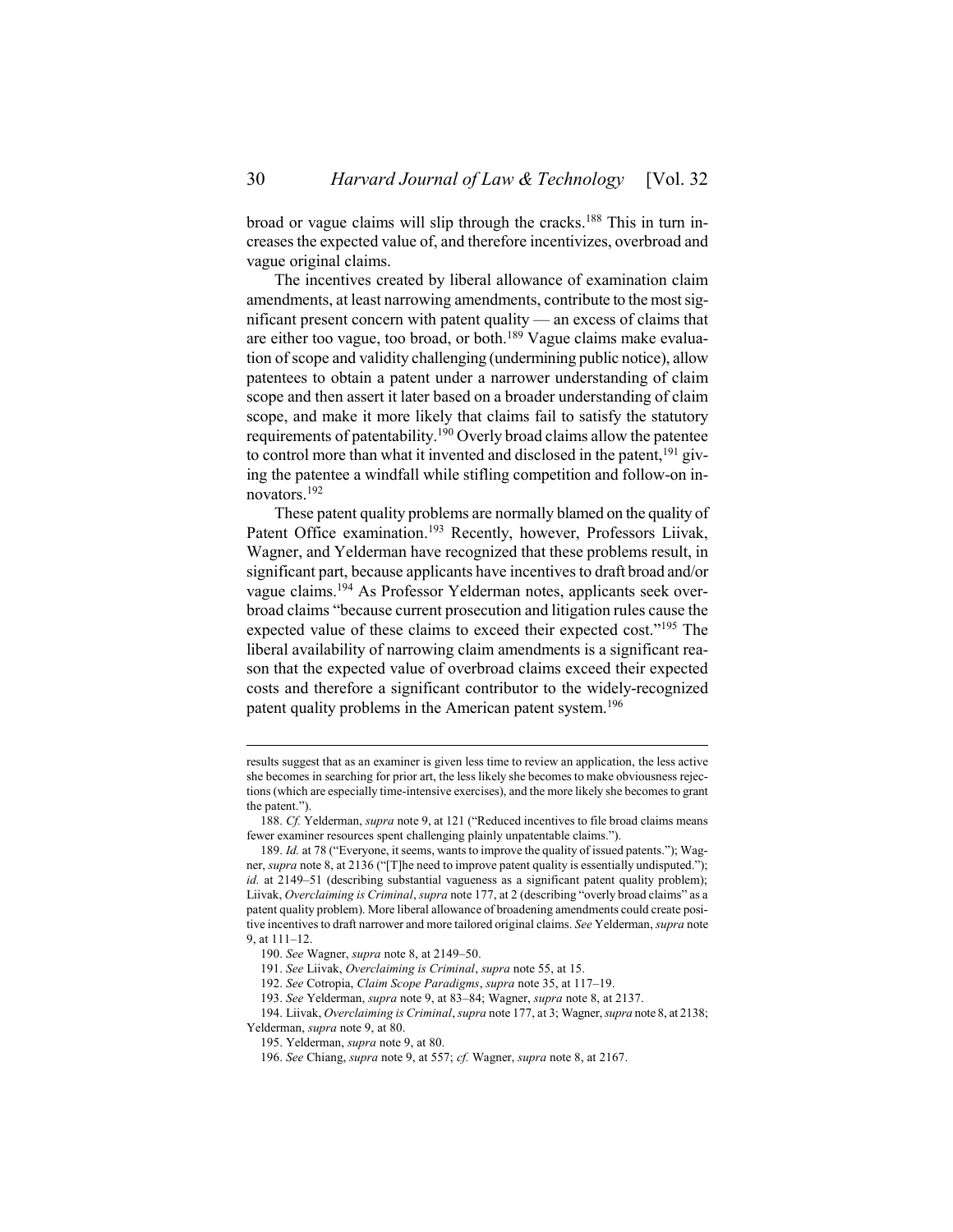# <span id="page-30-0"></span>*E. Weighing the Costs and Benefits of Claim Amendments During Examination*

The limited existing analysis of examination amendments suggests that their supposed low costs make them cost-benefit justified regardless of the extent of their positive impact on innovation incentives.<sup>197</sup> This conventional wisdom underestimates the costs of examination amendments and overstates the benefits. Examination claim amendments are less clearly warranted than their historical pedigree and widespread acceptance would suggest.

*First,* commentators often overlook or downplay how examination amendments encourage patent owners to draft the type of overbroad and vague claims that are currently seen as the most problematic for patent quality. For example, even though Professor Chiang recognizes the negative drafting incentives created by liberal allowance of claim amendments, he does not appear to weigh these incentives as a reason to be skeptical of examination amendments. 198

Yet, as Professor Yelderman recognizes, "improving patent quality could simply be a matter of increasing the costs and reducing the benefits of low quality claims, so that applicants will on average file fewer of such claims in the first instance."<sup>199</sup> Likewise, Professor Wagner notes that "[u]ntil patentees have strong, unequivocal incentives to seek patents that clearly meet the standards of patentability, that are explained in the context of the prior art, and that draw clear and unambiguous lines around their subject matter, we will not succeed [in improving patent quality]."<sup>200</sup> Restricting claim amendments would increase the costs of drafting vague and overbroad claims and "provide important incentives for patentees to draft clear, coherent, and appropriate claims."<sup>201</sup>

*Second*, the primary benefit of claim amendments during examination is that they preserve inventors' incentives to innovate, disclose, and commercialize their inventions by ensuring some patent protection even if the initial claims are unpatentable or do not fully cover the invention. <sup>202</sup> This benefit appears less valuable in light of the other tools pa-

<sup>197.</sup> *See, e.g.*, Chiang, *supra* not[e 9](#page-2-1), at 526 ("Before the issuance of a patent, amending claims to fix mistakes is useful, since before issuance such mistakes are harmless."); *see also In re* Zletz, 893 F.2d 319, 321–22 (Fed. Cir. 1989) (suggesting that the result of claim amendments during examination are "claims that are precise, clear, correct, and unambiguous" without "uncertainties of claim scope").

<sup>198.</sup> *Compare* Chiang, *supra* not[e 9,](#page-2-1) at 557 (recognizing that claim amendments provide patentees with negative drafting incentives), *with id.* at 561–62 (focusing solely on amendments to cover after developed technology as a cost of examination amendments).

<sup>199.</sup> Yelderman, *supra* not[e 9,](#page-2-1) at 80–81.

<sup>200.</sup> Wagner, *supra* not[e 8,](#page-2-0) at 2138.

<sup>201.</sup> *Id.* at 2167.

<sup>202.</sup> *See supra* Section [III.](#page-19-0)[A.](#page-19-1)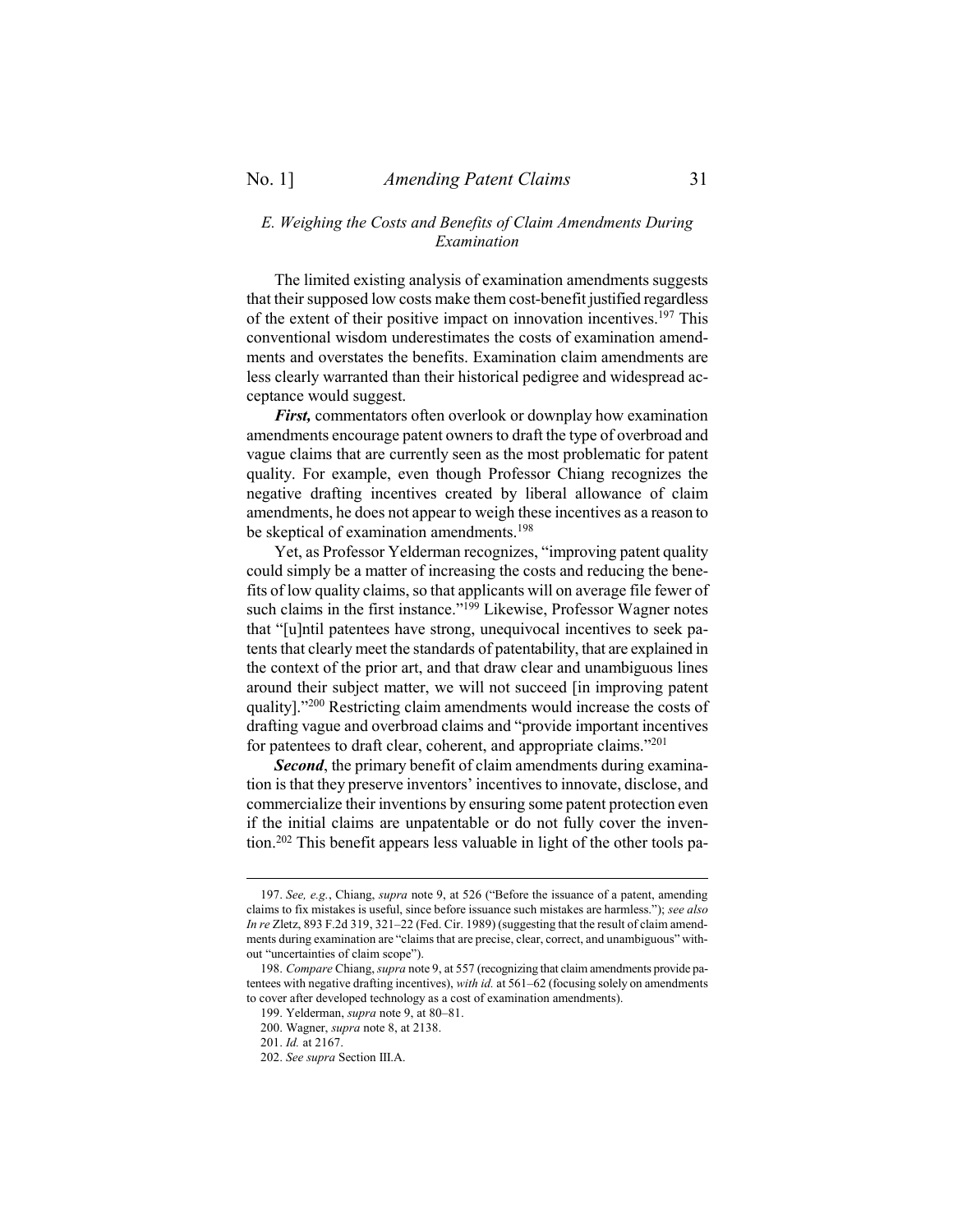tent owners have to hedge against errors in claim drafting and potential future developments.<sup>203</sup> To mitigate the problems resulting from the inherent shortcomings of language, the difficulty translating technical concepts into words, and the inventor's potential uncertainty about the precise invention, the patent applicant can draft up to three independent claims (claims that stand by themselves) and seventeen dependent claims (claims that include all of the limitations of an independent claim but add an additional feature) for the basic filing fee (and can pay extra for more).<sup>204</sup> By filing multiple claims with varying language and scope, the patent applicant can mitigate the risk of some claims being found unpatentable, being imperfectly drafted, or not fully covering the invention.<sup>205</sup>

Additional tools exist to protect the patent owner against unforeseen developments after the patent issues. If previously unknown prior art appears in litigation that threatens the validity of the patent, the patent owner is protected by the presumption of validity and the clear and convincing evidence standard.<sup>206</sup> Conversely, if the original claims were drafted too narrowly, the patent owner could use post-issuance tools like continuations and reissuance (within two years) to broaden the claim scope.<sup>207</sup> Moreover, "the doctrine of equivalents exists to prevent a patent owner from losing effective protection because she did not draft claims that effectively cover what she invented."<sup>208</sup> Under this doctrine, the patent owner can establish infringement against products that do not fall precisely within the claim scope but are close enough.<sup>209</sup>

These other tools available to the patent owner (assuming they remain constant) undermine the assumption that claim amendments are necessary to protect the patent owner's legitimate claim scope and innovation incentives. Rather, claim amendments combined with these other tools may unduly tilt the scales in favor of patent owners, at the expense of competitors, follow-on innovators, and the public. Put another way, the only reason that the iterative process of initial claim, rejection, and amendment is necessary to ensure that the patent owner receives patent protection commensurate with its contribution may be that the patent owner is underinvesting in understanding the full scope of the invention, researching the prior art, and drafting appropriate claims in the first in-

<sup>203.</sup> Meurer & Nard, *supra* not[e 39](#page-8-2), at 1975 ("Patent prosecutors have access to a range of claim-drafting techniques that mitigate problems with language and later-developed technology.").

<sup>204.</sup> *See* USPTO, *Patent Fees*, *supra* note [166,](#page-25-0) at 1.

<sup>205.</sup> *See* Meurer & Nard, *supra* not[e 39,](#page-8-2) at 1975.

<sup>206.</sup> Yelderman, *supra* not[e 9](#page-2-1), at 96 ("[A]t least some claims have their likelihood of validity improved by the presumption.").

<sup>207.</sup> *See supra* Section [II.](#page-7-0)[C](#page-10-0)[.1](#page-11-0)–[2.](#page-12-0)

<sup>208.</sup> Lemley & Moore, *supra* not[e 84,](#page-13-0) at 78.

<sup>209.</sup> *See id.*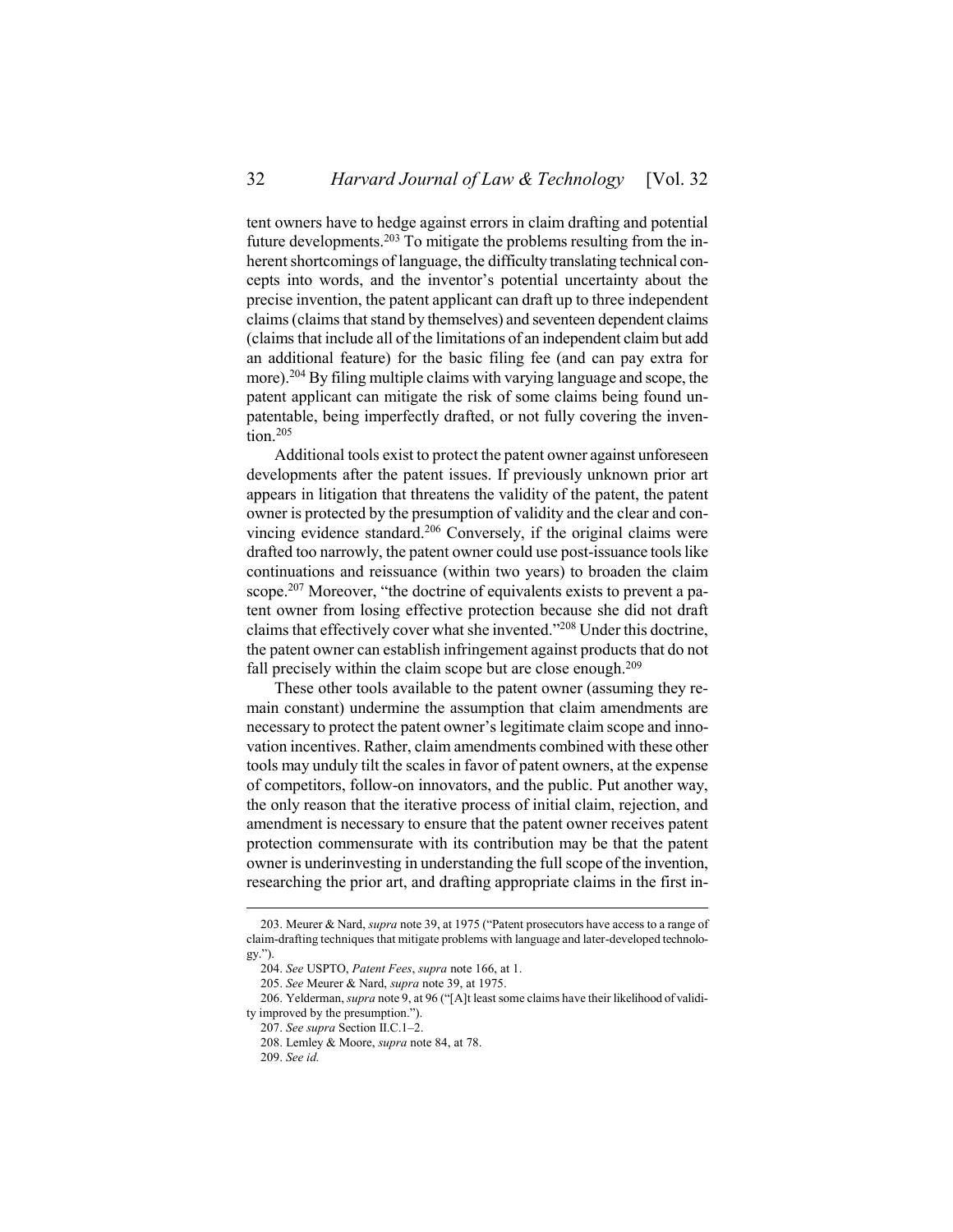stance. Rather, the patent owner can draft as broadly and/or vaguely as possible, shifting the cost and the burden to the Patent Office, and therefore the public, to determine if the claim is commensurate with the patent owner's contribution. Thus, while beneficial for inventors' incentives, the decreased costs and effort that inventors must expend in understanding their invention, searching for prior art, and drafting precise claims because of liberal amendment availability may ultimately be socially undesirable.

Likewise, the earlier filing of patent applications encouraged by liberal amendment policy may be socially problematic. Some commentators see early patent filing and issuance as more efficient because it allows coordination of technological development, encourages an optimal pace of investment and development, prevents duplicative efforts among competitors, encourages earlier disclosure of technical information, and leads to earlier expiration of patent protection that returns the invention to the public domain.<sup>210</sup> Other commentators, however, have recently suggested that early filing is problematic because it occurs when there is less information and greater uncertainty about the technology and market.<sup>211</sup> This uncertainty leads to excessive patent filings that overwhelm the Patent Office<sup>212</sup> and produce a thicket of issued patents (many worthless) that make patent clearance more difficult;<sup>213</sup> requires resort to continuation or additional applications as more information is gained;<sup>214</sup> results in patents with less useful technical disclosures and less certain claims written in vague and general terms;<sup>215</sup> and can undermine commercialization of the invention if the early patent owner is disinclined or ill-suited to optimally commercialize the invention.<sup>216</sup>

<span id="page-32-0"></span>To be clear, the objective of this Section is not to reach a definite conclusion that examination claim amendments are undesirable. The empirical evidence to support such a conclusion is absent, and the arguments offered in the previous sections are too ambiguous. For example, the negative drafting incentives and related patent quality concerns may not be strong enough to weigh against claim amendments. Furthermore, other factors beyond claim amendments contribute both to poor patent quality generally (e.g., deficiencies in patent examination, market incentives, and cognitive biases) and negative drafting incentives specifically

<sup>210.</sup> *See* John F. Duffy, *Rethinking the Prospect Theory of Patents*, 71 U.CHI.L.REV. 439, 440–41 (2004).

<sup>211.</sup> Christopher A. Cotropia, *The Folly of Early Filing in Patent Law*, 61 HASTINGS L.J. 65, 93–96 (2009); *see also* Mark A. Lemley, *Ready for Patenting*, 96 B.U. L. REV. 1171, 1186–87 (2016).

<sup>212.</sup> *See* Cotropia, *Folly*, *supra* not[e 211,](#page-32-0) at 104–07.

<sup>213.</sup> *See id.* at 105–06.

<sup>214.</sup> *Id.* at 104.

<sup>215.</sup> *Id.* at 116–18; *see also* Lemley, *Ready*, *supra* note [211,](#page-32-0) at 1187.

<sup>216.</sup> *See* Cotropia, *Folly*, *supra* not[e 211,](#page-32-0) at 108–12.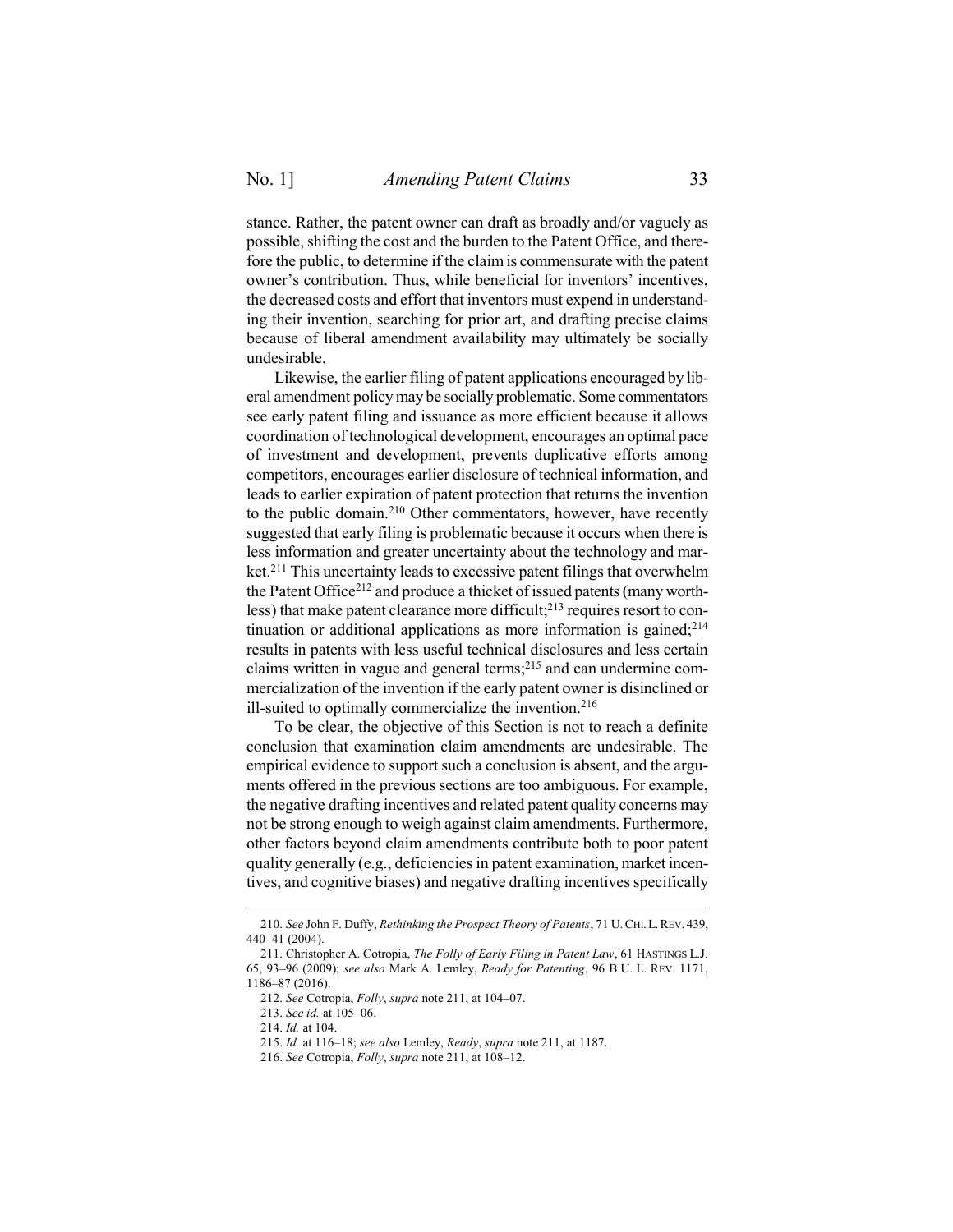(e.g., the presumption of validity and flaws in patent claim construction). <sup>217</sup> Other means of improving patent quality, including other ways of reducing applicants' incentives to draft vague and/or overbroad claims, may be preferable to eliminating or restricting examination amendments.<sup>218</sup> And deficiencies in original claims may be the result of simple mistakes that need the fresh eyes of the examiner to correct, rather than any sort of intentional or strategic effort.<sup>219</sup>

Furthermore, claim amendments may be more effective or socially optimal than the other tools patent owners have to protect their legitimate claim scope. Hedging against future problems by drafting a variety of claims is limited by the difficulty of foreseeing future developments. Eliminating or restricting claim amendments could increase the costs of patenting by forcing patent owners to spend more time and money searching for prior art and drafting more precise claims; these increased costs could reduce the incentive effects of patent protection. Postissuance proceedings, like continuations and reissuance, can avoid these difficulties because the patent owner can draft claims *after*future developments but they may be more socially problematic than examination amendments because they create greater delay, uncertainty, and potential for strategic behavior.<sup>220</sup> In litigation, the presumption of validity "hardly renders issued patents immune to invalidity challenges"<sup>221</sup> and is inapplicable in AIA post-issuance proceedings. And the doctrine of equivalents only protects against competitor alterations that result in insubstantial differences from the claim and that perform substantially the same function in substantially the same way to achieve substantially the same result as the claimed invention.<sup>222</sup>

Finally, examination amendment policy may have important distributional effects. Small entities and inventors may have a stronger need for liberal amendments during examination because they are likely less capable than large corporations of bearing the increased costs and delays of drafting perfect initial claims.<sup>223</sup> Additionally, they may be less so-

<sup>217.</sup> *See* Wagner, *supra* not[e 8,](#page-2-0) at 2150–58.

<sup>218.</sup> *See* Yelderman, *supra* not[e 9,](#page-2-1) at 113–15, 121–28 (suggesting changing the Patent Office fee structure, replacing the presumption of validity with a presumption of infringement, and monetary penalties for claims found invalid post-examination); Wagner, *supra* not[e 8,](#page-2-0) at 2165–68, 2170–72 (suggesting possibility of claim construction during examination to lock-in claim scope, weakening or eliminating the presumption of validity, and imposing penalties on owners of invalid patents).

<sup>219.</sup> *See* Chiang, *supra* not[e 9,](#page-2-1) at 561 (accepting the need for claim amendments to address inadvertent mistakes too costly to avoid and not resulting from strategic behavior).

<sup>220.</sup> *See* Lemley & Moore, *supra* note [84,](#page-13-0) at 65.

<sup>221.</sup> Yelderman, *supra* not[e 9,](#page-2-1) at 96.

<sup>222.</sup> *See* AquaTex Indus., Inc. v. Techniche Sols., 479 F.3d 1320, 1326 (Fed. Cir. 2007).

<sup>223.</sup> *See* W. Keith Robinson, *Protecting American Innovators by Combating the Decline of Patents Granted to Small Entities*, 88 ST.JOHN'S L. REV. 379, 393–95 (2014) (describing the problems of cost and delay that small entities experience in the patent system).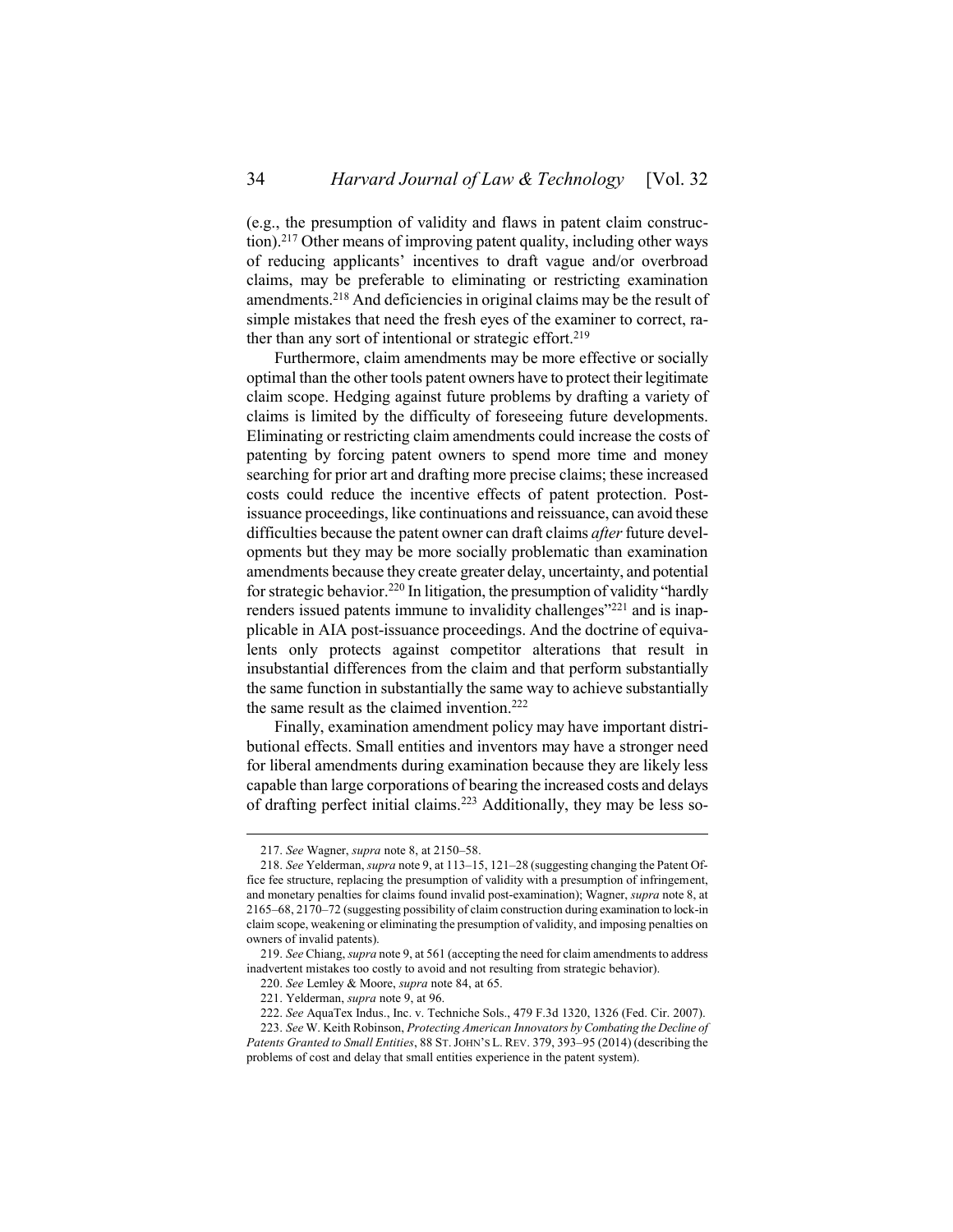phisticated and have fewer resources to take advantage of other opportunities for protecting their legitimate claim scope, such as filing multiple claims of varying scope and wording or using continuations and reissuance.<sup>224</sup> Thus, any move towards restricting claim amendments should be mindful of these distributive effects that might necessitate exceptions or accommodations for smaller entities and individual inventors, similar to the already-existing small entity application and examination fees.

The conclusion to properly draw from this Section is that the justifications for claim amendments during examination are more disputable and complex than their historical pedigree and widespread acceptance would suggest. Rather than being a necessary or crucial part of patent examination, claim amendments reflect a trade-off between ensuring adequate protection for inventors' legitimate claim scope (and therefore innovation incentives) and ensuring adequate patent quality to protect competitors, follow-on innovators, and the public. The proper approach to claim amendments thus depends on underlying normative views about how to strike the "careful balance between the need to promote innovation and the recognition that imitation and refinement through imitation are both necessary to invention itself and the very lifeblood of a competitive economy."<sup>225</sup> Section V.A returns to this question.

### <span id="page-34-0"></span>IV. EVALUATING POST-ISSUANCE CLAIM AMENDMENTS

Moving beyond examination claim amendments, this Section evaluates claim amendments allowed after patent issuance. Post-issuance amendments have been the subject of significant debate recently, but the debate over amendments in AIA invalidity proceedings has focused largely on questions of statutory interpretation and administrative deference.<sup>226</sup> Other considerations of post-issuance amendments have focused narrowly on continuation applications, $227$  without considering the other tools for amending claims of issued patents. Once again, this Section returns to first principles and evaluates the costs and benefits of postissuance amendments, making distinctions as necessary between the dif-

<sup>224.</sup> *See id.* at 407.

<sup>225.</sup> Bonito Boats, Inc. v. Thunder Craft Boats, Inc., 489 U.S. 141, 146 (1989).

<sup>226.</sup> *See, e.g.*, Aqua Prods., Inc. v. Matal, 872 F.3d 1290, 1290–91 (Fed. Cir. 2017) (en banc) (splitting the en banc Federal Circuit into two separate majorities reached in five separate opinions joined by overlapping judges, often only partially); *compare, e.g.*, PhRMA *Aqua* Br., *supra* note [14](#page-3-0), at 15 ("Rejecting the PTO's burden-swapping position would dramatically increase the rate of amendment and provide the protection to patent owners that Congress intended."), *with, e.g.*, Askeladden *Aqua* Br., *supra* note [15](#page-3-1), at 6 ("Overturning the Patent Office regulation so that the patent owner no longer has to establish that substitute claims are patentable would subvert the purposes that *inter partes* review was designed to serve.").

<sup>227.</sup> *See, e.g.*, Moore & Lemley, *supra* not[e 84.](#page-13-0)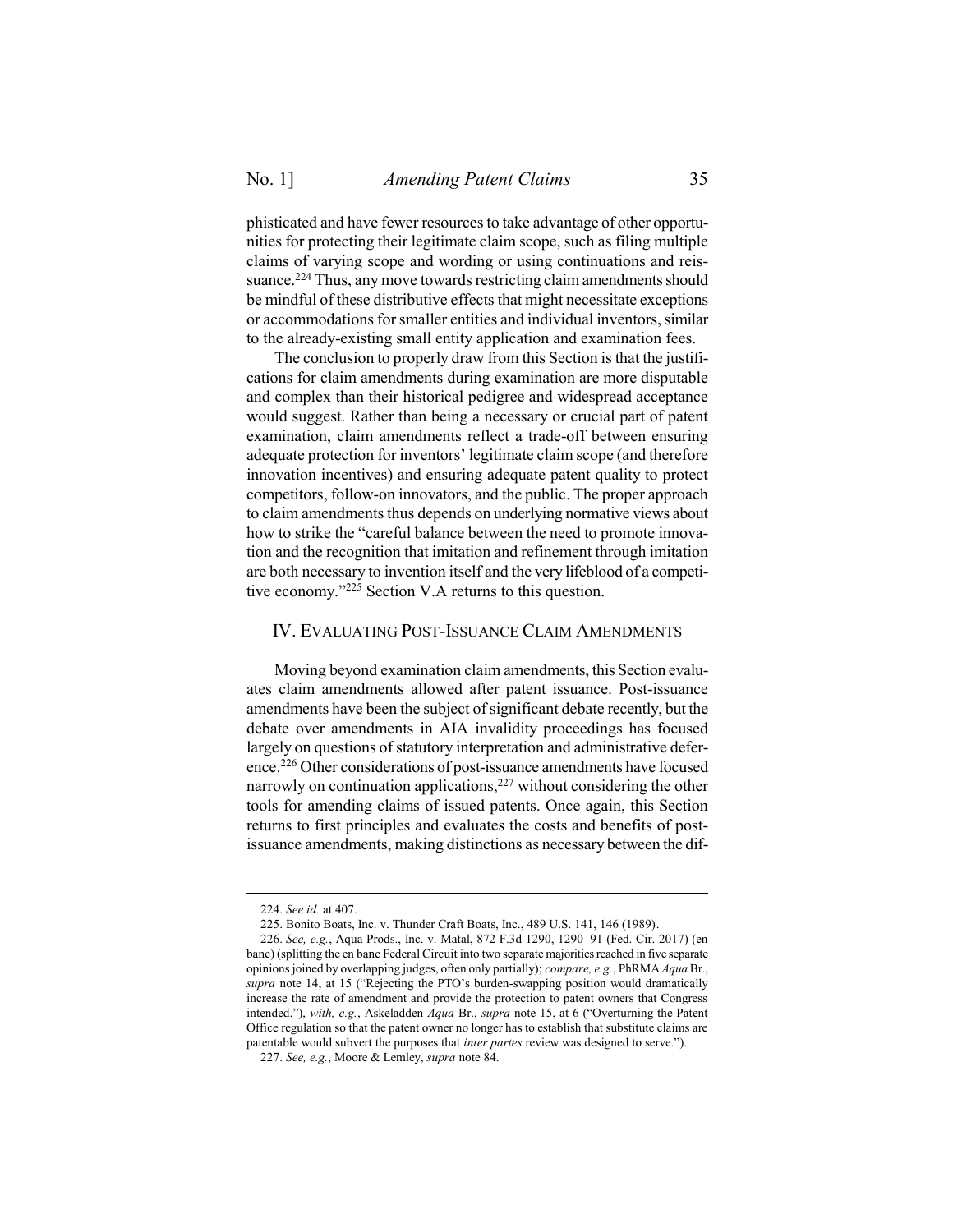ferent tools of reissuance, continuations, and post-issuance invalidity proceedings.

#### <span id="page-35-0"></span>*A. The Trade-Off Between Innovation Incentives and Monopoly Costs*

At first glance, post-issuance amendments present a trade-off between innovation incentives and monopoly costs similar to examination amendments. Post-issuance amendments may enhance incentives to innovate by ensuring that the patentee receives protection even if the original claim is struck down as overbroad or is insufficient to fully protect the invention. But doing so necessarily imposes the monopoly costs of reduced competition and follow-on innovation. If amendments merely allow the patent owner to retain or obtain its legitimate claim scope, these monopoly costs are better attributed to patent protection itself, rather than to amendments.<sup>228</sup> On closer inspection, however, the effects of post-issuance amendments may diverge from those of examination amendments because of the context in which post-issuance amendments arise.

First, timing effects may reduce the need for post-issuance amendments to preserve the patent owner's innovation incentives. Because post-issuance amendments necessarily occur after the patent owner has obtained patent protection, the patent owner will have had at least some period of exclusivity to recoup its research and development costs through monopoly pricing, at least in theory. <sup>229</sup> Therefore, post-issuance amendments are more necessary to protect innovation incentives when they occur closer in time to patent issuance — before the patent owner has had significant opportunity to recoup its research and development costs — than when they occur further in time from patent issuance. Moreover, post-issuance amendments are more necessary to protect innovation incentives in fields and industries where there is a larger gap between patent issuance and commercialization that reduces the patent owner's opportunity to recoup research and development costs before the need for amendment arises. For example, there is less justification for post-issuance amendments in information technology, where commer-

<sup>228.</sup> *See supra* Section [III.](#page-19-0)[A.](#page-19-1)

<sup>229.</sup> *See* Sawicki, *supra* not[e 138](#page-20-0), at 761 (noting that invalidity decisions later in a patent's life means that "the inventor will have had at least some period of exclusivity in which to appropriate returns"). This opportunity may be illusory to the extent there is not an active practice of ex ante technology transfer in an industry and a patent owner can only obtain its "reward" through litigation in which the scope and validity of the claim can be challenged.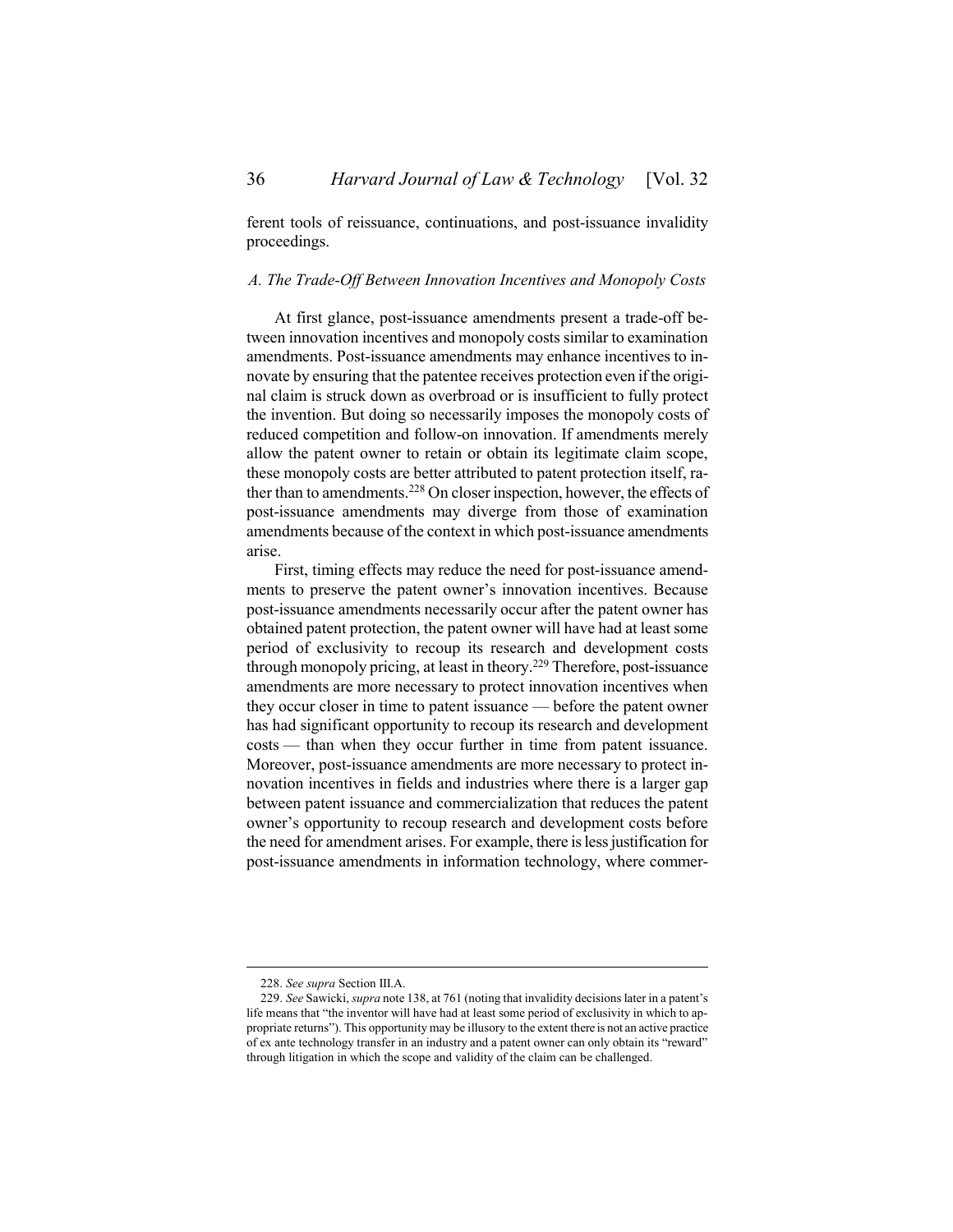cialization often occurs before patent issuance and the invention becomes outdated early in the patent term. 230

The later timing of post-issuance amendments, compared to examination amendments, also provides greater opportunities for the patent owner to use other tools to protect its legitimate claim scope. Beyond the tools discussed in the context of examination amendments,<sup>231</sup> the patent owner already had the chance in examination to claim, face a rejection or make subsequent realizations about the full scope of the invention, and amend its claim (assuming the opportunity for examination amendments remains constant). Moreover, the multiple avenues for post-issuance amendments may be unnecessarily duplicative for protecting patent owners' legitimate claim scope. For example, if overbroad claims were issued that subsequently pose invalidity problems, the patent owner can narrow them via a reissuance proceeding or continuation application.<sup>232</sup> And if the patent owner originally sought claims that were too narrow to protect its legitimate invention, it can broaden its claims through reissuance (within two years of issuance) or by filing a continuation application. <sup>233</sup> Thus, these tools for post-issuance adjustment of claim scope undermine the justifications for amendments in post-issuance validity proceedings (and vice-versa).

On the other hand, a liberal opportunity to amend post-issuance may be warranted by the greater risk to a patent owner's legitimate claim scope in that context. Post-issuance validity or scope concerns normally arise in the context of litigation against a highly motivated, and often well-financed, adversary.<sup>234</sup> "Even if the patentee is not being deliberately ambiguous," litigators representing the accused infringer are paid to "create, identify, and exploit ambiguities in language" to allow them to assert invalidity or non-infringement.<sup>235</sup> And litigators will often be able to create, identify, and exploit ambiguities and vagueness in claim language, whether because of the inherent imprecision of language, the difficulties of converting complex, technical ideas into legal shorthand, or the patentee's incentives to use vague or ambiguous claim language. $236$ 

<sup>230.</sup> *See* Benjamin N. Roin, *The Case for Tailoring Patent Awards Based on Time-to-Market*, 61 UCLA L. REV. 672, 719 (2014) (showing that software products have an average time-to-market of 5–14 months compared to 12–16 years for pharmaceuticals).

<sup>231.</sup> *See supra* Section [III.](#page-19-0)[C.](#page-24-0) 

<sup>232.</sup> *See supra* Section [II.](#page-7-0)[C](#page-10-0)[.1.](#page-11-0)

<sup>233.</sup> *See supra* Section [II.](#page-7-0)[C](#page-10-0)[.1](#page-11-0)–[2.](#page-12-0)

<sup>234.</sup> *See*, *e.g.*, Saurabh Vishnubhakat et al., *Strategic Decision Making in Dual PTAB and District Court Proceedings*, 31 BERKELEY TECH. L.J. 45, 49 (2016) (finding that 70% of *inter partes* review invalidity challenges involved parallel district court litigation).

<sup>235.</sup> Burk & Lemley, *Fence Posts*, *supra* note [38,](#page-7-4) at 1752–53.

<sup>236.</sup> Greg Reilly, *Judicial Capacities and Patent Claim Construction: An Ordinary Reader Standard*, 20 MICH. TELECOMM. & TECH. L. REV. 243, 256 (2014).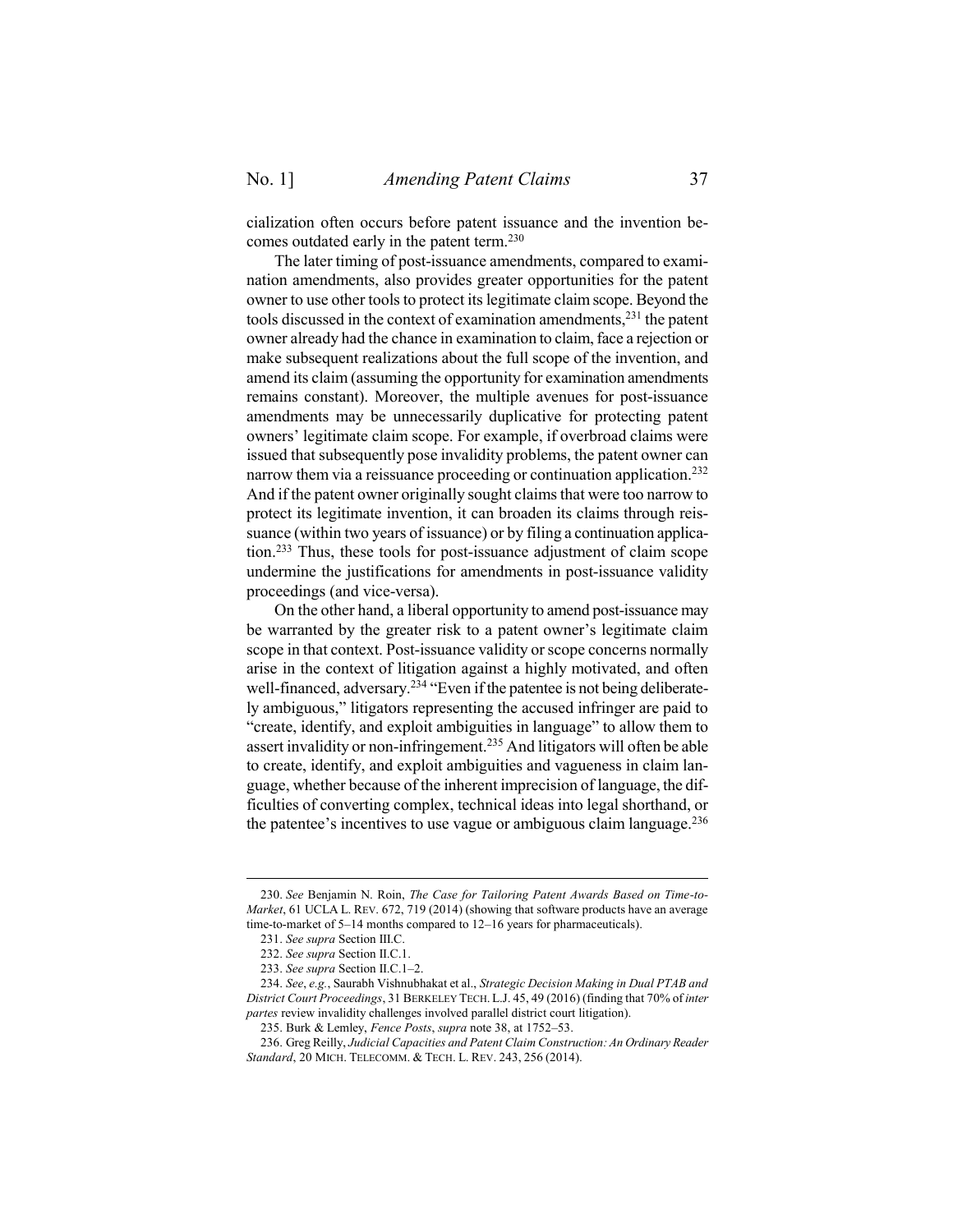Thus, accused infringers post-issuance can exploit the inherent malleability of patent claims to limit "the scope and strength of a patent, even if the teachings of the patent reflect an important advancement in the art."<sup>237</sup> By contrast, the examiner in *ex parte* patent examination is independent, lacking the accused infringer's incentives to manipulate or exploit the ambiguity of claim language, and has incentives to give fair (or even permissive) treatment to the patentee's invention and claims.<sup>238</sup> Post-issuance claim amendments therefore offer a unique benefit not present in examination to close loopholes or clarify ambiguities in claim language that are being exploited by self-interested accused infringers.

In sum, to protect inventors' innovation and disclosure incentives, post-issuance amendments may be less important than examination amendments because of: (1) the period of exclusivity that the patent owner will have already had to recoup its research and development costs, and (2) the additional opportunities it already had to protect its legitimate claim scope. But this possibility should not be overstated. The extent to which the patentee has been able to recoup its investment will vary with the circumstances. And the other tools to protect legitimate claim scope may be insufficient protection against a motivated accused infringer exploiting the inherent malleability of patent claims.

### <span id="page-37-1"></span>*B. Public Notice and Reliance Interests*

<span id="page-37-0"></span>The most common concern with post-issuance claim amendments is that they undermine public notice and interfere with the reasonable reliance interests of competitors and the public.<sup>239</sup> A competitor that relied on the original claim language in making design and investment decisions may find that its product falls within the scope of a broadened amended claim and that it now infringes the patent.<sup>240</sup> Likewise, a competitor that relied on the original claim language to determine that it was free to operate in the space because the claim was likely invalid may face a narrower amended claim that still covers its product but now is legally effective.<sup>241</sup>

The competitor faces a choice of two socially-undesirable options: (1) abandon or redesign the product, thereby incurring losses it would not have incurred if it had known of the post-amendment claim language

240. *Id.*

<sup>237.</sup> Jason Rantanen, *How Malleability Matters*, 6 IP THEORY 1, 3 (2016).

<sup>238.</sup> *See* Greg Reilly, *Decoupling Patent Law*, 97 B.U. L. REV. 551, 560 (2017) (describing factors that may bias patent examiners in favor of the patentee).

<sup>239.</sup> *See* Chiang, *supra* note [9,](#page-2-1) at 529–30.

<sup>241.</sup> *See id.* at 550–51.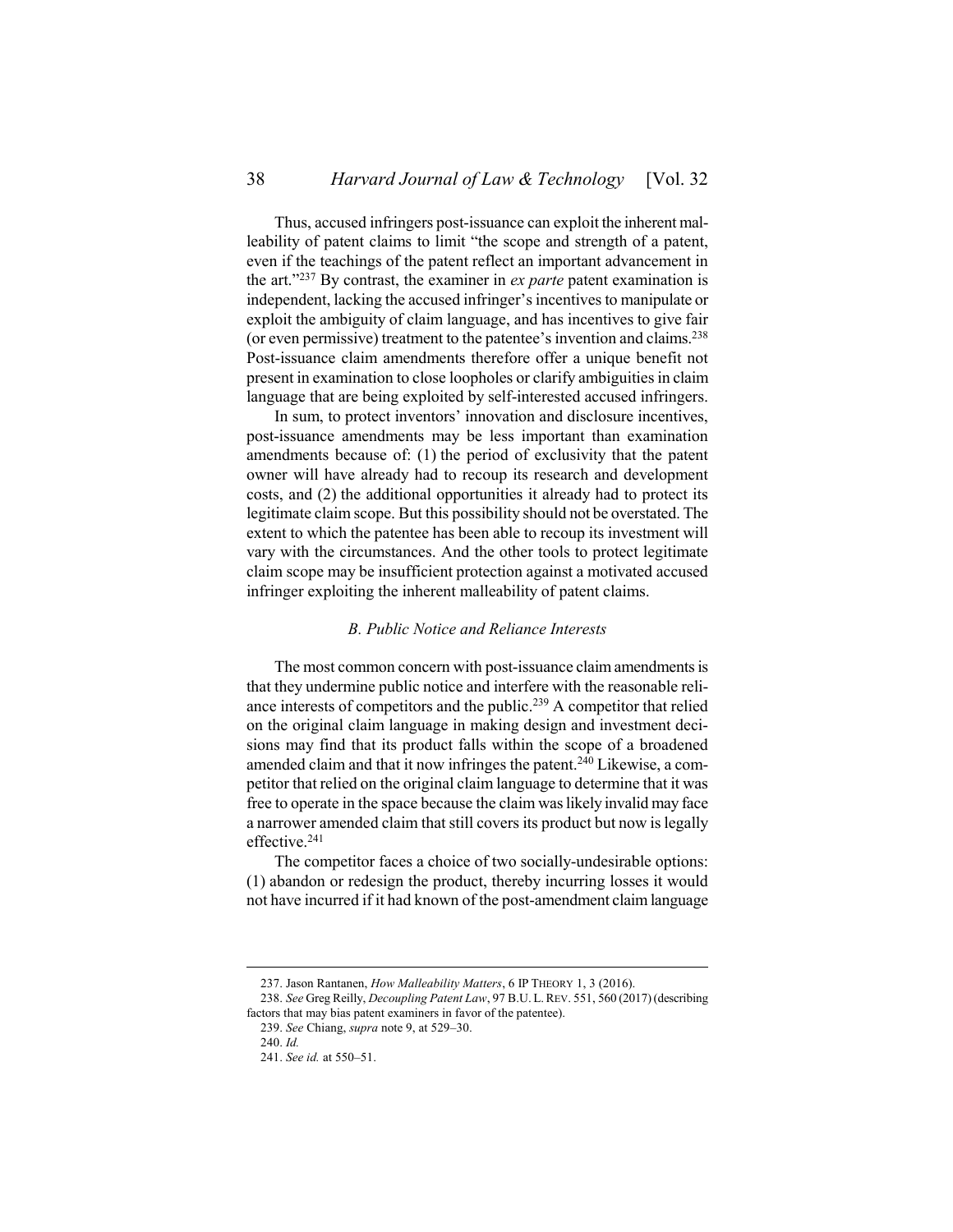$\overline{a}$ 

*ex ante* and could have designed or invested differently;<sup>242</sup> or (2) pay the patentee a licensing fee that reflects not only the actual value of the claimed invention, but also the costs already incurred in reliance on the original claim language.<sup>243</sup> Perhaps it is unreasonable for competitors and the public to rely on the originally issued claims in making investments, given that they know (or should know) about the possibility of post-issuance claim amendments. But if competitors cannot reasonably rely on original claim language, the result is uncertainty, causing the stifling of legitimate, socially-desirable conduct: competition and follow-on innovation. 244

<span id="page-38-0"></span>However, reliance interests do not only run one way. Many patent owners, at least those that commercialize their invention, may have incurred costs in reliance on patent protection, beyond the costs of research and development discussed above: patenting costs, market testing, design and manufacturing costs for commercial embodiments of the patented invention, distribution costs, marketing costs, etc.<sup>245</sup> These costs may have been incurred in reliance on the expected returns from the exclusivity provided by the patent.<sup>246</sup> When a patent claim is entirely invalidated or rendered worthless in light of subsequent developments because of its unduly limited claim scope, the patent owner suffers losses that it could have avoided if it had known *ex ante* that it would not have the exclusivity benefits provided by patent protection.<sup>247</sup> Post-issuance claim amendments help preserve the patentee's settled expectations and reliance interests in the issued patent by "providing a meaningful oppor-

<sup>242.</sup> *See* Harry Surden, *Efficient Uncertainty in Patent Interpretation*, 68 WASH. & LEE L. REV. 1737, 1752 (2011) (noting that uncertainty of claim scope undermines efforts to "reduc[e] risk by reorienting production activities, or attempting to 'invent around' a particular claim by creating products that do not infringe").

<sup>243.</sup> *See* Chiang, *supra* note [9,](#page-2-1) at 534 (recognizing this problem in the context of continuation applications).

<sup>244.</sup> *See id.* at 553 ("If the patentee is permitted to amend [its] claim . . . then the competitor who relied on the patent claim will be made to bear the loss by paying royalties, reducing competitor incentive to rely on claims and create noninfringing designs.").

<sup>245.</sup> *See* Ted Sichelman, *Commercializing Patents*, 62 STAN. L. REV. 341, 343 (2010) ("[T]he inventor must undertake costly and risky development and testing to transform the invention into a commercially viable product."); *id.* at 352 ("Often, the capital required for the market testing and product commercialization phase is tremendous.").

<sup>246.</sup> *See* Michael J. Burstein, *Rules for Patents*, 52 WM. & MARY L. REV. 1747, 1781 (2011) ("[I]nventors and entrepreneurs will make investment decisions in reliance upon [the] settled expectations" created by issued patent rights.); Transcript of Oral Argument, at 54:2-11, Oil States Energy Servs., LLC v. Greene's Energy Group, LLC, 138 S. Ct. 1365 (2018) (No. 16-712) (recognizing that "people invest in their patents to the tunes of billions of dollars in [for example] building the plant that's going to make the product").

<sup>247.</sup> *See* PhRMA *Aqua* Br., *supra* note [14,](#page-3-0) at 17–18 ("Scrapping patent claims wholesale . . . squanders the financial and intellectual capital the inventive community devotes to new discoveries.").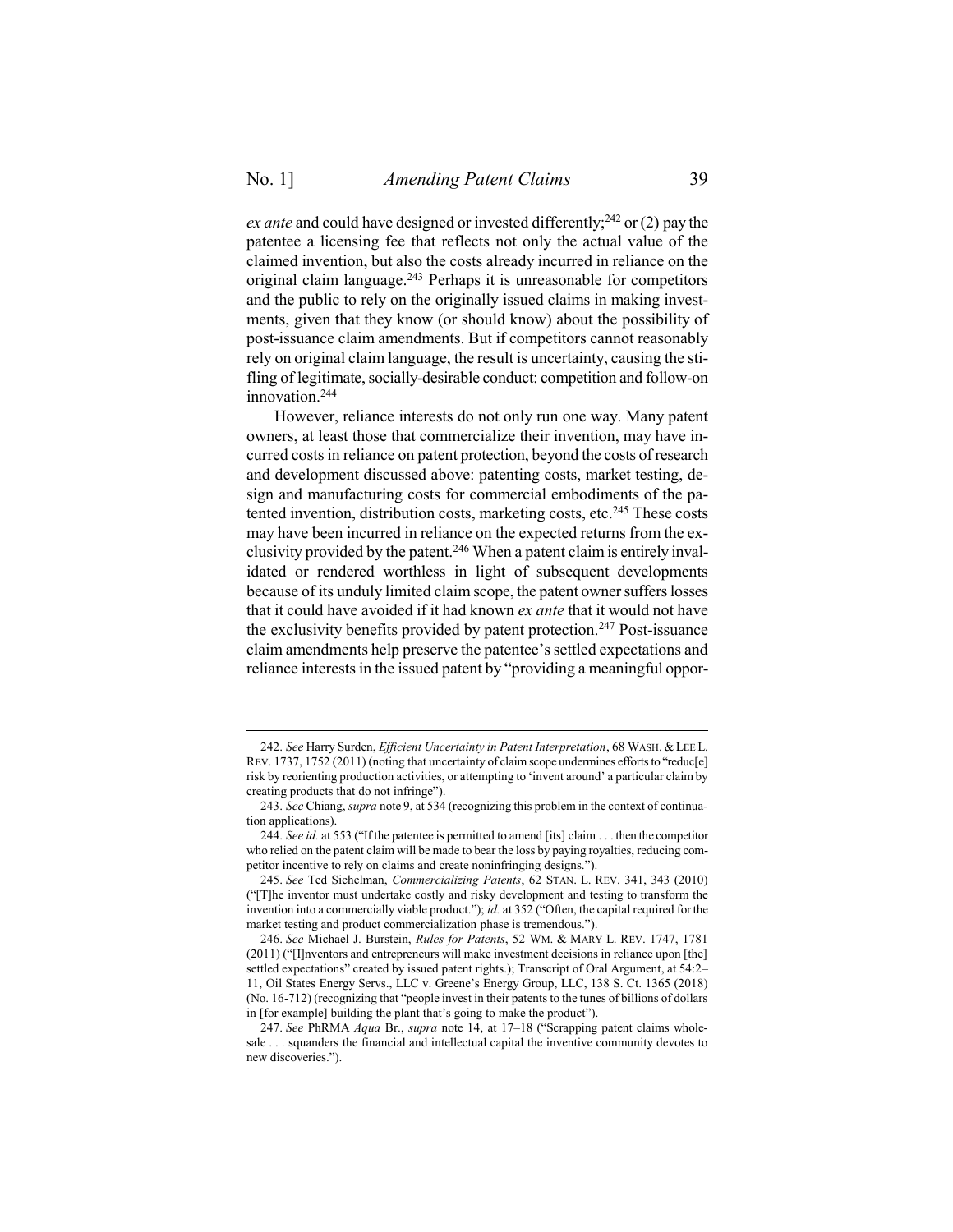tunity to address prior art [or competitor developments] and preserve claims to the extent possible." 248

The relative weight of these competing reliance interests will vary based on the circumstances. Concerns about interference with competitor reliance interests may be overstated for two reasons. First, competitors may not actually rely on original claim language, with evidence suggesting that companies tend not to search for, read, or evaluate patents before making business decisions, at least in some industries. <sup>249</sup> Second, even when there is reliance on the original claim language, competitors are protected to some extent by intervening rights, which allow them to continue selling and using products they made, purchased, or imported before the post-issuance amendments, and potentially (at the court's discretion) allow them to continue engaging in activities undertaken, or for which there was substantial preparation, before amendment.<sup>250</sup> To be fair, intervening rights do not apply to amendments made via continuation applications.<sup>251</sup> Even where applicable, courts sparingly allow intervening rights and limit them to the extent necessary to recover direct expenditures, often leaving competitors' long-term investments and lost alternative business opportunities unrecouped.<sup>252</sup>

Patent owners' reliance interests will also vary with the circumstances. Patent owners that engage in significant commercialization activities are likely to have greater reliance interests than those that do not,<sup>253</sup> and different patent owners will have different abilities to protect their market positions even without patent rights. Moreover, patent owners have other tools for hedging against the risk of outright invalidation and the period of exclusivity that will exist before the need for postissuance amendments arises. These tools may offer similar protections for patent owners' reliance interests as they do for patent owners' innovation incentives.<sup>254</sup>

<sup>248.</sup> *Id.* at 17*.*

<sup>249.</sup> Mark A. Lemley, *Ignoring Patents,* 2008 MICH. ST. L. REV. 19, 21–22. *But see id.* at 29 (suggesting patents are not ignored in the pharmaceutical industry); Lisa Larrimore Ouellette, *Do Patents Disclose Useful Information*?, 25 HARV. J.L. & TECH. 545, 548 (2012) (finding that 64% of nanotechnology researchers have read patents).

<sup>250.</sup> *See supra* Section [II.](#page-7-0)[C.](#page-10-0)[1;](#page-11-0) *see also* Meurer & Nard, *supra* not[e 39,](#page-8-2) at 1995 (noting that intervening rights "mitigate[] potential problems related to notice" to competitors).

<sup>251.</sup> 35 U.S.C. § 252 (2012).

<sup>252.</sup> *See* Chiang, *supra* note [9,](#page-2-1) at 570; *supra* Section [II](#page-7-0)[.C.](#page-10-0)[1.](#page-11-0)

<sup>253.</sup> *See* BRIAN T. YEH, CONG. RESEARCH SERV., R42668, AN OVERVIEW OF THE "PATENT TROLLS" DEBATE 8 (2013) (noting that patent holders that do not commercialize "may create disincentives for firms to invest in the rest of the process to turn inventions into products and bring them to market").

<sup>254.</sup> *See supra* Section [IV.](#page-34-0)[A.](#page-35-0)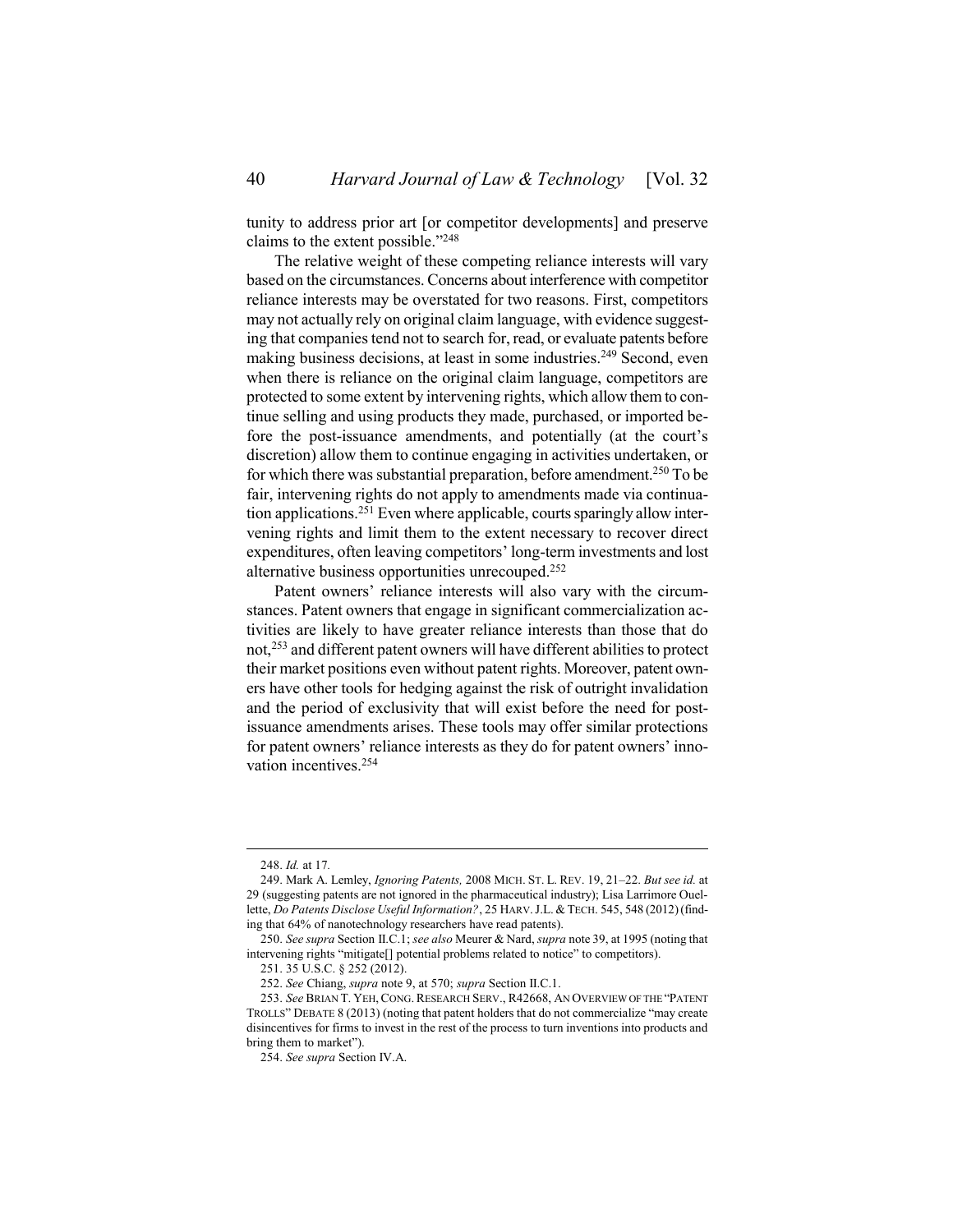### *C. Administrative Costs and Complications*

<span id="page-40-0"></span>Post-issuance claim amendments introduce additional layers of administrative costs and complications. Most obviously, the Patent Office must expend time and effort on a second round of examination to ensure that the amended claims comply with the statutory requirements, time and effort that could otherwise be spent on examining original patent applications or evaluating originally issued claims in post-issuance review proceeding. In theory, the Patent Office could recoup some of these costs by charging additional fees for amendments in post-issuance proceedings, but it currently only does so for reissuance and continuation applications.<sup>255</sup>

Claim amendments in post-issuance invalidity proceedings, like *inter partes* review, impose additional costs not found in reissuance or continuation proceedings. They can increase the cost, scope, complexity, and time of post-issuance invalidity proceedings and delay any parallel litigation that is stayed pending the outcome of the post-issuance proceeding. <sup>256</sup> Relatedly, claim amendments generate greater uncertainty of outcomes for post-issuance review proceedings and accompanying litigation, as the potential outcomes now include *valid but changed*, in addition to *valid* or *invalid*. <sup>257</sup> This increases the difficulty of making rational settlement decisions that reflect the expected value of post-issuance review and litigation, as well as general business planning.

Moreover, an amended claim must be examined for compliance with all of the statutory requirements of patentability, including eligible subject matter, novelty and non-obviousness over the prior art, and adequate disclosure. This creates administrative complications for post-issuance invalidity proceedings like reexamination and *inter partes* review, which are limited to the novelty and non-obviousness of the invention in light of printed publications.<sup>258</sup> These administrative complications are surmountable in reexamination which is conducted by patent examiners in the same way as initial examination.<sup>259</sup> But amendments raise a host of difficult questions in *inter partes* review, where the decision makers are Administrative Patent Judges, only a minority of whom have examina-

<sup>255.</sup> *See* USPTO, *Patent Fees*, *supra* not[e 166.](#page-25-0)

<sup>256.</sup> *See* Askeladden *Aqua* Br., *supra* not[e 15,](#page-3-1) at 14 (noting that with amendments "the patent owner could, at the expense of the petitioner, engage the Board in a prolonged back-andforth to successively amend the claims that avoid the prior art of record").

<sup>257.</sup> *Id.* at 16 ("[P]etitioners would face uncertainty about the possibility that new unknown substitute claims will survive *inter partes* review and about the possible scope of such claims.").

<sup>258.</sup> 35 U.S.C. §§ 302, 311(b) (2012).

<sup>259.</sup> *Id.* § 305.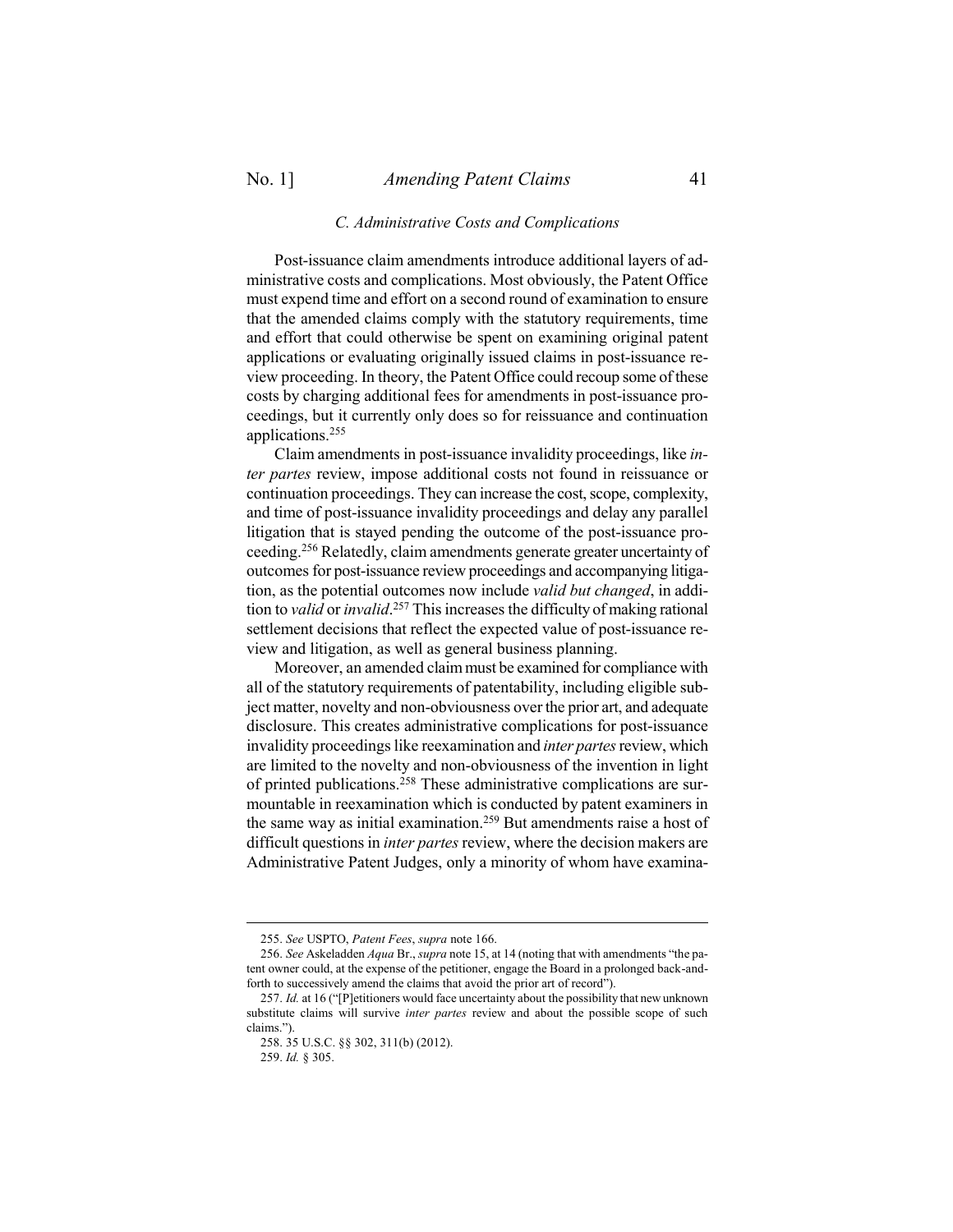<span id="page-41-1"></span>tion experience, and the process is adversarial and adjudicative.<sup>260</sup> Having the Administrative Patent Judges evaluate the patentability of amended claims is problematic because they are not trained examiners and therefore may not be familiar with conducting prior art searches. 261 The Administrative Patent Judges could refer the amendments to patent examiners for review, but it is unclear whether the statute permits this.<sup>262</sup>

However, the additional administrative costs of post-issuance amendments may be a feature, not a bug. Only a tiny fraction of issued patents are litigated, licensed, or otherwise become relevant. <sup>263</sup> Therefore, it might be rational (at least as a matter of administrative costs and putting aside for now the potential negative effects on reliance interests) to only expend a moderate amount of resources in initial examination to get a rough approximation of claim scope. <sup>264</sup> It would then be more practical to expend additional resources on post-issuance review proceedings and amendments to get the "correct" claim scope for those patents that do become relevant.<sup>265</sup>

# <span id="page-41-0"></span>*D. Drafting Incentives, Enforcement Incentives, and Strategic Behavior*

A primary concern with post-issuance claim amendments is that a patent owner could purposefully modify a claim to cover a competitor's product developed subsequent to the patent owner's filing and not originally contemplated by the patent owner.<sup>266</sup> This undermines opportunities and incentives for legitimate competition, design-around, and follow-on innovation.<sup>267</sup> The amended claim must be supported by the original specification, but a patent owner will often be able to find a hook for the modified claims in the dense, often-broadly framed, and

<sup>260.</sup> *See* Jennifer R. Bush, *Administrative Patent Judges: Not Your Typical Federal Judge* 1, FENWICK & WEST LLP (July 10, 2014), https://www.fenwick.com/FenwickDocuments/ Administrative\_Patent\_Judges.pdf [https://perma.cc/RU3Q-ZLD6].

<sup>261.</sup> Askeladden *Aqua* Br., *supra* not[e 15,](#page-3-1) at 14 (noting that the PTAB "is ill-equipped to examine new claims" because it does not normally "search for prior art" or "reject claims").

<sup>262.</sup> *See* STRONGER Patents Act of 2017, S. 1390, 115th Cong. § 316A(c)(3) (as introduced June 21, 2017) (proposing amendments to AIA to allow the PTAB to "order an expedited patentability report from a patent examiner on a substitute claim"); Ryan Davis, *Questions Surround Idea For PTAB Amendment 'Off-Ramp'*, LAW360 (July 24, 2017), https://www.law360.com/articles/946351 (last visited Dec. 20, 2018) (noting that proposalfor sending amendments from the PTAB to patent examiners would likely require new legislation). 263. *See* Lemley, *supra* not[e 168,](#page-25-1) at 1497.

<sup>264.</sup> *See id.* ("[I]t is much cheaper for society to make detailed validity determinations in those few cases than to invest additional resources examining patents that will never be heard

from again."). 265. *See id.*

<sup>266.</sup> *See* Lemley & Moore, *supra* not[e 84,](#page-13-0) at 76 (discussing this problem in the context of continuation applications).

<sup>267.</sup> *Id.* at 78–79.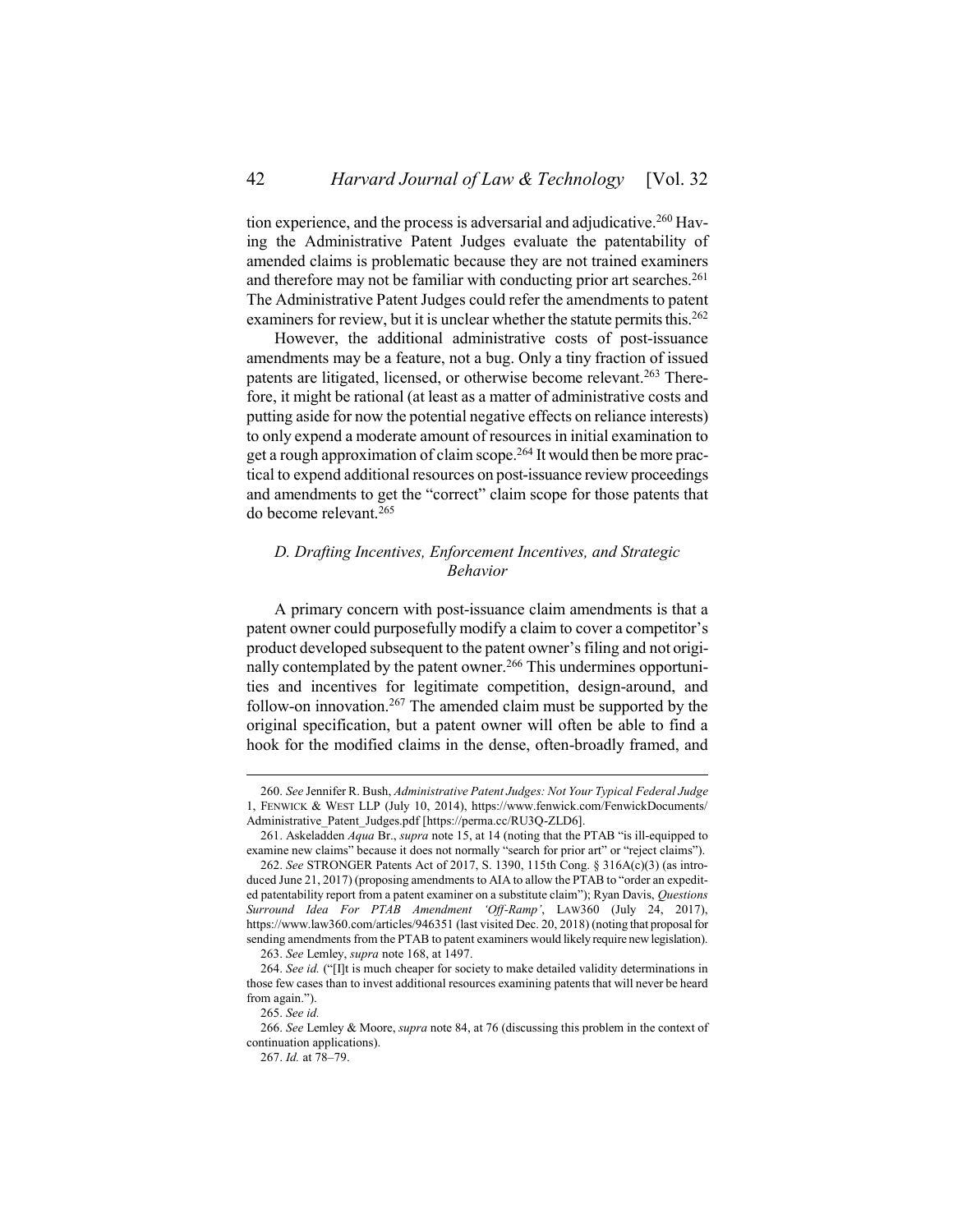frequently ambiguous description of the invention.<sup>268</sup> This risk is most acute in the limited situations in which post-issuance broadening amendments are allowed.<sup>269</sup> But even non-broadening amendments could clarify ambiguous claim language in a way that makes it more clearly applicable to a competitor's product or tailor overbroad claim language to avoid invalidating prior art while still covering the competitor's product.<sup>270</sup>

Post-issuance amendments, especially the most common narrowing amendments, also further incentivize patent owners to originally draft low-quality, vague and/or overbroad claims, and to amend claims in examination to be the broadest or vaguest that the examiner will allow. If the examiner fails to reject these claims during examination but an accused infringer mounts a successful invalidity challenge post-issuance, post-issuance amendments allow the patent owner to narrow the claims and retain the amount of patent protection that it was entitled to in the first place.<sup>271</sup>

<span id="page-42-0"></span>Beyond negative drafting incentives, post-issuance claim amendments also create incentives for strategic and undesirable behavior in patent enforcement. They provide patent owners greater ability and incentive to assert low-quality patents with overbroad and/or vague claims to obtain cost-motivated settlements. The patent owner will often be able to narrow the claim in a post-issuance proceeding in a way that still allows a viable infringement claim,<sup>272</sup> requiring the accused infringer to incur the full costs of litigation to fully invalidate the claim. Accused infringers also will have less incentive to challenge weak patents in postissuance invalidity proceedings if the patent owner can amend the claim to still assert infringement while avoiding invalidation.<sup>273</sup> When competitors initiate such proceedings, but the claims are amended to exclude the competitor's product, the competitor may not have an incentive to challenge the amended claims, which increases the chances that potentially unwarranted amended claims will survive the post-issuance proceeding.<sup>274</sup>

<sup>268.</sup> *See* Jeffrey D. Sullivan & David Loretto, Symbol Technologies v. Lemelson*, Prosecution Laches, and the Still-Unmet Challenges of Junking "Junk Patents"*, 33 AIPLA Q.J. 285, 302, 308 (2005) (suggesting that the disclosure doctrines of written description and enablement are insufficient to prevent claim amendments that capture developments of others because of "opaque" and "broad but vague or obscure disclosure[s]").

<sup>269.</sup> *See supra* Section [II.](#page-7-0)[C](#page-10-0)[.1](#page-11-0)–[2.](#page-12-0)

<sup>270.</sup> *See* Cordis Corp. v. Medtronic AVE, Inc., 511 F.3d 1157, 1185 (Fed. Cir. 2008) (finding that claim added to cover competitor's product "does not broaden the scope of coverage").

<sup>271.</sup> *See* En Banc Brief of the Internet Ass'n et al. as Amici Curiae in Support of Intervenor at 15–16, *In re* Aqua Prods., Inc., No. IPR2013-00159 (P.T.A.B. Aug. 22, 2014) [hereinafter Internet Ass'n *Aqua* Br.].

<sup>272.</sup> *See* Askeladden *Aqua* Br., *supra* not[e 15,](#page-3-1) at 18.

<sup>273.</sup> *See id.* at 16.

<sup>274.</sup> *See* Internet Ass'n *Aqua* Br., *supra* not[e 271,](#page-42-0) at 16–17.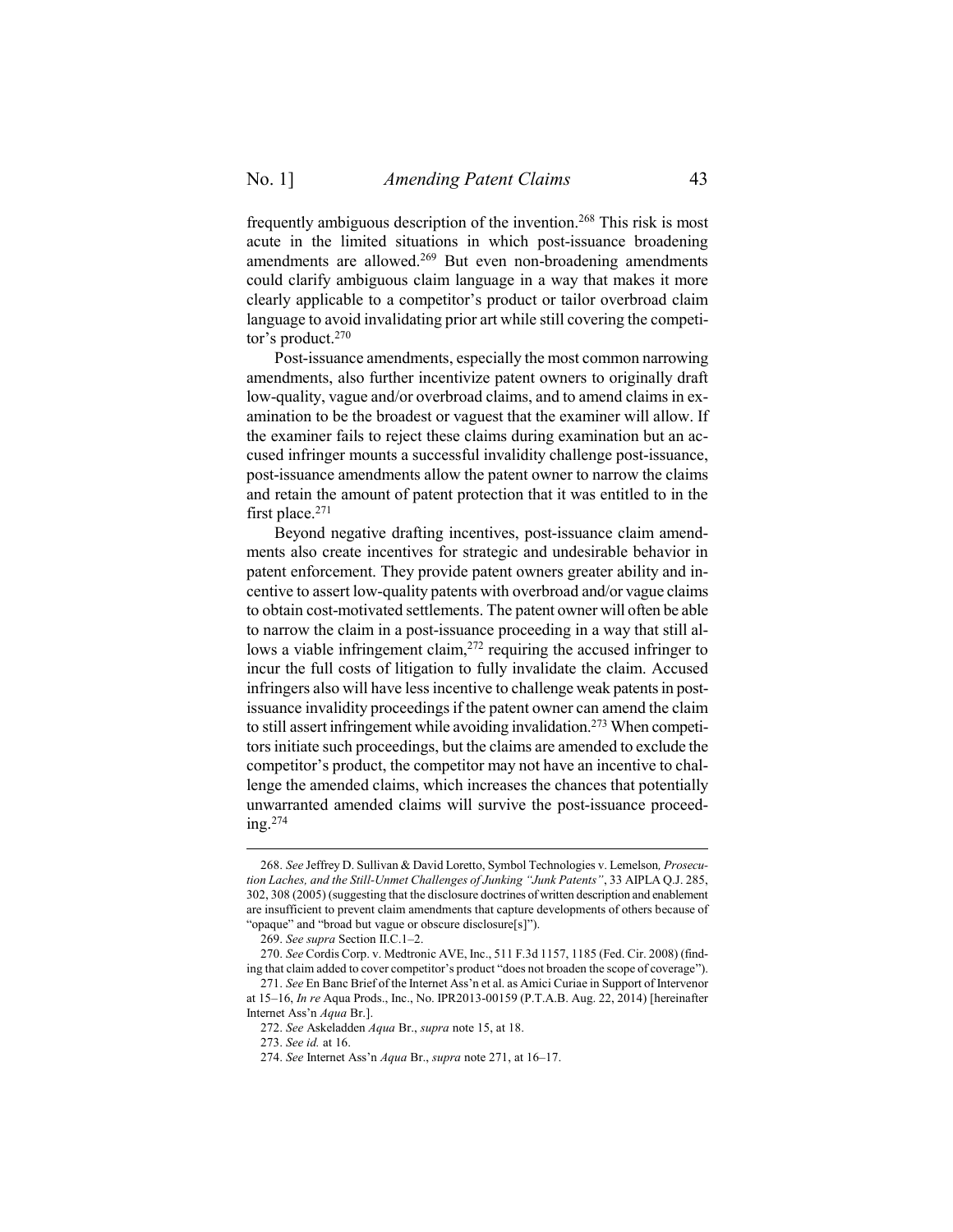The negative incentives, however, run both ways. A patent owner asserting its patent today faces a reasonable probability that the accused infringer will initiate a post-issuance invalidity proceeding. The burden of proof in such proceedings is only a preponderance of the evidence, and the Patent Office applies a "broadest reasonable construction" standard that is more likely to implicate prior art and therefore invalidate the patent.<sup>275</sup> Without the ability to amend its claim in these proceedings, the patent owner may lose effective patent protection altogether, a risk that could discourage assertion of even meritorious patent claims. However, such assertion should be encouraged because "[a] patentee's assertion of reasonable claims of infringement is the mechanism whereby patent systems provide an innovation incentive."276

Relatedly, prohibiting or restricting post-issuance claim amendments increases the incentives for competitors to ignore even meritorious patent assertions, challenge even strong patent rights, and exploit the inherent uncertainties of patent claims, rather than giving claims fair readings. If the patent owner sues, the competitor can initiate relatively cheap postissuance invalidity proceedings, benefit from the more favorable burden of proof and claim construction standards, and avoid any risk that the patent owner could better tailor its claims. These negative incentives from restricting claim amendments would undermine the value patent owners can expect from patent protection and therefore also undermine their incentives to innovate.

# <span id="page-43-0"></span>*E. Weighing the Costs and Benefits of Post-Issuance Claim Amendments*

Post-issuance claim amendments look problematic on first glance. They undermine public notice and pose a threat to competitors who have relied on the original claim language in making investment and business decisions.<sup>277</sup> They protect patent owners who draft overbroad and vague original claims or assert weak patents against competitors and may even allow patent owners to lay in wait and strategically amend claims to capture competitors' independently-developed products.<sup>278</sup> And they impose the additional costs required to engage in a second round of examination.<sup>279</sup> All of these costs come with questionable benefits, as patent owners already will have had a period of exclusivity to recover their research and development costs and plenty of other opportunities to protect

<sup>275.</sup> Cuozzo Speed Techs., LLC v. Lee, 136 S. Ct. 2131, 2144–45 (2016).

<sup>276.</sup> Checkpoint Sys., Inc. v. All-Tag Security S.A., 858 F.3d 1371, 1375 (Fed. Cir. 2017).

<sup>277.</sup> *See supra* Section [IV.](#page-34-0)[B.](#page-37-0)

<sup>278.</sup> *See supra* Section [IV.](#page-34-0)[D.](#page-41-0)

<sup>279.</sup> *See supra* Section [IV.](#page-34-0)[C.](#page-40-0)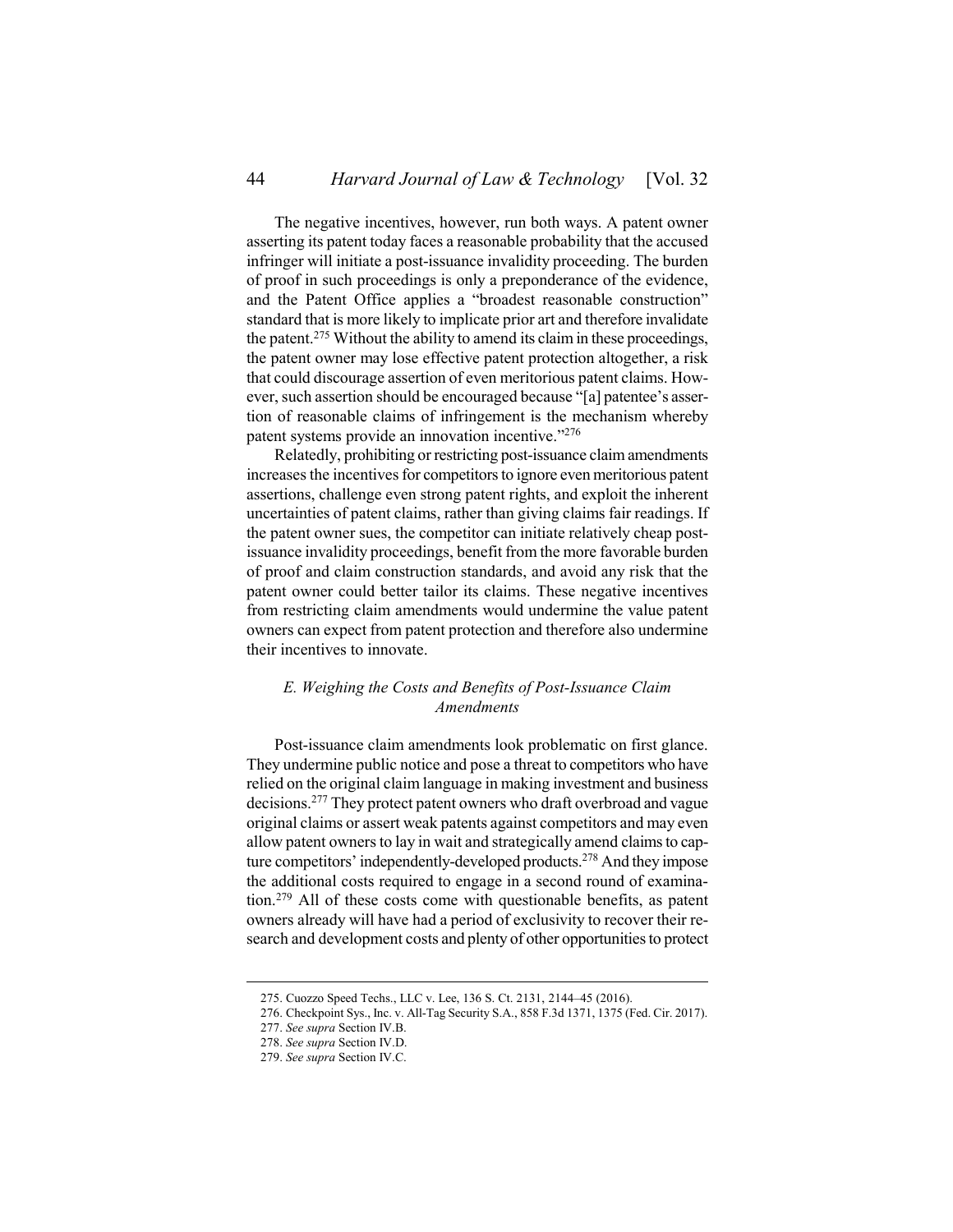their legitimate claim scope as a hedge against invalidation.<sup>280</sup> For example, it is unclear that patent owners need amendments in post-issuance invalidity proceedings to protect their legitimate claim scope when reissuance allows them to mitigate the inherent problems with translating inventions into words and account for unforeseen developments.<sup>281</sup> Unsurprisingly, perhaps, many commentators treat post-issuance amendments with deep skepticism even as they embrace examination amendments as clearly warranted.<sup>282</sup>

But this differential reaction overstates the costs of post-issuance amendments and underestimates the benefits. Patent owners have their own reliance interests in making investment and business decisions that will be disturbed if they lose effective patent protection altogether.<sup>283</sup> These reliance interests might actually be stronger than those of competitors, since competitors often have the benefits of intervening rights and may not be reading original claims or engaging in patent clearance, at least in some industries. <sup>284</sup> Eliminating post-issuance amendments would give competitors less incentive to license or settle even in the face of a strong patent assertion and greater incentive to try to manufacture some defect in the original claims.<sup>285</sup> In light of these negative incentives for competitors, post-issuance amendments may be necessary to protect inventor incentives, especially in industries with a prolonged time from invention to commercialization.<sup>286</sup> And using post-issuance amendments to achieve the proper calibration of patent protection may be a wise allocation of resources as compared to investing more in making this precise determination during examination.<sup>287</sup>

Professor Chiang suggests that we should have less concern for the costs to patent owners than to competitors and the public in this context because patent owners draft the original claims and are therefore the "lowest cost avoiders" when an original claim does not accurately reflect their legitimately protectable subject matter.<sup>288</sup> Professor Chiang's conclusion largely rests on his assumption, disputed above,  $289$  that the patent system has no interest in allowing a patent owner to capture develop-

<sup>280.</sup> *See supra* Section [IV.](#page-34-0)[A.](#page-35-0)

<sup>281.</sup> *See* Internet Ass'n *Aqua* Br., *supra* not[e 271,](#page-42-0) at 23–24 ("[T]he reissue process obviates any need for patent owners to rely on a motion to amend in *inter partes* review to save their patents." (italics added)).

<sup>282.</sup> *See, e.g.*, Chiang, *supra* not[e 9,](#page-2-1) at 526 (arguing for abolishing post-issuance claim amendments while arguing that pre-issuance "amending claims to fix mistakes is useful").

<sup>283.</sup> *See supra* Section [IV.](#page-34-0)[B.](#page-37-0)

<sup>284.</sup> *See supra* Section [IV.](#page-34-0)[B.](#page-37-0)

<sup>285.</sup> *See supra* Section [IV.](#page-34-0)[D.](#page-41-0)

<sup>286.</sup> *See supra* Section [IV.](#page-34-0)[A.](#page-35-0)

<sup>287.</sup> *See supra* Section [IV.](#page-34-0)[C.](#page-40-0)

<sup>288.</sup> Chiang, *supra* note [9,](#page-2-1) at 554.

<sup>289.</sup> *See supra* Section [III.](#page-19-0)[A.](#page-19-1)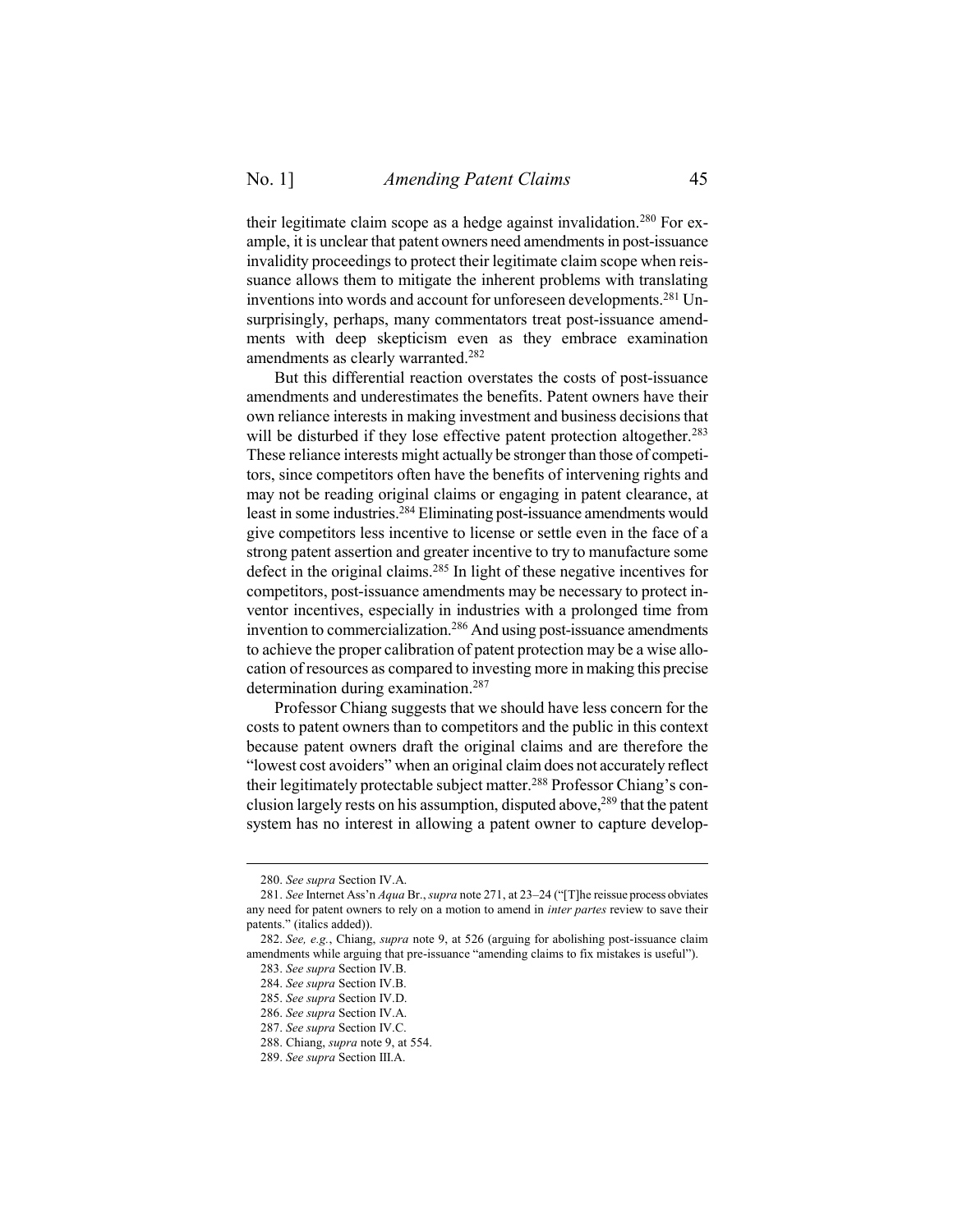ments unforeseen at the time of filing. To him, claim amendments are only needed due to the patent owner's negligent or strategic drafting that could be avoided with greater care or less self-interested behavior, other than a small number of "unavoidable mistakes," where avoiding draft mistakes would be too costly.<sup>290</sup> Professor Chiang unduly discounts the inherent problems of translating a technical innovation into legal words<sup>291</sup> and the ability of self-interested accused infringers (and their skilled litigators) to manufacture ambiguity and shortcomings in even well-written claims.<sup>292</sup>

But even if he did credit these problems, Professor Chiang would still conclude that between two faultless parties, the risk of loss should remain where it lies (with the patent owner) absent a compelling justification.<sup>293</sup> However, where to apportion loss between two faultless parties is a policy choice properly entrusted to the legislature. One could imagine a rational Congress concluding that a "compelling justification" exists to permit post-issuance amendments (and therefore shift the risk of loss to accused infringers) because of the importance of patent protection in promoting innovation and the importance of innovation to economic well-being. The next Section takes up these issues.

Ultimately, there is no strong reason to differentiate between examination and post-issuance amendments in evaluating their social optimality. At most, the cost and benefits of post-issuance proceedings are different in degree, not different in kind, from examination amendments. As with examination amendments, the optimality of post-issuance amendments comes down to the trade-off between protecting patent owner incentives to innovate by maximizing patent owners' opportunities to recoup their investments and protecting competition and followon innovation by maximizing protections for competitor reliance interests and incentives for good patent quality.

### V. THE POLICY OF CLAIM AMENDMENTS

<span id="page-45-0"></span>Most evaluations of the patent system tend to reach a strong normative conclusion that one approach or another is clearly optimal, often based on the author's priors about the proper role of patent protection in the modern economy.<sup>294</sup> In comparison, it may seem unsatisfying to conclude that the proper approach to claim amendments is ambiguous and

<sup>290.</sup> Chiang, *supra* note [9,](#page-2-1) at 554–59.

<sup>291.</sup> *See supra* Section [II.](#page-7-0)[A.](#page-7-1)

<sup>292.</sup> *See supra* Section [IV.](#page-34-0)[A.](#page-35-0)

<sup>293.</sup> Chiang, *supra* note [9,](#page-2-1) at 558–59.

<sup>294.</sup> *See* Sichelman, *supra* not[e 16,](#page-3-2) at 49; *see also* Ouellette, *Cultural Cognition*, *supra* note [16,](#page-3-2) at 28–32 (connecting the strong views and hard conclusions often reached by patent commentators to confirmation bias).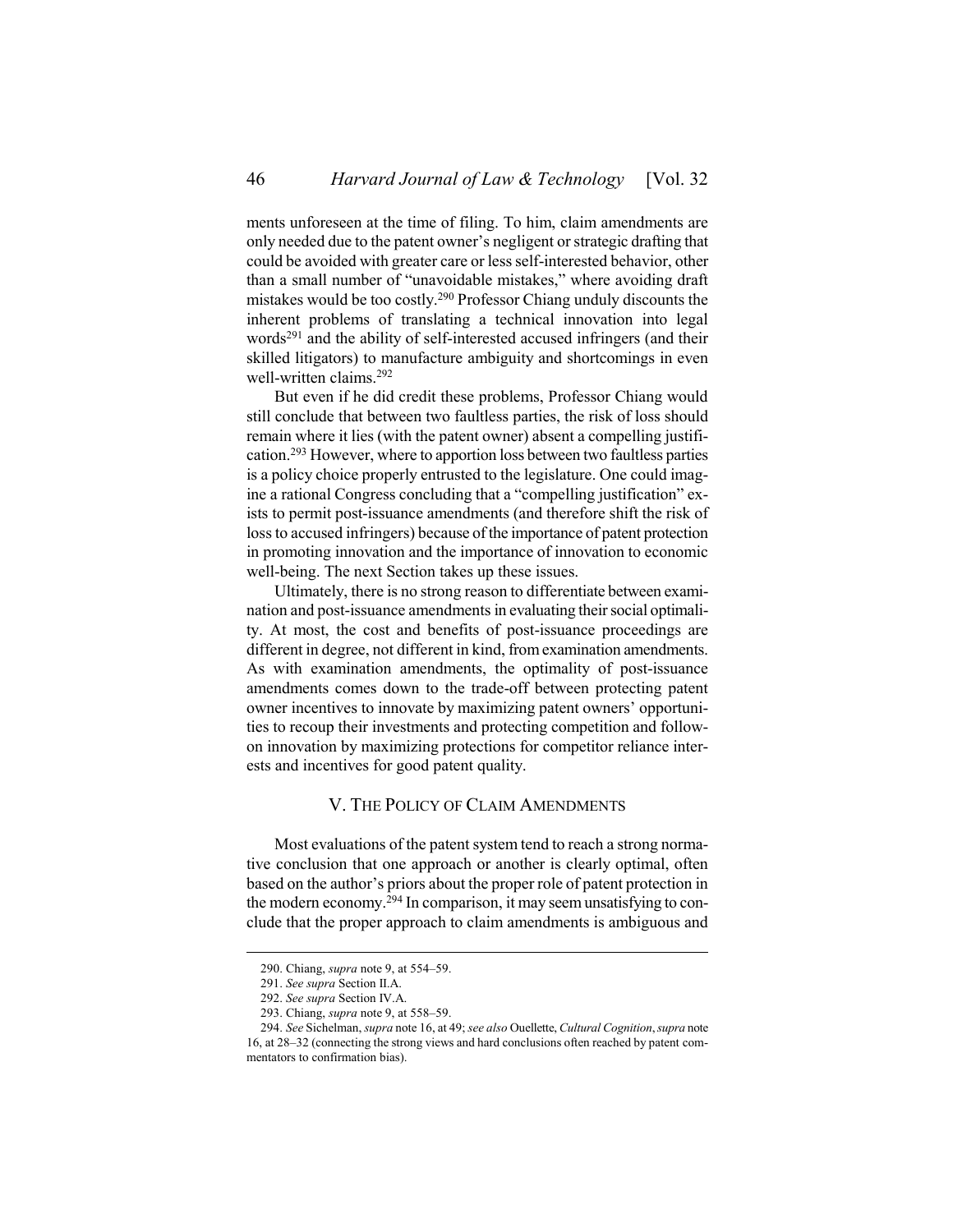reasonably could be resolved either in favor of a liberal approach to amendments or a more restrictive approach depending on one's feeling about the basic trade-off between incentivizing innovation and protecting competition.<sup>295</sup>

Yet, this conclusion offers important insights. First, it supports the role of claim amendments as a promising, if underutilized, "policy lever" for Congress to adjust and calibrate the patent system's trade-off between innovation incentives and competition. Second, it indicates that the PTAB should not adopt a claim amendment policy for post-issuance invalidity proceedings that is significantly more restrictive than traditional approaches without clearer direction from Congress. Third, and most importantly, the ambiguity in the optimality of claim amendments suggests that adopting a uniform claim amendment policy is futile and likely to generate significant errors regardless of its content. Rather, individualized, case-by-case determinations of whether particular claims amendments are warranted are preferable, at least in post-issuance invalidity proceedings where such determinations are feasible.

#### *A. Examination Claim Amendments as a Policy Lever*

<span id="page-46-0"></span>The justifications for permitting claim amendments during original patent examination are at least somewhat ambiguous and perhaps significantly so.<sup>296</sup> Surprisingly, however, claim amendments have been widely assumed to be desirable and liberally available in examination as a statutory right of the patent owner since the 19th century.<sup>297</sup> This section explores the consequences of this significant disconnect between actual historical practice and the theoretical justifications for that practice.

<span id="page-46-1"></span>1. The Relevance of the Long-Standing Liberal Approach to Examination Amendments

The well-established practice of liberal examination claim amendments may point to the proper resolution of their theoretical ambiguity. The Supreme Court has recognized that in intellectual property law, like other areas of law, "a page of history is worth a volume of logic."<sup>298</sup> The theoretical uncertainty has been repeatedly resolved in favor of liberal examination amendments by both Congress and the Patent Office. When Congress has consistently "continued [a] policy through many years,"

<sup>295.</sup> *See supra* Sections [III](#page-19-0)[.D,](#page-26-0) [IV](#page-34-0)[.E.](#page-43-0)

<sup>296.</sup> *See supra* Part [II.](#page-7-0)

<sup>297.</sup> *See supra* Section [II.](#page-7-0)[B.](#page-8-0)

<sup>298.</sup> Eldred v. United States, 537 U.S. 186, 200 (2003) (quotations omitted) (addressing copyright).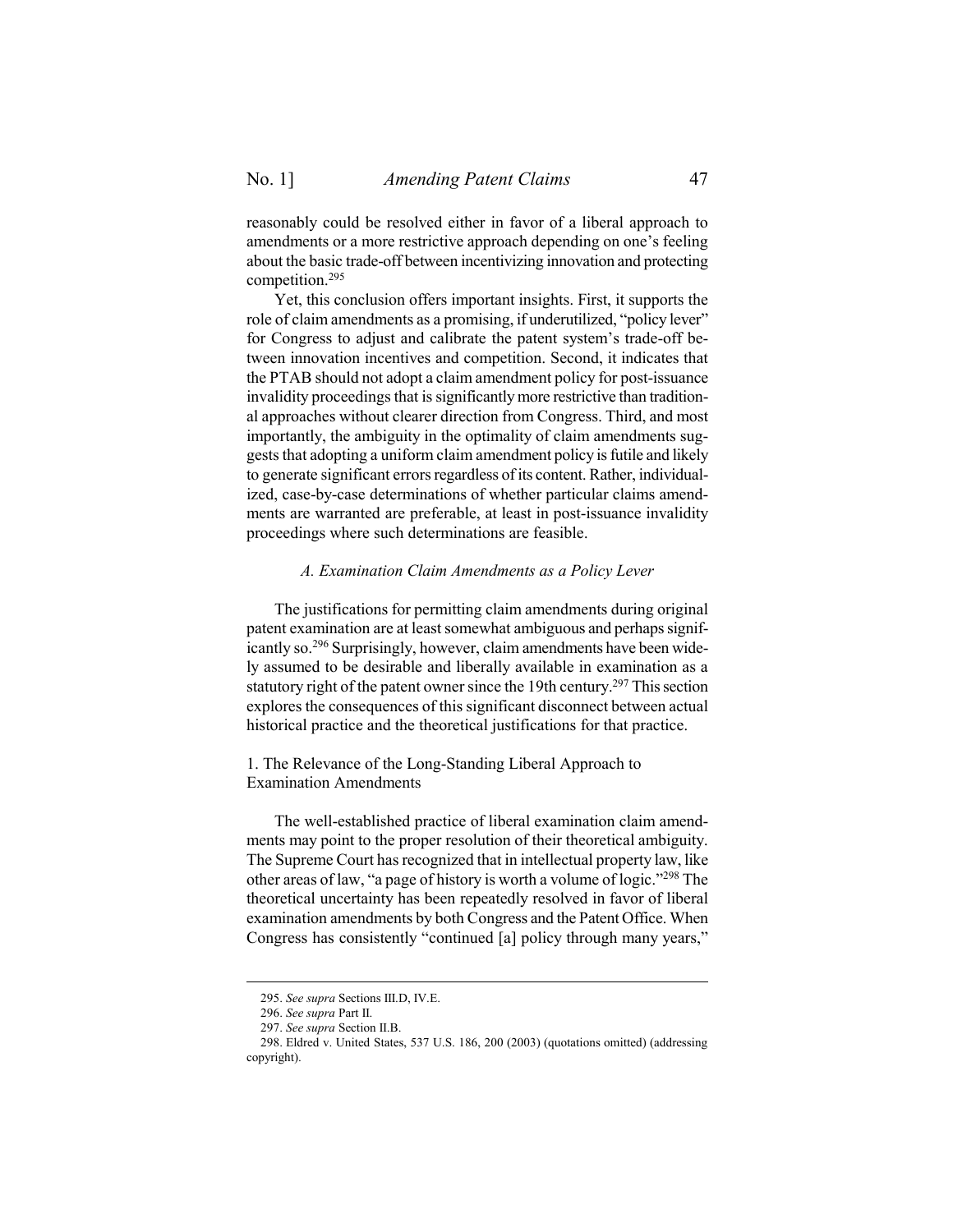one can "assume that experience has demonstrated its wisdom and beneficial effect upon the arts and sciences."<sup>299</sup>

Strong reasons reasonably could be required to depart from such a long-standing, consistent practice of examination claim amendments. Indeed, the Supreme Court has emphasized the need to "be cautious before adopting changes that disrupt the settled expectations of the inventing community."<sup>300</sup> Even restricting or eliminating claim amendments prospectively could undermine these expectations, given the sometimes significant lag time between activities undertaken in reliance on a certain level of patent protection (research and development, investing in a certain industry, creating the infrastructure for commercialization, etc.) and the filing of a patent application. Entire technologies, industries, or business models may have developed based on a general expectation of a certain level of patent protection.<sup>301</sup>

But this does not mean that the policy of liberal claim amendments must, or even should, be maintained. Long-standing practice, settled expectations, and reliance interests are relevant considerations but are not dispositive if outweighed by other considerations. Regardless of "the lengthy history" of a patent law doctrine or practice, "Congress can legislate [it] out of existence any time it chooses," with the wisdom of doing so a policy question within Congress's discretion. <sup>302</sup> Specifically, the task of weighing reliance interests and settled expectations that have developed based on a well-established practice against other considerations suggesting the need for change is entrusted to Congress, which has "the constitutional authority and the institutional ability to accommodate fully the varied permutations of competing interests that are inevitably implicated." 303

In sum, the fact that examination amendments have been liberally allowed since 1836 counsels that Congress should act cautiously in restricting or eliminating such amendments and should only do so in light of strong countervailing factors. However, historical practice does not bind Congress to a liberal examination claim amendment policy.

<sup>299.</sup> Cont'l Paper Bag Co. v. E. Paper Bag Co., 210 U.S. 405, 429–30 (1908).

<sup>300.</sup> Festo Corp. v. Shoketsu Kinzoku Kogyo Kabushiki Co., 535 U.S. 722, 739 (2002). 301. *See* Ass'n for Molecular Pathology v. USPTO, 689 F.3d 1303, 1347 (Fed. Cir. 2012) (Moore, J., concurring in part) ("This long-term policy of protecting isolated DNA molecules has resulted in an explosion of innovation in the biotechnology industry, an industry which, unlike the financial services industry or even the software industry, depends on patents to survive."), *rev'd sub nom.* Ass'n for Molecular Pathology v. Myriad Genetics, Inc., 133 S. Ct. 2107 (2013).

<sup>302.</sup> Warner-Jenkinson Co. v. Hilton Davis Chem. Co., 520 U.S. 17, 28 (1997) (addressing doctrine of equivalents).

<sup>303.</sup> *See Ass'n for Molecular Pathology*, 689 F.3d at 1344–47 (Moore, J., concurring in part).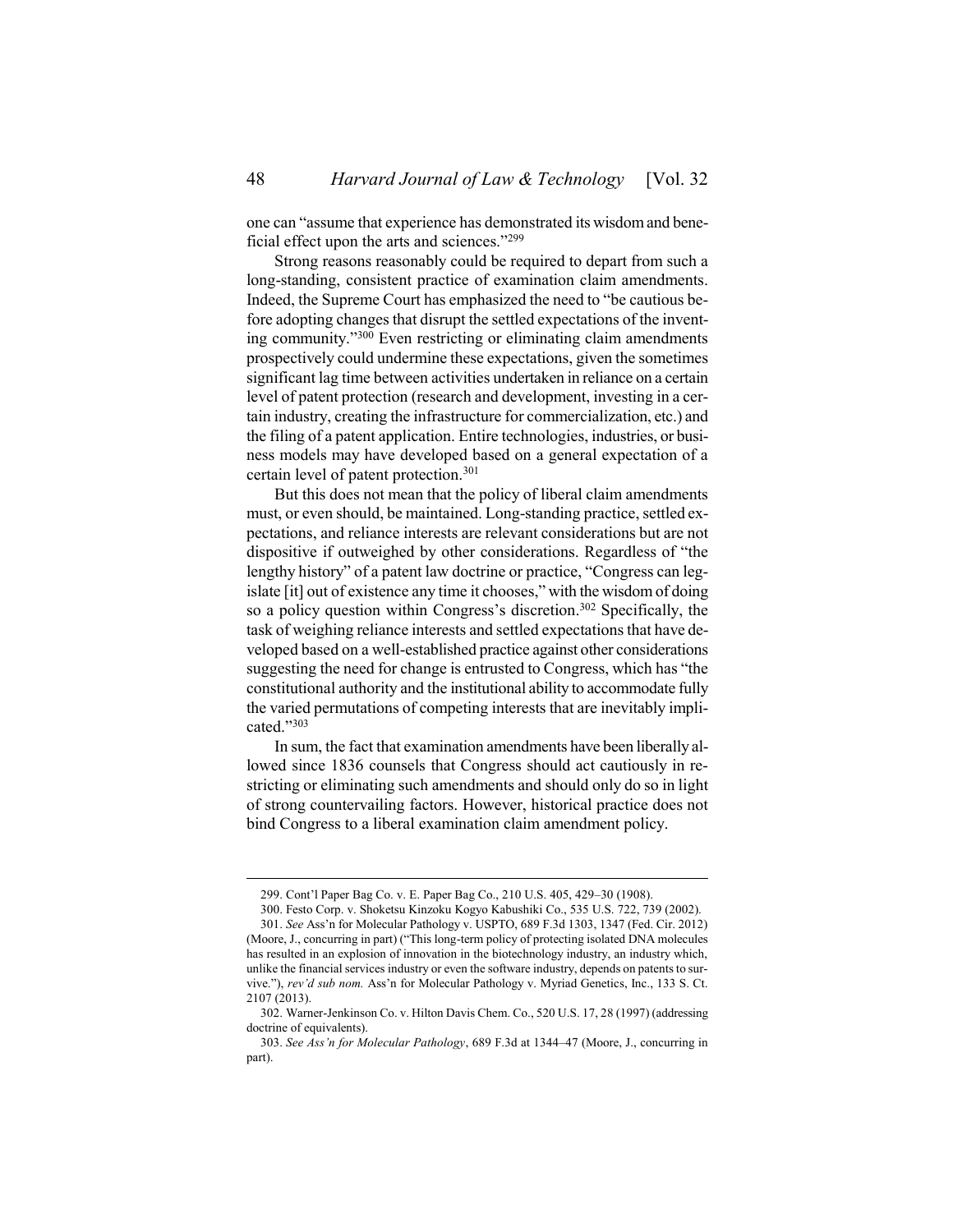$\overline{a}$ 

<span id="page-48-0"></span>2. Claim Amendments as a Tool for Addressing Patent Quality Concerns

This Article does not provide a definitive answer as to how, if at all, Congress should use its discretion with regard to examination claim amendments. With the ambiguity in the justifications for examination amendments, the policy choice comes down to where the risk of error should lie. A liberal amendment policy creates the risk of overprotecting innovation incentives at the expense of competition and follow-on innovation, whereas a restrictive amendment policy creates the opposite risk. This question implicates underlying views about the importance of patent protection in innovation, the proper scope of patent protection to balance innovation and competition, and the current state of patent protection in the United States. The patent community is largely divided into two polarized camps on these questions.<sup>304</sup> In truth, the best conclusion today is probably the same as that reached by two leading economists in the 1950s: "[i]f national patent laws did not exist, it would be difficult to make a conclusive case for introducing them; but the fact that they do exist shifts the burden of proof and it is equally difficult to make a really conclusive case for abolishing them."<sup>305</sup>

With that said, the weighing of the costs and benefits of examination amendments suggests that they are not as defensible as their historical pedigree and widespread acceptance would suggest. Restricting, or even eliminating, claim amendments may not have the negative consequences that many assume<sup>306</sup> and might actually have beneficial effects, though, again, the empirical evidence is lacking to make any definite judgment in this regard. As a result, examination claim amendment policy is a reasonable tool for Congress to use to adjust the basic trade-offs between innovation incentives and competition that lie at the heart of the patent system. If there were strong enough reasons to think that this balance had tilted too far in favor of initial inventors to overcome the presumption

<sup>304.</sup> *See* Ouellette, *Cultural Cognition*, *supra* not[e 16,](#page-3-2) at 28–30.

<sup>305.</sup> Heidi L. Williams, *How Do Patents Affect Research Investments?*, 9 ANNUAL REV. ECON. 441, 442 (2017) (reciting quote); *id.* at 464 ("[W]e still have essentially no credible empirical evidence on the seemingly simple question of whether stronger patent rights —either longer patent terms or broader patent rights — encourage research investments into developing new technologies."); Ouellette, *Cultural Cognition*, *supra* not[e 16](#page-3-2), at 30 ("I have recently reviewed the evidence on whether patents promote innovation and concluded that it is more ambiguous, and other reviews agree.").

<sup>306.</sup> *See* Michael W. Kirk, *Comments on Proposed Rules: "Changes to Practice for Continuing Applications, Requests for Continued Examination Practice, and Applications Containing Patentably Indistinct Claims" 71 Fed. Reg. 48 (January 3, 2006)*, AM.INTELLECTUAL PROP. L. ASS'N (Apr. 24, 2006), https://www.uspto.gov/sites/default/files/documents/fpp\_ continuation aipla.pdf [https://perma.cc/CA7R-Y3C5] (contending that with limits on the ability to amend claims via continuation applications "[i]nventors would be far less able to adequately protect their property").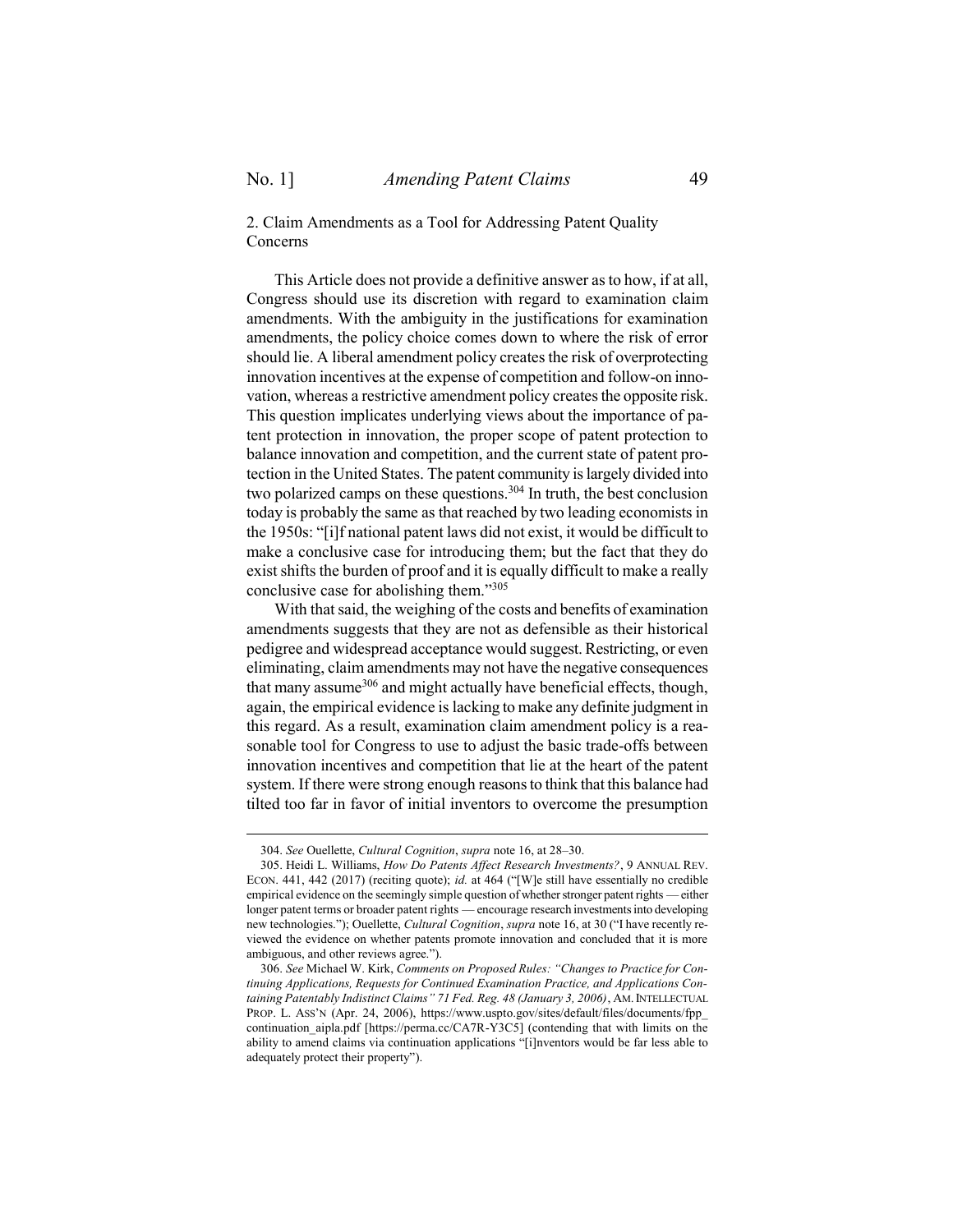that arises from long-standing practice, abandoning the liberal approach to examination amendments in favor of a more restrictive approach would be a proper means of recalibrating this balance. To be clear, restricting claim amendments does not necessarily equate with eliminating them. There are many intermediate steps that would depart from the traditional policy of freely amendable patent claims while preserving a meaningful opportunity to amend, such as imposing or increasing fees on amendments, requiring the applicant to demonstrate a good faith reason why amendment is necessary, $307$  or allowing amendments to be rejected by the examiner for "undue delay, bad faith or dilatory motive on the part of the [applicant], repeated failure to cure deficiencies by amendments previously allowed, undue prejudice to the opposing party by virtue of allowance of the amendment, [or] futility of amendment."308

This discussion provides the theoretical justifications for recent proposals to address patent quality problems by imposing burdens on examination claim amendments. Poor patent quality is widely seen as one of the most significant problems in the modern patent system,  $309$  and the liberal approach to examination claim amendments contributes to patent quality problems.<sup>310</sup> Given this relationship, a few commentators have proposed limits on examination amendments as one reform that could contribute to improved patent quality. For example, Professor Yelderman proposed requiring the applicant to post a bond for each original claim filed that would be returned when the claim issued but forfeited if the claim was cancelled or amended.<sup>311</sup> Similarly, Professor Wagner suggested imposing penalties when claims are amended, such as vigorous application of the doctrine of prosecution history estoppel to prevent or limit proof of infringement by equivalents when claims are amended during prosecution.<sup>312</sup>

This Article provides the theoretical work that justifies commentators' reliance on claim amendment policy as a means of addressing the patent quality problem. Because the commentators themselves are focused on patent quality generally, not claim amendments specifically, they focus primarily on the benefits restrictions on claim amendments would offer for patent quality, without purporting to conduct a full anal-

<sup>307.</sup> *Cf.* Festo Corp. v. Shoketsu Kinzoku Kogyo Kabushiki Co., 535 U.S. 722, 741 (2002) (requiring the patentee to "show that at the time of the amendment one skilled in the art could not reasonably be expected to have drafted a claim that would have literally encompassed the alleged equivalent" to overcome prosecution history estoppel).

<sup>308.</sup> *Cf.* Foman v. Davis, 371 U.S. 178, 182 (1962) (adopting this standard for amendments to pleadings under FED. R. CIV. P. 15(a)).

<sup>309.</sup> Wagner, *supra* not[e 8,](#page-2-0) at 2136–38 (noting that "the need to improve patent quality is essentially undisputed").

<sup>310.</sup> *See supra* Section [III.](#page-19-0)[D.](#page-26-0)

<sup>311.</sup> Yelderman, *supra* not[e 9,](#page-2-1) at 120–21.

<sup>312.</sup> Wagner, *supra* not[e 8,](#page-2-0) at 2167.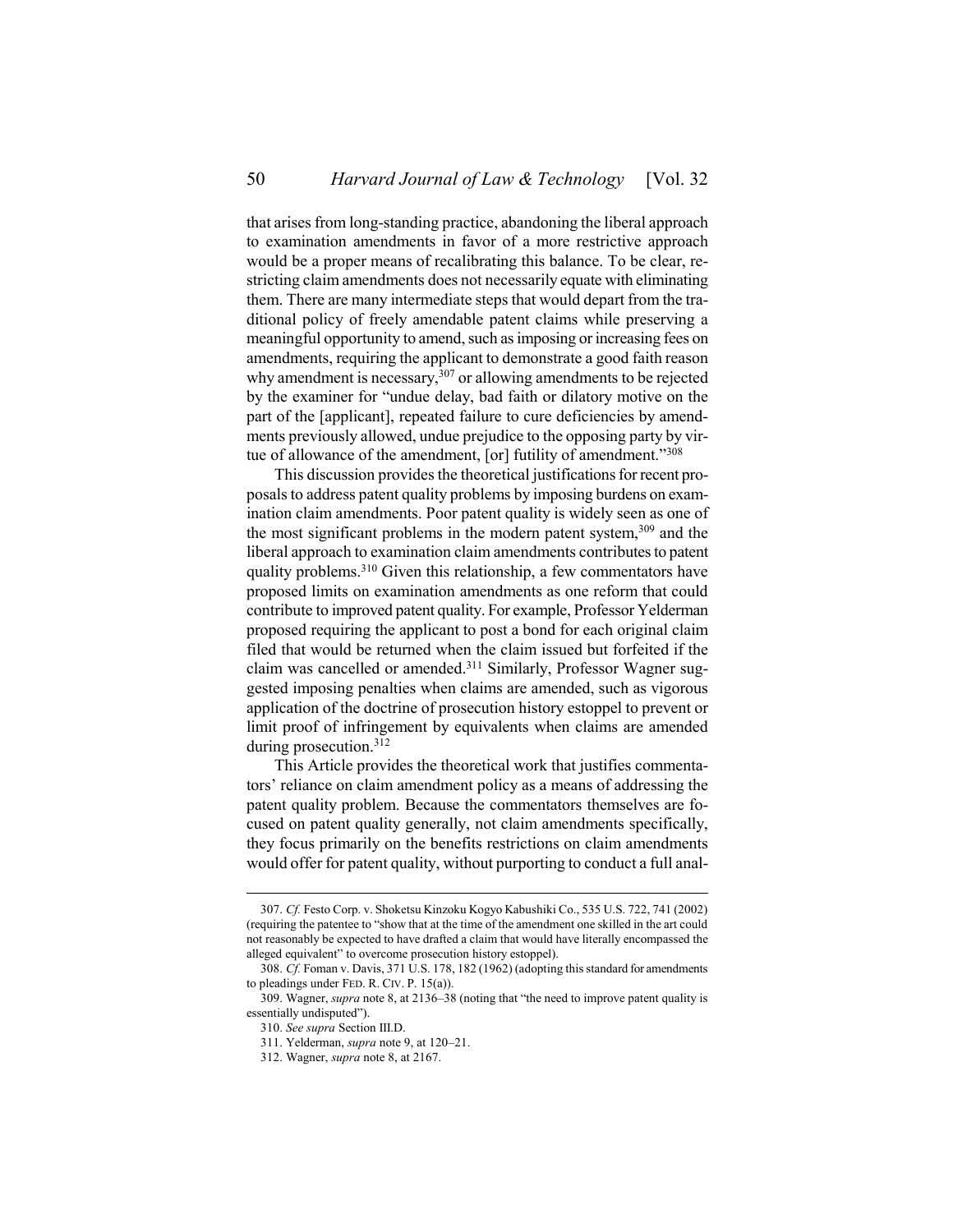ysis of the optimality of restricting claim amendments.<sup>313</sup> If one believes patent quality is as significant a problem as many do — and that restricting claim amendments can help improve it, as is suggested in Section III.D — this provides the type of strong reason for Congress to depart from the long-standing liberal approach to claim amendments and adopt a more restrictive approach.

This is not meant to endorse the proposals of Professors Yelderman or Wagner. The patent quality issue is complex — some have questioned the severity of the problem, $314$  there may be other or more significant causes than applicant drafting incentives,<sup>315</sup> and it is not clear that either Yelderman's bond proposal or Wagner's vigorous prosecution history estoppel approach is the best way to address applicant incentives or restrict amendments.<sup>316</sup> The point is more limited. In light of the ambiguity in the justifications for claim amendments and the connection to the basic trade-off at the heart of the patent system, commentators are justified in looking to alterations in claim amendment policy to address significant problems in the patent system, like patent quality.

## <span id="page-50-0"></span>*B. Reconsidering the Debate over Claim Amendments in Post-Issuance Invalidity Proceedings*

This Section turns to the insights that this Article offers for the polarized debate that has developed over post-issuance claim amendments in the new AIA post-issuance invalidity proceedings. <sup>317</sup> It suggests that the Patent Office *could* continue its restrictive approach but that the Patent Office *should* await further direction from Congress.

#### <span id="page-50-1"></span>1. The Polarized Debate over Claim Amendments in AIA Proceedings

The Patent Office's restrictive approach to claim amendments in AIA invalidity proceedings, which made them virtually impossible, sparked considerable opposition and debate, largely focused on narrow questions of statutory interpretation and administrative deference specif-

<sup>313.</sup> *See* Yelderman, *supra* not[e 9,](#page-2-1) at 120–21 (acknowledging the incentives his proposal may create to prolong debate over claim rejections, but otherwise not discussing other consequences of restricting claim amendments); Wagner, *supra* note [8,](#page-2-0) at 2167–68 (providing a brief, one paragraph discussion of the costs of his proposed penalties on claim amendments before summarily concluding that the benefits of improved applicant incentives are likely to outweigh these costs).

<sup>314.</sup> *See, e.g.*, James E. Malackowski & Jonathan A. Barney, *What Is Patent Quality? A Merchant Banc's Perspective*, LES NOUVELLES, June 2008, at 123, 134.

<sup>315.</sup> *See* Wagner, *supra* not[e 8,](#page-2-0) at 2147–58 (describing multiple causes of low patent quality).

<sup>316.</sup> *See generally* Liivak, *Overclaiming is Criminal*, *supra* not[e 177](#page-27-0) (proposing criminal penalties for intentional overclaiming).

<sup>317.</sup> *See supra* Section [II.](#page-7-0)[C](#page-10-0)[.2.](#page-12-0)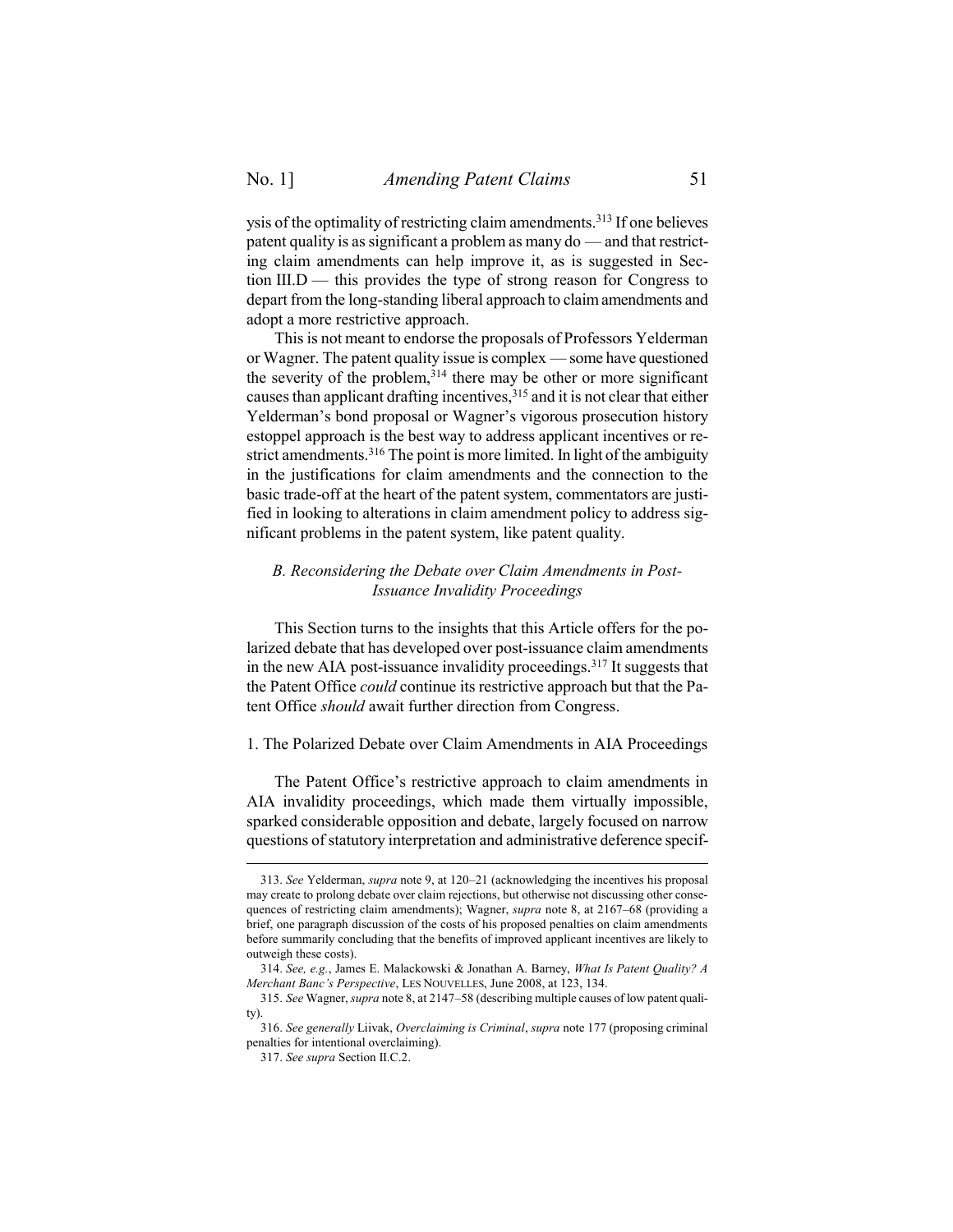ic to the AIA proceedings.<sup>318</sup> However, the competing sides on these questions have also taken competing absolutist positions on the wisdom of post-issuance claim amendments more generally. These absolutist positions are currently influencing debates at the administrative and legislative levels, as discussed in the following section.

Proponents of the Patent Office's restrictive approach contend, for example, that liberally allowing post-issuance amendments "would lead to an increase in the survival of weak patents," <sup>319</sup> undermine Congress's efforts to provide a low-cost means of invalidating low-quality patents,<sup>320</sup> and incentivize abusive litigation that relies on high costs to "extort<sup>[]"</sup> legitimate competitors and innovators.<sup>321</sup> To these stakeholders, a restrictive approach to post-issuance claim amendments is indisputably correct and vital to the proper functioning of the patent system.<sup>322</sup>

<span id="page-51-0"></span>Opponents of the Patent Office's restrictive approach describe "the inability to amend claims" post-issuance as part of the "procedures that have been stacked against patent owners" that undermine "stable and effective property rights for inventors" and the "innovation economy."<sup>323</sup> Likewise, they suggest that the absence of amendments post-issuance and lack of an "iterative process" of rejection, response, and amendment are part of a "slanted design" that "cause[s] harm to all patent holders, making it far more difficult for product-producers to get to market."<sup>324</sup> To these stakeholders, liberally permitting post-issuance proceedings is

<sup>318.</sup> *See, e.g.*, Aqua Prods., Inc. v. Matal, 872 F.3d 1290 (Fed. Cir. 2017) (en banc) (splitting the en banc Federal Circuit into two separate majorities reached in five separate opinions joined by overlapping judges, often only partially); *compare, e.g.*, PhRMA *Aqua* Br., *supra* not[e 14](#page-3-0), at 15 ("Rejecting the PTO's burden-swapping position would dramatically increase the rate of amendment and provide the protection to patent owners that Congress intended."), *with, e.g.*, Askeladden *Aqua* Br., *supra* note [15](#page-3-1), at 6 ("Overturning the Patent Office regulation so that the patent owner no longer has to establish that substitute claims are patentable would subvert the purposes that *inter partes* review was designed to serve.").

<sup>319.</sup> Askeladden *Aqua* Br., *supra* not[e 15,](#page-3-1) at 6–7, 19–20.

<sup>320.</sup> Internet Ass'n *Aqua* Br., *supra* not[e 271,](#page-42-0) at 14 (arguing that restricting claim amendments "would . . . frustrate Congress's goal of 'improving patent quality'").

<sup>321.</sup> Askeladden *Aqua* Br., *supra* not[e 15,](#page-3-1) at 6–7, 19–20.

<sup>322.</sup> *Id.* at 1–2 (arguing that "[p]ermitting patent owners to sidestep the probable invalidation of a weak patent . . . by substituting new claims" would undermine "the reforms contemplated by the America Invents Act to check patent abuse" and threaten the "health of that [patent] system").

<sup>323.</sup> *See* David Lund, *The STRONGER Patents Act: Important Legislation to Protect Our Innovation Economy*, GEORGE MASON UNIV., ANTONIN SCALIA L. SCH., CTR. FOR THE PROT. OF INTELLECTUAL PROP. (June 21, 2017), https://cpip.gmu.edu/2017/06/21/the-strongerpatents-act-important-legislation-to-protect-our-innovation-economy/ [https://perma.cc/22H9- NTEP].

<sup>324.</sup> Brief of Gary Lauder et al. as Amici Curiae Supporting Petitioner at 18–20, Oil States Energy Servs., LLC v. Greene's Energy Grp., LLC, 138 S. Ct. 1365 (2018) (No. 16-712).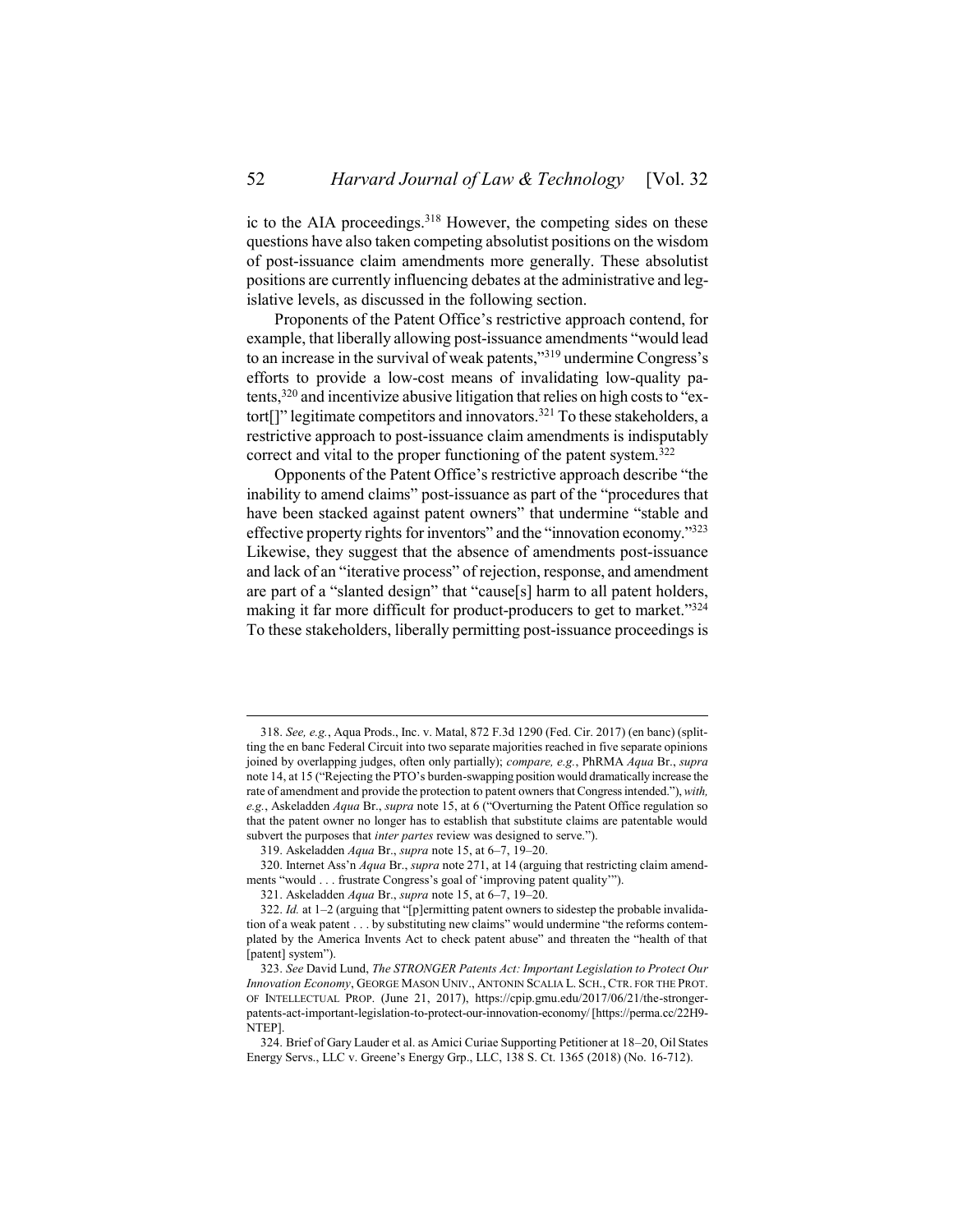indisputably correct and vital to the proper functioning of the patent sys $tem.<sup>325</sup>$ 

<span id="page-52-0"></span>2. The Administrative Legitimacy Case Against Unduly Restricting Claim Amendments in Post-Issuance Invalidity Proceedings

Despite striking down the Patent Office's restrictive approach to claim amendments in AIA post-issuance invalidity proceedings, a majority of the en banc Federal Circuit found the AIA ambiguous as to the proper procedure for claim amendments in such proceedings<sup>326</sup> and held that "[s]hould the Patent Office present a fully considered interpretation of the governing statute and properly promulgate such a rule through APA compliant rulemaking, *Chevron* deference would be on the table."<sup>327</sup> Under the *Chevron* framework, because the AIA is ambiguous in relevant part, courts would have to "defer at [*Chevron*] step two to the agency's interpretation so long as the construction is a reasonable policy choice for the agency to make."<sup>328</sup> For the time being, the PTAB has chosen not to re-promulgate its restrictive approach to post-issuance claim amendments in AIA proceedings.<sup>329</sup> However, given the ambiguity in the justifications for post-issuance amendments, the Patent Office could adopt the traditionally liberal approach to amendments in examination *or* re-promulgate a restrictive approach pursuant to the proper procedures under *Chevron* and *either* would be a reasonable policy choice entitled to deference under *Chevron*.

<span id="page-52-1"></span>That the Patent Office *could* readopt a restrictive approach and receive deference does not mean that it *should* do so. *Chevron* deference determines the relative power of courts and agencies to fill a statutory gap.<sup>330</sup> But it does not tell us how the Patent Office should, in the first instance, use the power *Chevron* grants it to resolve the statutory ambiguity regarding claim amendments in AIA post-issuance invalidity proceedings. Resolving that question implicates the basic theory of

<sup>325.</sup> *See* Lund, *supra* note [323](#page-51-0) (arguing that by liberalizing amendments and other reforms PTAB "proceedings will move closer to a fair fight to truly examine patent validity" and "protect our innovation economy by restoring stable and effective property rights for inventors").

<sup>326.</sup> *See* Aqua Prods. v. Matal, 872 F.3d 1290, 1328 (Fed. Cir. 2017) (en banc) (Moore, J., concurring).

<sup>327.</sup> *Id.* at 1341–42 (Reyna, J., concurring in part).

<sup>328.</sup> Nat'l Cable & Telecomms. Ass'n v. Brand X Internet Servs., 545 U.S. 967, 986 (2005) (internal quotations omitted); *see also Aqua Prods.*, 872 F.3d at 1343 (Taranto, J., dissenting) ("[T]he patent owner may be assigned the burden of persuasion [by the Patent Office] as long as doing so is reasonable.").

<sup>329.</sup> *See* Ruschke, *supra* not[e 112.](#page-16-2)

<sup>330.</sup> *See* Abbe R. Gluck & Lisa Schultz Bressman, *Statutory Interpretation from the Inside — An Empirical Study of Congressional Drafting, Delegation, and the Canons: Part I*, 65 STAN. L. REV. 901, 990 (2013) ("*Chevron* has been characterized by many as a counter-*Marbury* principle that allows agencies rather than courts to say what the law is.").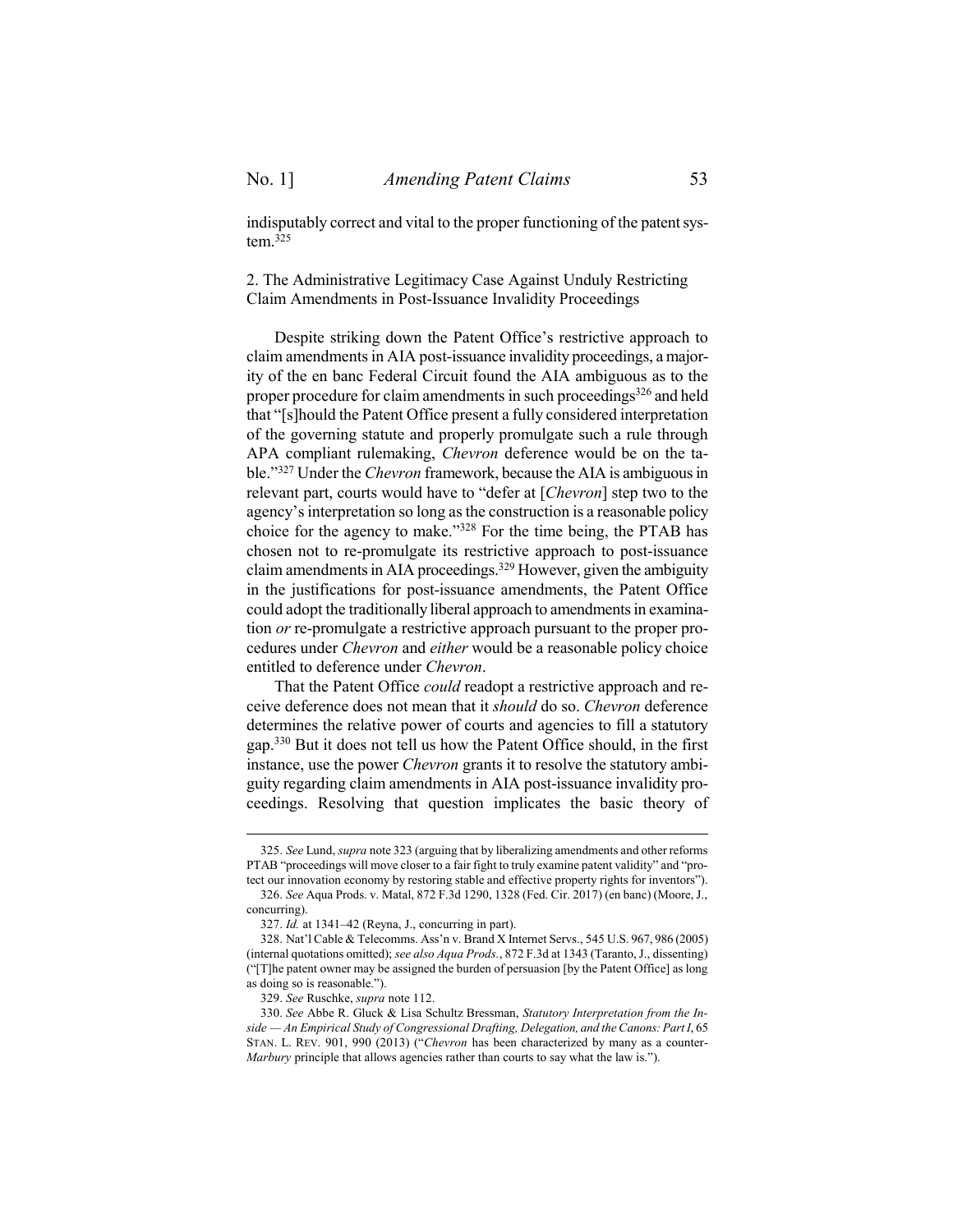<span id="page-53-0"></span>administrative legitimacy. "The conventional model for understanding this relationship between Congress and the administrative state . . . is to view it in principal-agent terms. In other words, Congress delegates authority to federal agencies, and those agencies are expected to faithfully implement congressional wishes." <sup>331</sup> Thus, in determining how to fill the statutory ambiguity regarding post-issuance claim amendments, the Patent Office should seek to most faithfully implement congressional wishes regarding amendments in AIA proceedings, even if Congress did not directly resolve this question.<sup>332</sup> The text, legislative history, and context of the AIA all suggest that a restrictive approach to post-issuance claim amendments would not be the most faithful implementation of Congress's desires.

The text of the AIA seems to assume that amendments would be a regular part of the AIA proceedings, as in other Patent Office proceedings, providing that "the patent owner may file [one] motion to amend the patent." <sup>333</sup> Although *Aqua Products*found this provision ambiguous, thereby giving the Patent Office power over amendments, a majority of the Federal Circuit seemed to conclude that the best reading of the AIA (though not the only reasonable reading) was contrary to the Patent Office's restrictive approach to amendments.<sup>334</sup> Likewise, the relevant legislative history, though sparse, indicates that Congress assumed that AIA proceedings would not significantly break with past practices regarding amendments.<sup>335</sup> Thus, the mere ambiguity regarding amendments in the AIA does not mean that every resolution of the amendments issue would be equally faithful to Congress's wishes.<sup>336</sup>

The context in which the post-issuance amendments question arises confirms that a restrictive amendment policy would not be the most

<sup>331.</sup> Chris Walker, *Daniels on Principal-Agent Theory in Administrative Law (AdLaw Bridge Series)*, 36 YALE J. ON REG.: NOTICE & COMMENT (Jan. 16, 2015), http://yalejreg.com/nc/daniels-on-principal-agent-theory-in-administrative-law-adlaw-bridgeseries-by-chris-walker/ [https://perma.cc/9SAX-CGPK].

<sup>332.</sup> *See* Abbe R. Gluck & Lisa Schultz Bressman, *Statutory Interpretation from the Inside — An Empirical Study of Congressional Drafting, Delegation, and the Canons: Part II*, 66 STAN. L. REV. 725, 767–69 (2014) (finding that congressional drafters see themselves in a partnership with agencies and use various tools to shape the way that agencies interpret and implement statutes).

<sup>333.</sup> 35 U.S.C. § 316(d)(1) (2012).

<sup>334.</sup> Aqua Prods. v. Matal, 872 F.3d 1290, 1324–25 (Fed. Cir. 2017) (O'Malley, J., majority opinion) (reaching this conclusion explicitly on behalf of five judges total and indicating that two other judges agree with the conclusion); *id.* at 1340 (Reyna, J., concurring) (suggesting on behalf of two judges total that the statute is best read as placing a burden of production but not persuasion on the patent owner).

<sup>335.</sup> *Id.* at 1299 (O'Malley, J., majority opinion) (summarizing legislative history).

<sup>336.</sup> *See* Gluck & Bressman, *Part I*, *supra* not[e 330,](#page-52-1) at 996 (finding that congressional statute drafters do not "intend to delegate [to agencies] whenever ambiguity remains in finalized statutory language . . . [A]lthough ambiguity sometimes signals intent to delegate, often it does not  $\dots$ .").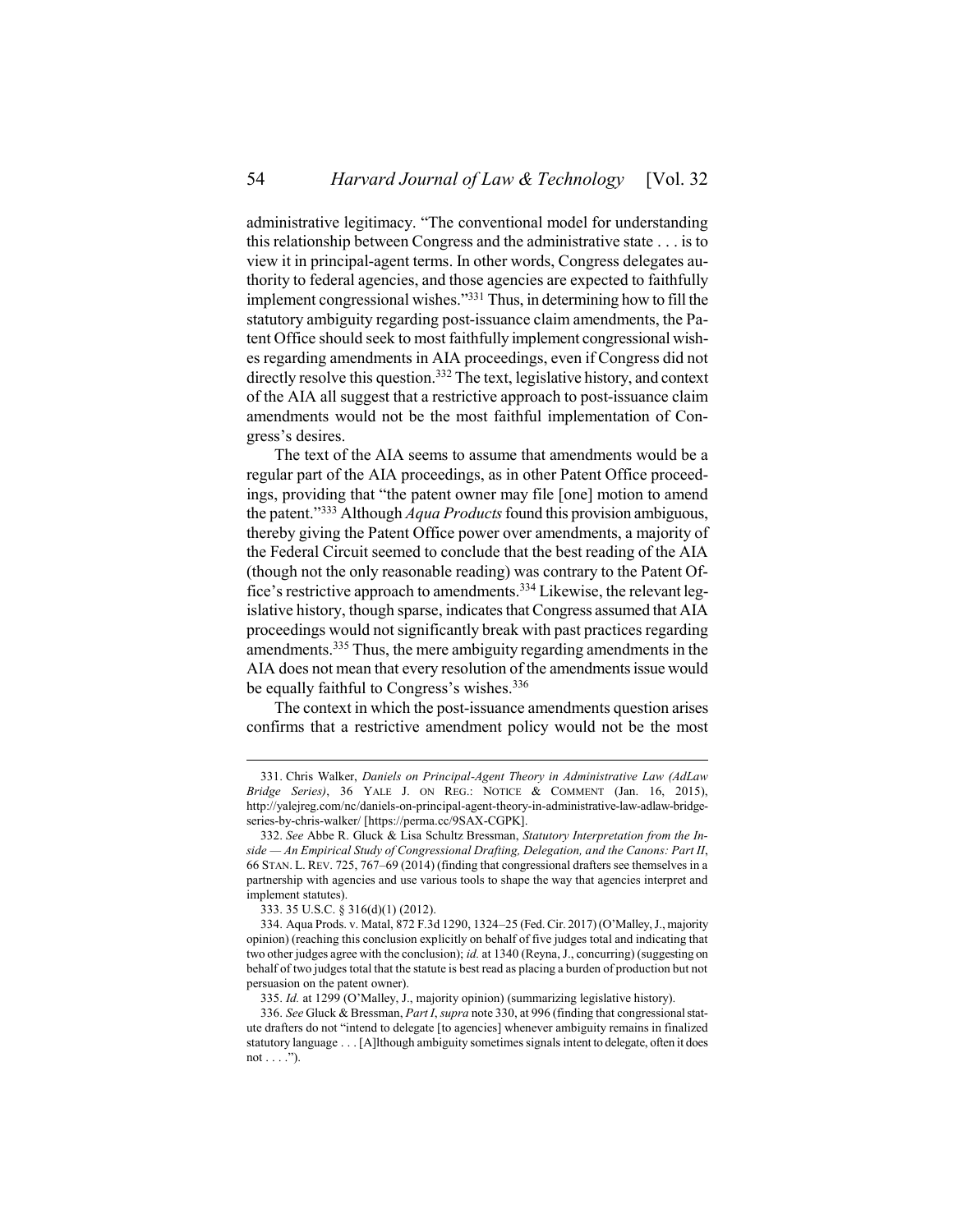faithful resolution of the ambiguity in the statutory text (and gaps in the legislative history). In enacting the AIA, Congress was legislating against a nearly two-hundred-year background of liberal allowance of claim amendments — at least for the non-broadening amendments at issue in AIA proceedings — in both initial examination and in the various post-issuance proceedings Congress has from time-to-time created (reissuance, continuation practice, *ex parte* reexamination, and *inter partes* reexamination).<sup>337</sup> This historical precedent does not make amendments a necessary or inherent feature of the patent system. However, absent clear support in the statutory text or legislative history, it is doubtful that a restrictive approach to amendments that would significantly depart from this long-standing practice faithfully reflects congressional wishes.

Nor is there a compelling policy reason to presume that Congress desired to depart from the long-standing liberal approach to claim amendments. As explained above, the costs, benefits, and justifications for post-issuance claim amendments are ambiguous and depend on where to place the risk of error.<sup>338</sup> Moreover, there is widespread agreement that the PTAB has been much more significant and effective at invalidating issued patents than Congress or stakeholders expected when debating and passing the AIA, <sup>339</sup> which is due, in part, to the inability to amend claims.

<span id="page-54-1"></span><span id="page-54-0"></span>In the modern administrative state, one could easily imagine Congress entrusting and empowering the Patent Office to resolve the policy ambiguities regarding claim amendments and make the necessary tradeoffs between the competing policy interests of preserving inventors' incentives and protecting competition and follow-on innovation. <sup>340</sup> But that would be a significant departure from the long-standing structure of the American patent system. The Patent Office is a comparatively weak administrative agency with the comparatively routine task of factspecific evaluations of specific patent applications (or now issued patents) for compliance with the statutory criteria established by Congress.<sup>341</sup> Congress has given the Patent Office little role in making policy decisions or developing the substantive legal criteria for patent protection.<sup>342</sup>

<sup>337.</sup> *See supra* Sections [II.](#page-7-0)[B](#page-8-0)–[C.](#page-10-0)

<sup>338.</sup> *See supra* Part [IV.](#page-34-0)

<sup>339.</sup> *See* JOHN R. THOMAS, CONG. RESEARCH SERV., R44905, INTER PARTES REVIEW OF PATENTS: INNOVATION ISSUES 1 (2017).

<sup>340.</sup> *See* Melissa F. Wasserman, *The Changing Guard of Patent Law:* Chevron *Deference for the PTO*, 54 WM. & MARY L. REV. 1959, 1962 (2013).

<sup>341.</sup> *See* Burstein, *supra* note [246,](#page-38-0) at 1755.

<sup>342.</sup> *Id.* at 1755, 1757. *But see* Wasserman, *supra* not[e 340,](#page-54-0) at 1965–66 (contending that the AIA changed this traditional role).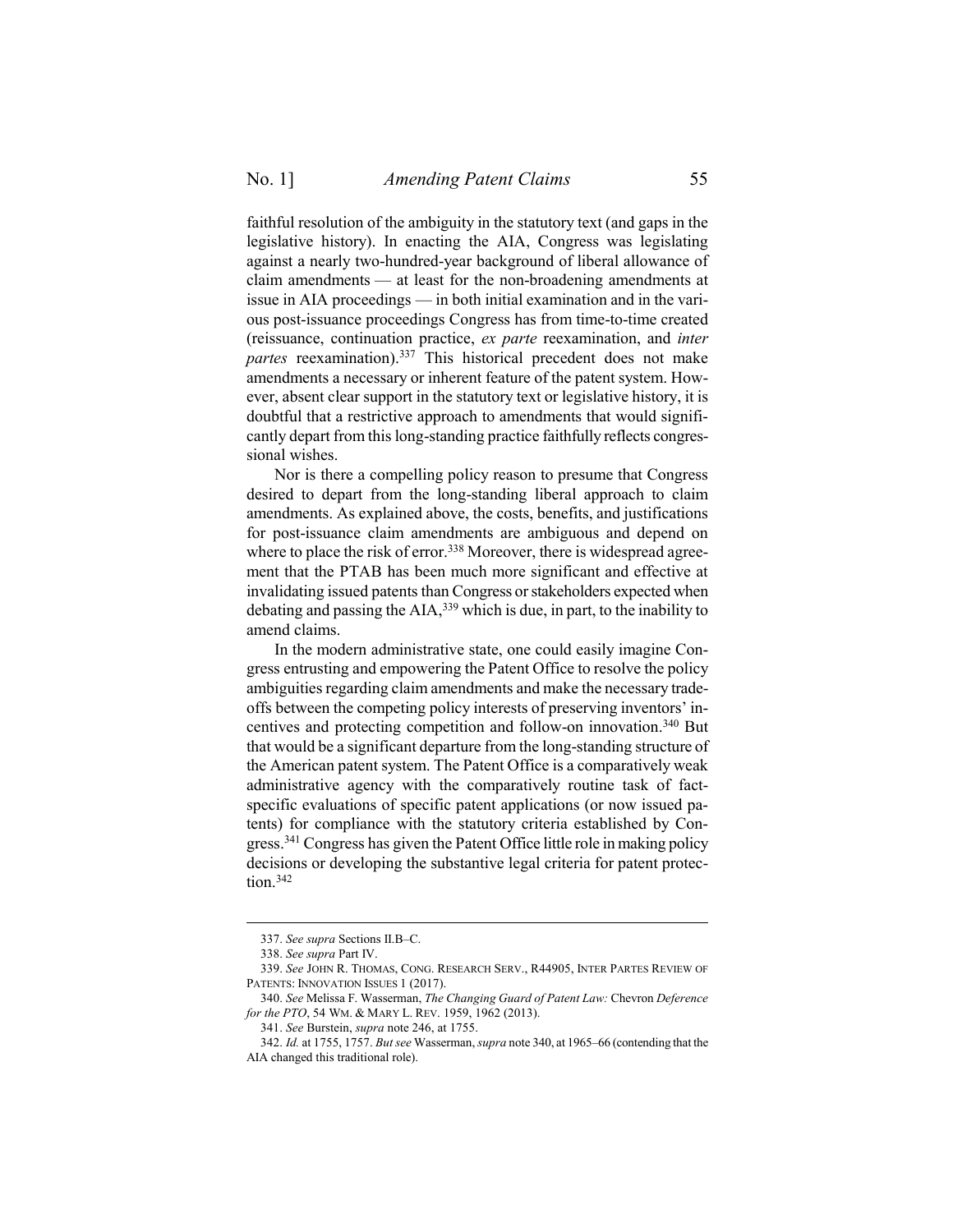The AIA does direct the Patent Office to "prescribe regulations" that "set[] forth standards and procedures for allowing the patent owner to move to amend the patent,"<sup>343</sup> which one might argue demonstrates a congressional desire to leave amendment policy to the Patent Office's discretion. This would be consistent with the overall effect of the AIA, which was to shift some policy discretion from the courts to the Patent Office.<sup>344</sup> However, the best conclusion is probably that the reference to "standards and procedures for allowing the patent owner to move to amend the patent"<sup>345</sup> reflected Congress's desire to give the Patent Office discretion to implement the long-standing liberal policy in the new context of adversarial, trial-like AIA proceedings, not to give the Patent Office complete policy discretion over post-issuance amendments in AIA proceedings.<sup>346</sup> This conclusion is most consistent with the historical background of liberal allowance of claim amendments, the traditionally limited institutional role of the Patent Office, the express statutory command that "the patent owner may file [one] motion to amend the patent,"<sup>347</sup> and the admittedly limited legislative history.

To be clear, the question this section is addressing is how the Patent Office *should* use the power it has over claim amendments in AIA proceedings in light of the statutory ambiguity found by the Federal Circuit in *Aqua Products*. Consistent with *Aqua Products*, general principles of administrative deference, and the ambiguity in the policy justifications for post-issuance claim amendments, the Patent Office *could* adopt a restrictive approach to amendments. However, to most faithfully serve as Congress's agent, and therefore maximize administrative legitimacy, the Patent Office should not depart significantly from the long-standing liberal approach to claim amendments unless Congress more clearly indicates that the Patent Office should do so.<sup>348</sup> If, consistent with the modern administrative state and the overall effect of the AIA,<sup>349</sup> Con-

<span id="page-55-0"></span><sup>343.</sup> 35 U.S.C. § 316(a)(9) (2012).

<sup>344.</sup> *Cf.* Wasserman, *supra* not[e 340](#page-54-0), at 1965 ("[T]he AIA rejects over two hundred years of court dominance in patent policy by anointing the PTO as the chief expositor of substantive patent law standards.").

<sup>345.</sup> 35 U.S.C. § 316(a)(9).

<sup>346.</sup> *Cf.* Gluck & Bressman, *supra* note [330,](#page-52-1) at 1003 (finding that congressional drafters overly intend to delegate implementation questions to agencies but that most drafters do not intend to delegate agencies discretion to decide major policy questions).

<sup>347.</sup> 35 U.S.C. § 316(d)(1).

<sup>348.</sup> *Cf.* Gluck & Bressman, *supra* not[e 330,](#page-52-1) at 1003 (finding support among congressional drafters for the major questions doctrine, which "supports a presumption of *non*delegation in the face of statutory ambiguity over major policy questions or questions of major political or economic significance").

<sup>349.</sup> *Cf.* Sarah Tran, *Policy Tailors and the Patent Office*, 46 U.C. DAVIS L. REV. 487, 489 (2012) ("For almost eighty years, broad congressional delegations of authority have empowered administrative agencies and other institutions to craft flexible policy measures for their constituents.").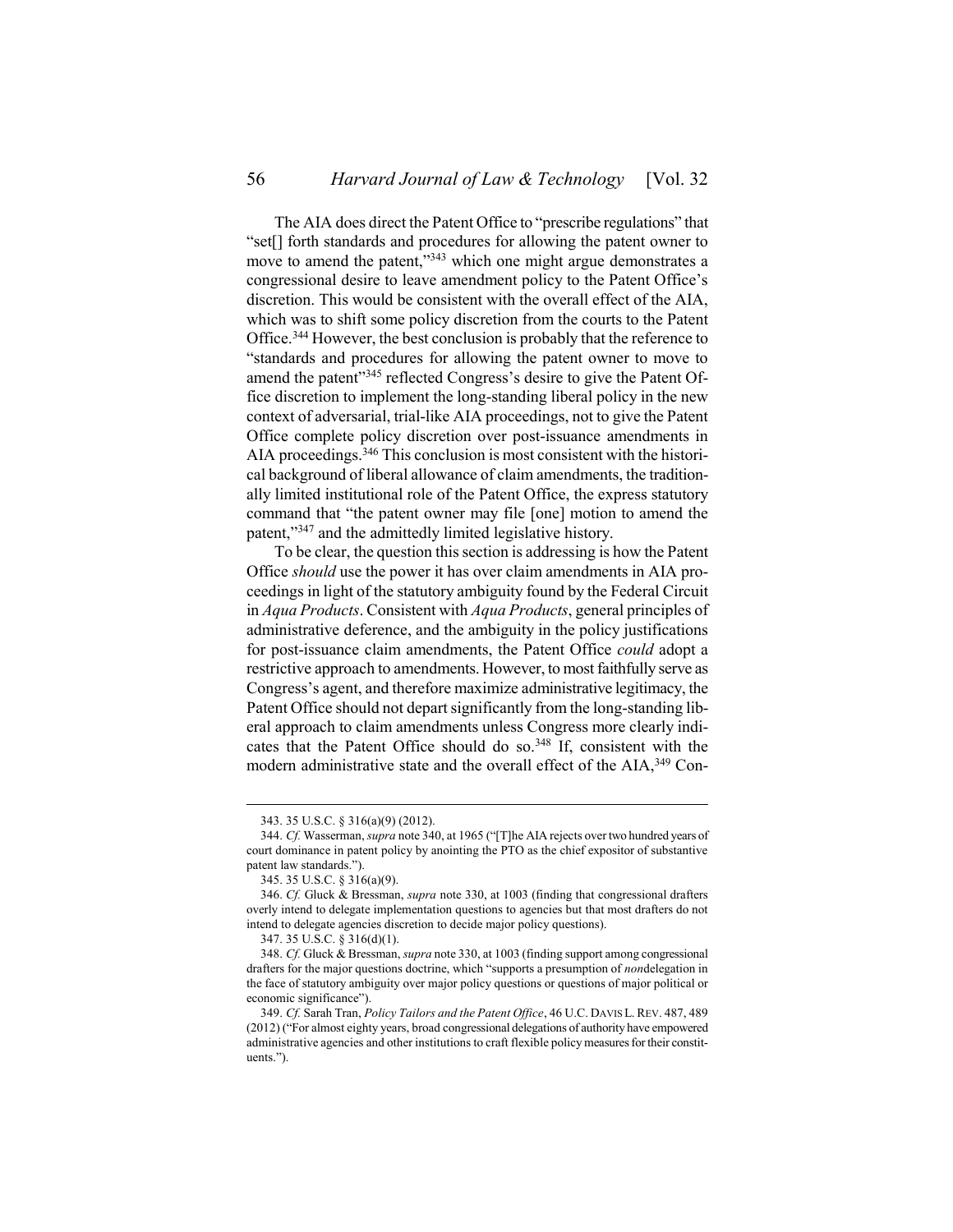gress wants to shift complete policy discretion over post-issuance claim amendments to the Patent Office, Congress could expressly delegate this power to the Patent Office by amending the relevant statutory provisions to provide, for example, that "the Patent Office may make rules and regulations to determine whether, on what terms, and pursuant to what procedures an applicant can amend its claims."

Alternatively, Congress might choose to dictate post-issuance claim amendment policy itself, using it as a means to adjust the basic trade-off of the patent system. In fact, legislation currently pending in Congress, the STRONGER Patents Act, would allow more liberal claim amendments in AIA proceedings, including placing the ultimate burden on the challenger to prove unpatentability of the amended claim.<sup>350</sup> The express aim of the legislation is to strengthen the position of patent owners in AIA post-issuance proceedings<sup>351</sup> motivated by concerns that the PTAB has unduly tilted the balance against patent owners in a way that undermines "stable and effective property rights for inventors."<sup>352</sup> Or Congress could go the other direction. Even if the AIA proceedings have exceeded expectations in terms of invalidating issued patents, many view them as a beneficial reform that has brought the patent system closer to the proper trade-off in terms of patent protection, <sup>353</sup> and Congress could endorse this result by codifying restrictions on claim amendments in such proceedings.

The conclusion that further congressional action is necessary to depart from the traditional liberal approach to claim amendments raises several well-recognized problems: structural barriers to passing legislation (so-called "vetogates"), the negative effects of political expediency, and the risk of capture by well-organized and well-financed minority interests.<sup>354</sup> Despite these shortcomings, congressional intervention seems to be a necessary prerequisite to any significant departure from the

<span id="page-56-0"></span><sup>350.</sup> STRONGER Patents Act, S. 1390, 11th Cong. §§ 102–03 (as introduced June 21, 2017). The patent owner would have to make a prima facie showing that the amendment responds to the grounds of unpatentability raised in the AIA proceeding, satisfies the disclosure requirements, and does not broaden claim scope, but then the burden would shift to the challenger to rebut this showing or otherwise prove unpatentability. *Id.* The proposal would also allow the PTAB to seek an advisory patentability opinion from a patent examiner. *Id.*

<sup>351.</sup> Doug Pearson, *Senate Bill for STRONGER Patents Act Aims to Address Key PTAB Patent Owner Woes*, PTAB LITIGATION BLOG (July 3, 2017), www.ptablitigationblog.com/ senates-stronger-patents-act-aims-address-key-ptab-patent-owner-woes/ [https://perma. cc/9CGX-NYRK]; Steve Brachman, *STRONGER Patents Act Introduced in House, Seeks to Strengthen a Crippled Patent System*, IP WATCHDOG (Mar. 26, 2018), https://www.ipwatchdog.com/2018/03/26/stronger-patents-act-house/id=95188/ [https://perma. cc/ZZH5-BDX9].

<sup>352.</sup> Lund, *supra* not[e 323.](#page-51-0)

<sup>353.</sup> *See* THOMAS, *Innovation Issues*, supra not[e 339,](#page-54-1) at 19–20.

<sup>354.</sup> *See* Arti K. Rai, *Patent Validity Across the Executive Branch: Ex Ante Foundations for Policy Development*, 61 DUKE L.J. 1237, 1266–67 (2012).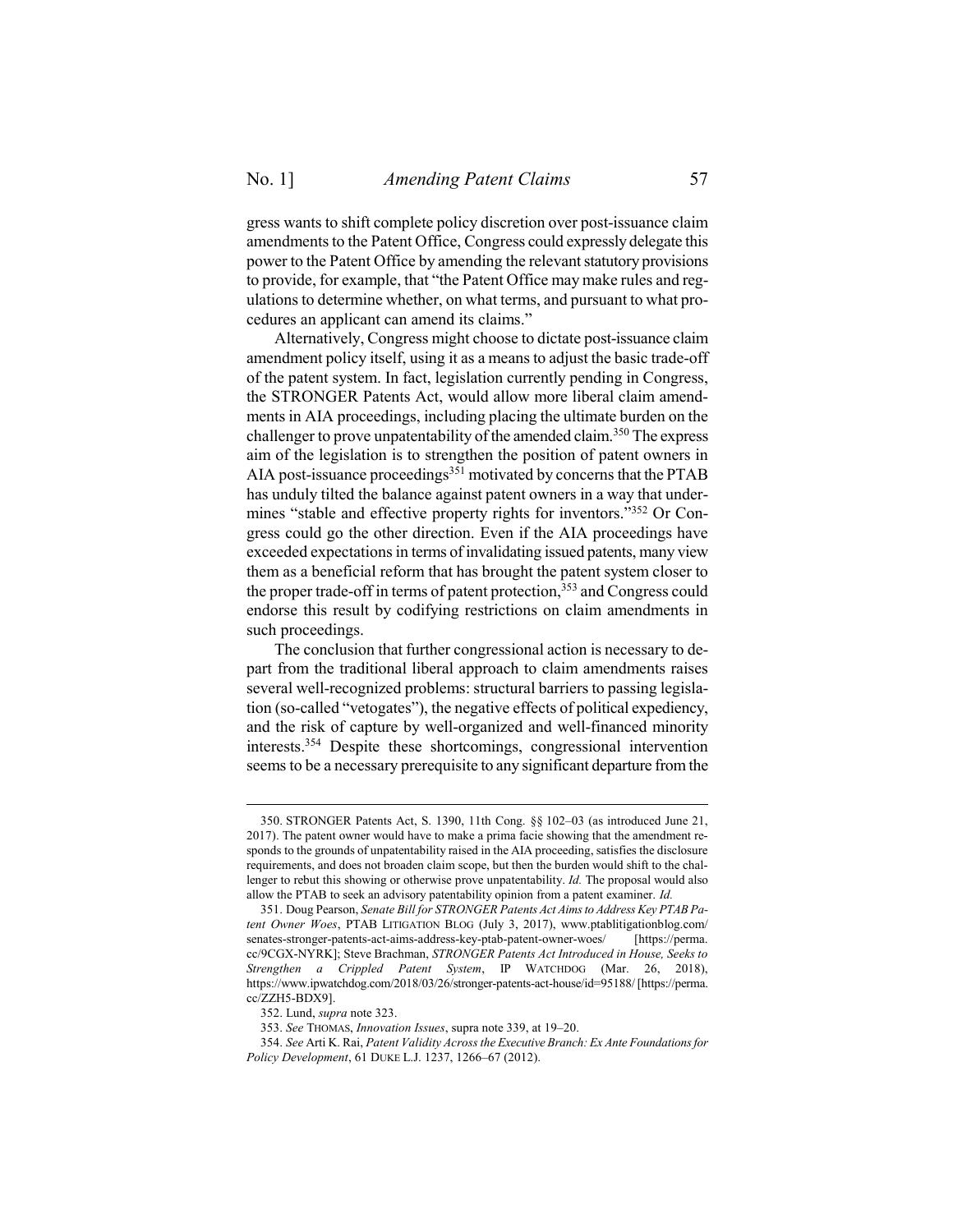long-standing liberal approach to claim amendments to preserve democratic and administrative legitimacy and the proper role of the Patent Office as a faithful agent of Congress under the principal-agency framework that dominates administrative law theory. 355

### *C. Discretionary Post-Issuance Claim Amendments*

<span id="page-57-0"></span>The prior Sections concluded that Congress should determine the proper policy with regard to claim amendments in post-issuance invalidity proceedings but that there is no clearly correct answer because of the ambiguity of the justifications for post-issuance claim amendments and their connection to the core trade-offs of the patent system. This Section suggests that much of the ambiguity with regard to post-issuance claim amendments comes from trying to determine their optimality at a wholesale level for all patents, rather than individually on a case-by-case basis. It suggests that creating a system of individualized determinations by the Patent Office ultimately is the best approach to resolving the ambiguity in the optimality of claim amendments in post-issuance invalidity proceedings. To be clear, this Section is limited to amendments in postissuance invalidity proceedings, like *inter partes* review or reexamination, which have been the focus of recent debate over post-issuance amendments. A discretionary approach to amendments may also be worth considering in reissuance and/or continuation proceedings, though those contexts may raise more of the cost and institutional competence concerns addressed in Section V.C.3 below.

#### <span id="page-57-1"></span>1. The Appeal of Discretionary Post-Issuance Claim Amendments

The ambiguity in the justifications for post-issuance claim amendments results from the interaction of a number of factors that will vary from patent to patent. Some competitors may have relied on the original claim scope of some patents when making investment and business decisions, whereas other competitors may not have even been aware of other patents at the time of their investment and business decisions. Some patent owners may commercialize the invention and have made their own investments and business decisions in reliance on effective patent protection, whereas other patent owners may not commercialize the invention and therefore may not have any of their own reliance interests. Some patent owners may have recouped their research and development costs through the period of exclusivity they had before the post-issuance claim

<sup>355.</sup> Walker, *supra* not[e 331](#page-53-0) ("If we don't work hard to ensure that federal regulators act as faithful agents of Congress, the constitutional and democratic legitimacy of the modern administrative state is on even more perilous footing.").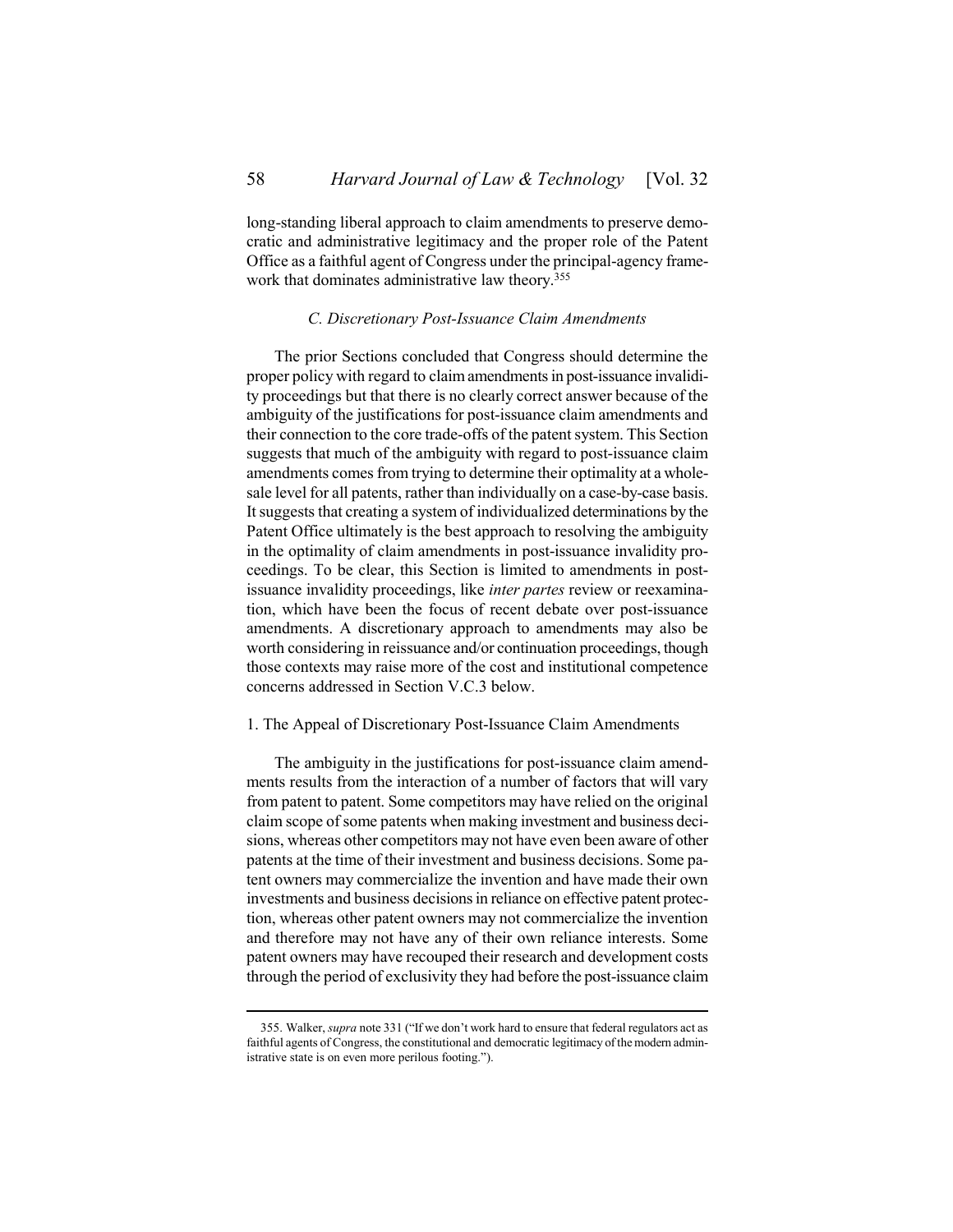amendment issue arose, whereas other patent owners may not yet have had an adequate opportunity to do so.<sup>356</sup>

Likewise, some patent owners may be acting strategically to capture competitor innovations and advancements, whereas other patent owners may be acting to protect their legitimate invention that was imperfectly claimed during the original examination. And some patent owners may be to blame for the need for post-issuance claim amendments because they purposefully drafted their claims vaguely or ambiguously, whereas other patent owners with legitimately important inventions may be the victims of the inherent imprecision of language, the difficulties translating technical concepts into words, and the motivated exploitation of these difficulties by accused infringers and their lawyers.<sup>357</sup>

It is difficult to determine as a general matter which of these considerations are most likely to be present, which way they are likely to point with regard to claim amendments, and how they should be relatively weighted. There are simply too many considerations and too much variance to make an accurate one-size-fits-all determination for all patents. For that reason, a wholesale policy on post-issuance claim amendments, whether liberal or restrictive, is likely to generate a significant number of errors, either allowing amendments even where they are unwarranted or denying amendments even where they are warranted. The basic conclusion of the prior Sections is that any general policy on post-issuance claim amendments requires a determination of where to place the risk of error based on a view about the basic trade-off between innovation and competition at the heart of the patent system.

If any general policy on claim amendments is likely to generate significant errors, a better approach may be to abandon the effort to craft a general, one-size-fits-all approach to claim amendments in favor of an approach that allows a case-by-case evaluation. Such an individualized approach could account for the various relevant considerations discussed above to determine, on the facts of a particular patent, which considerations are present and in what significance in order to determine the optimality of a claim amendment for that particular patent. For that reason, the best congressional intervention for addressing the issue of postissuance claim amendments may be to revise the AIA (and potentially the reexamination statute) to eliminate any patent owner right to amend in favor of empowering the PTAB, or some other component of the Patent Office, to make a discretionary decision as to whether to allow amendment on a case-by-case basis. Congress could directly determine the criteria for the Patent Office to use in making this evaluation. Alternatively, and consistent with recent proposals to give the Patent Office a

<sup>356.</sup> *See generally supra* Section [IV.](#page-34-0)[E.](#page-43-0)

<sup>357.</sup> *See supra* Section [IV.](#page-34-0)[E.](#page-43-0)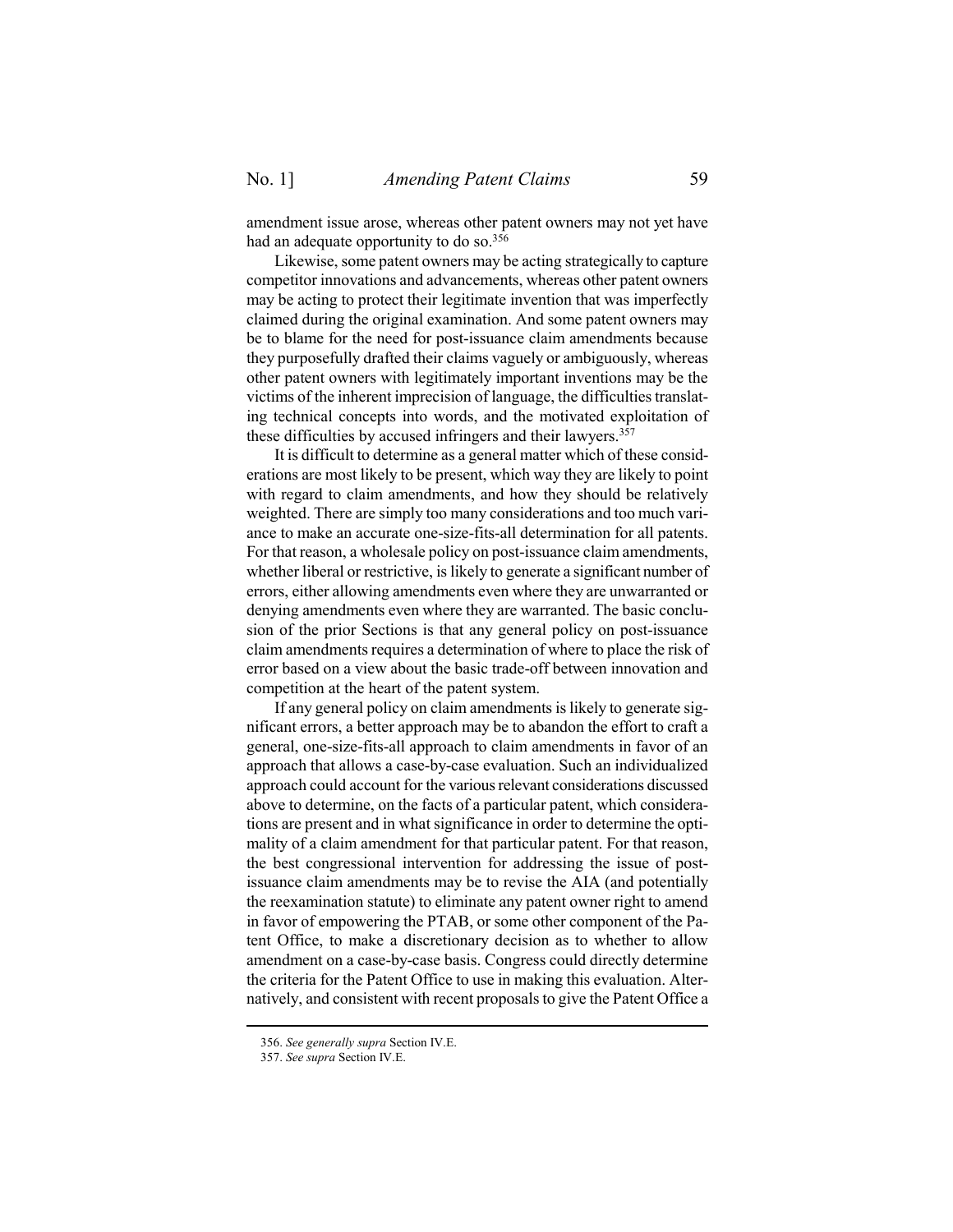greater policy-making role in the patent system, Congress could delegate to the Patent Office the authority to specify the relevant criteria.

Giving the Patent Office discretion over claim amendments on a case-by-case basis may seem foreign in the modern patent system. The Patent Office primarily serves a ministerial function of evaluating specific patent applications for compliance with general criteria of patentability set by Congress with no case-by-case discretion to weigh the desirability of patent protection or depart from the general patentability requirements.<sup>358</sup> However, there are historical analogs. The Patent Act of 1836 created a process in the Patent Office for a discretionary, case-bycase evaluation of whether to extend the term of a patent beyond the then-standard seventeen-year term.<sup>359</sup> To obtain an extension, the patent owner had to demonstrate the value of the invention, the expenses it had incurred as a result of the invention, and that it had failed to obtain "a reasonable remuneration for the time, ingenuity, and expense" of the invention "without neglect or fault" on its part.<sup>360</sup> A board consisting of the Commissioner of Patents, Secretary of State, and Secretary of the Treasury then weighed this evidence against any evidence offered by adverse parties as to why an extension should not be granted and against general considerations of the public interest to determine whether "it is just and proper that the term of the patent should be extended."361

The 19th century practice of patent term extensions certainly involved different considerations than the claim amendments question, but both implicate the core trade-off between ensuring adequate innovation incentives and leaving sufficient room for competition and follow-on innovation. This historical practice of discretionary patent term extensions provides evidence that discretionary post-issuance claim amendments would not be exceptional when evaluated in the full history of the patent system, even if foreign to the Patent Office's modern role.

<span id="page-59-0"></span>2. The Movement for Greater Discretion in the Patent System

A discretionary, case-by-case approach to post-issuance claim amendments would fit within a larger trend in the academic literature and policy proposals that seek to reduce the dominant one-size-fits-all nature of the patent system by tailoring the patent system to specific con-

<sup>358.</sup> Tran, *supra* not[e 349,](#page-55-0) at 491–92.

<sup>359.</sup> Patent Act of 1836 § 18, Pub. L. No. 24-357, 5 Stat. 117. Congress abolished the general practice of patent term extensions in 1861. Patent Amendments of 1861 § 16, Pub. L. No. 36-302, 12 Stat. 246.

<sup>360.</sup> Patent Act of 1836 § 18, Pub. L. No. 24-357, 5 Stat. 117.

<sup>361.</sup> *Id.*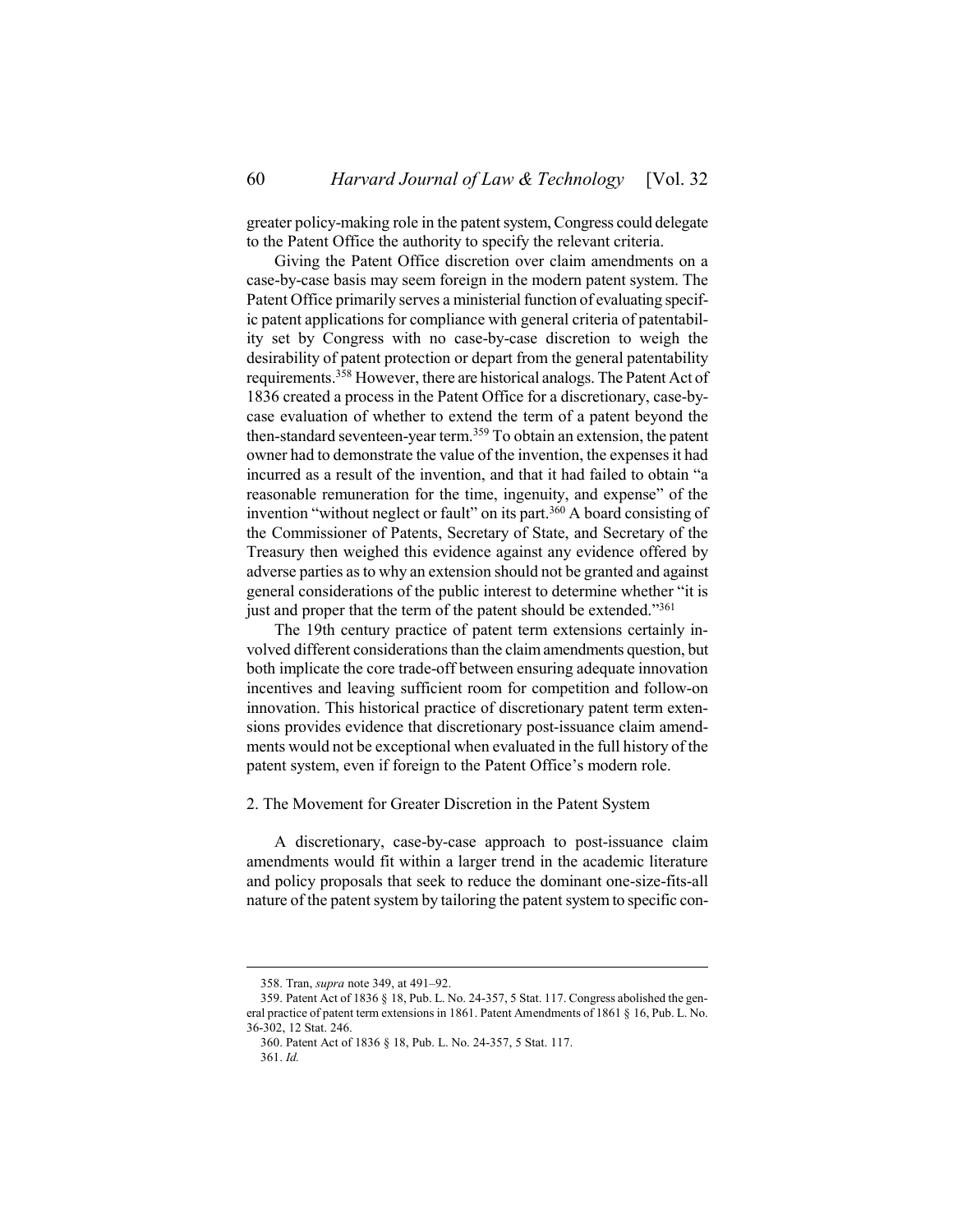<span id="page-60-1"></span><span id="page-60-0"></span>texts.<sup>362</sup> Indeed, the theoretically ideal economic approach to patent protection would only grant a patent if the invention (or its disclosure or commercialization) would not have occurred "but for" the expectation of receiving a patent.<sup>363</sup> Although an individual evaluation of this "but for" question for each patent application would not be administrable, patent policy should try to develop tools that approximate it as closely as is feasible.<sup>364</sup>

For that reason, "commentators have increasingly lamented the patent system's lack of an institution that is willing and able to tailor innovation policy to the needs of different types of inventors and industries."<sup>365</sup> Professors Dan Burk and Mark Lemley (as well as many academics building on their work<sup>366</sup>) recognized that the relationship between innovation and patent protection is industry-specific and therefore advocated greater use of "discretion . . . to tailor patent law to individualized circumstances in different industries."<sup>367</sup> Relatedly, Professor Peter Lee proposed greater patent-by-patent tailoring in claim construction — the process of determining the meaning and scope of the patent claims — by "consider[ing] the technological contributions of a patented invention and the competitive dynamics of a particular industry when construing claims."<sup>368</sup> And Professor Lemley and Daralyn Durie have commended the Supreme Court's recent reforms to the doctrine of obviousness (whether an invention is a sufficient advance to warrant patent protection) for putting "greater focus on the characteristics of individual cases" and "put[ting] more weight on the factual determination of what scientists would actually think and do about a particular invention."<sup>369</sup>

Congress too has shown at least some interest in departing from rules of general applicability in the patent system in favor of more tailored, contextual, or individualized determinations. The AIA allows the Patent Office to prioritize for review applications for inventions that are deemed particularly important to the national economy or national com-

<sup>362.</sup> *See, e.g.*, Peter Lee, *Substantive Claim Construction as a Patent Scope Lever*, 1 IP THEORY 100, 111 (2010) (noting that while the "United States employs a 'unitary' patent system that, at least nominally, applies the same standards of patentability and confers the same bundle of rights to all inventions . . . there is much wisdom to tailoring patent law to particular inventions and industries").

<sup>363.</sup> FED. TRADE COMM'N, TO PROMOTE INNOVATION: THE PROPER BALANCE OF COMPETITION AND PATENT LAW AND POLICY 10–11 (2013).

<sup>364.</sup> *Id.* at 11.

<sup>365.</sup> Tran, *Policy Tailors*, *supra* not[e 349,](#page-55-0) at 490–91.

<sup>366.</sup> *See, e.g.*, JOHN R. THOMAS, CONG. RESEARCH SERV.,R43264,TAILORING THE PATENT SYSTEM FOR SPECIFIC INDUSTRIES (2015).

<sup>367.</sup> Burk & Lemley, *Policy Levers*, *supra* note [21](#page-5-0), at 1589, 1658 (focusing on courts' discretion).

<sup>368.</sup> Lee, *supra* note [362,](#page-60-0) at 101.

<sup>369.</sup> Daralyn J. Durie & Mark A. Lemley, *A Realistic Approach to the Obviousness of Inventions*, 50 WM. & MARY L. REV. 989, 991 (2008).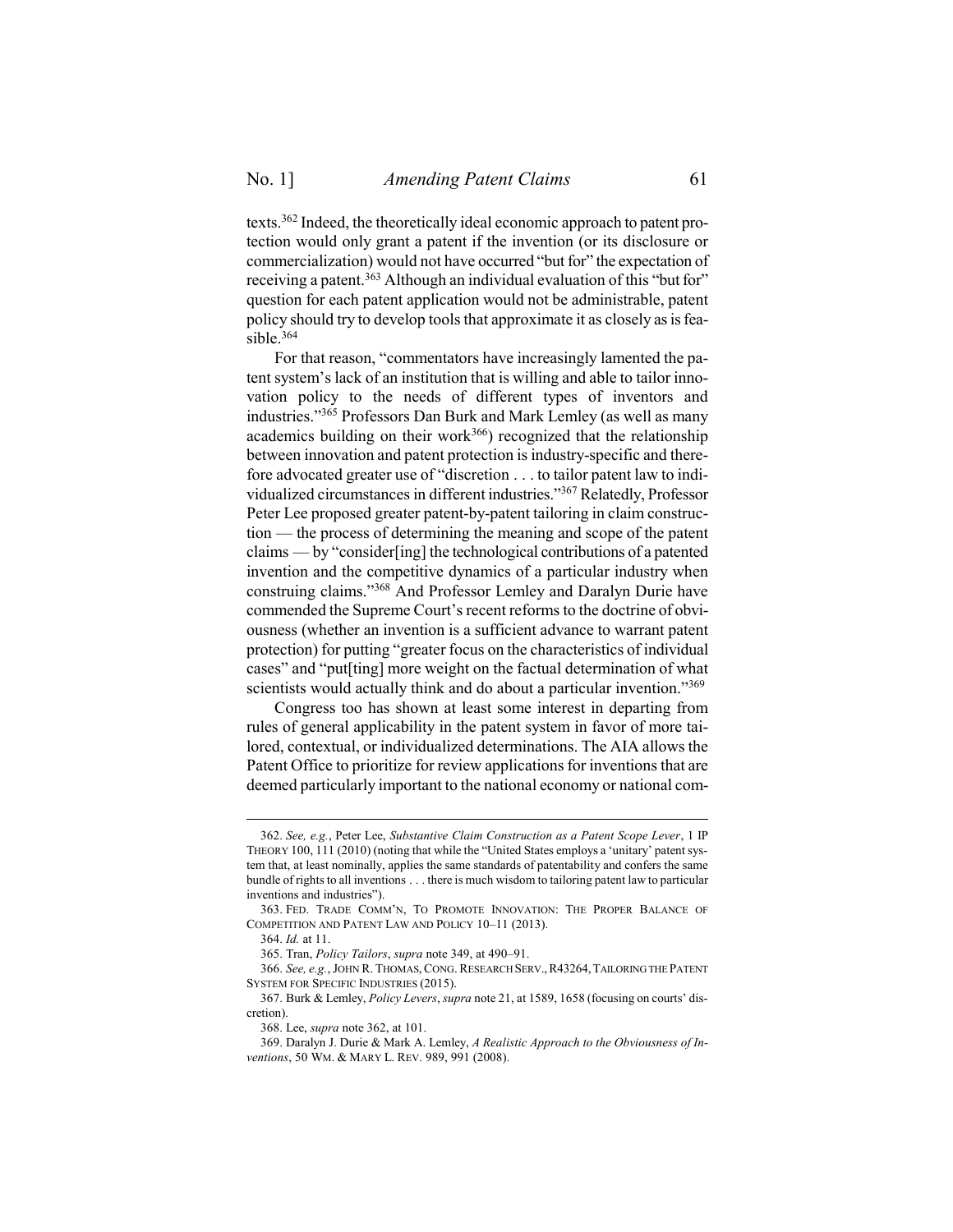petitiveness without charging applicants a premium for this prioritization.<sup>370</sup> And a proposal in the pending STRONGER Patents Act would allow the PTAB to convert an AIA post-issuance proceeding into a special reexamination proceeding upon a showing of good cause based on criteria like the level of investment in research leading to the invention, the secondary considerations of non-obviousness, and any intervening changes of law in substantive patentability criteria.<sup>371</sup>

<span id="page-61-0"></span>3. The Advantages of Post-Issuance Claim Amendments as a Discretionary Tool in the Patent System

As this Section will show, proposals for more discretionary, case-bycase tailoring within the patent system face three primary objections: cost, institutional competence, and capture. Post-issuance claim amendments are well-positioned to mitigate these concerns and therefore offer a promising route to achieving greater contextual sensitivity in patent protection.

Requiring greater consideration of the specific context of individual patents or patent applications will generally increase decision costs as compared to general, one-size-fits-all approaches.<sup>372</sup> These increased decision costs make case-by-case contextual analysis undesirable if they outweigh the benefits gained in terms of reduced error costs.<sup>373</sup> Increasing decision costs in patent examination is normally undesirable because the Patent Office must examine hundreds of thousands of patents a year,<sup>374</sup> but only a small number of those patents will ever be used against competitors in a way that make potential error costs significant.<sup>375</sup> As a result, the increased decision costs from contextual, caseby-case analysis in patent examination are generally thought to outweigh the benefits of reduced error costs from more tailored examination decisions.<sup>376</sup>

A contextual, case-by-case analysis of claim amendments in postissuance proceedings is not subject to the same degree of criticism on cost grounds as it would be if implemented during examination. The number of patents subject to post-issuance proceedings is only a small fraction of the number of patent applications the Patent Office must ex-

<sup>370.</sup> Tran, *Policy Tailors*, *supra* not[e 349,](#page-55-0) at 497, 497 n.38.

<sup>371.</sup> STRONGER Patents Act, S. 1390, 115th Cong. § 316A(d)(1) (as introduced June 21, 2017).

<sup>372.</sup> FED. TRADE COMM'N, *supra* not[e 363,](#page-60-1) at 11, 11 n.76.

<sup>373.</sup> *Id.* at 11 n.76.

<sup>374.</sup> Burstein, *supra* not[e 246,](#page-38-0) at 1756.

<sup>375.</sup> *See* Lemley, *supra* not[e 168,](#page-25-1) at 1497.

<sup>376.</sup> FED. TRADE COMM'N, *supra* not[e 363,](#page-60-1) at 11 n.76.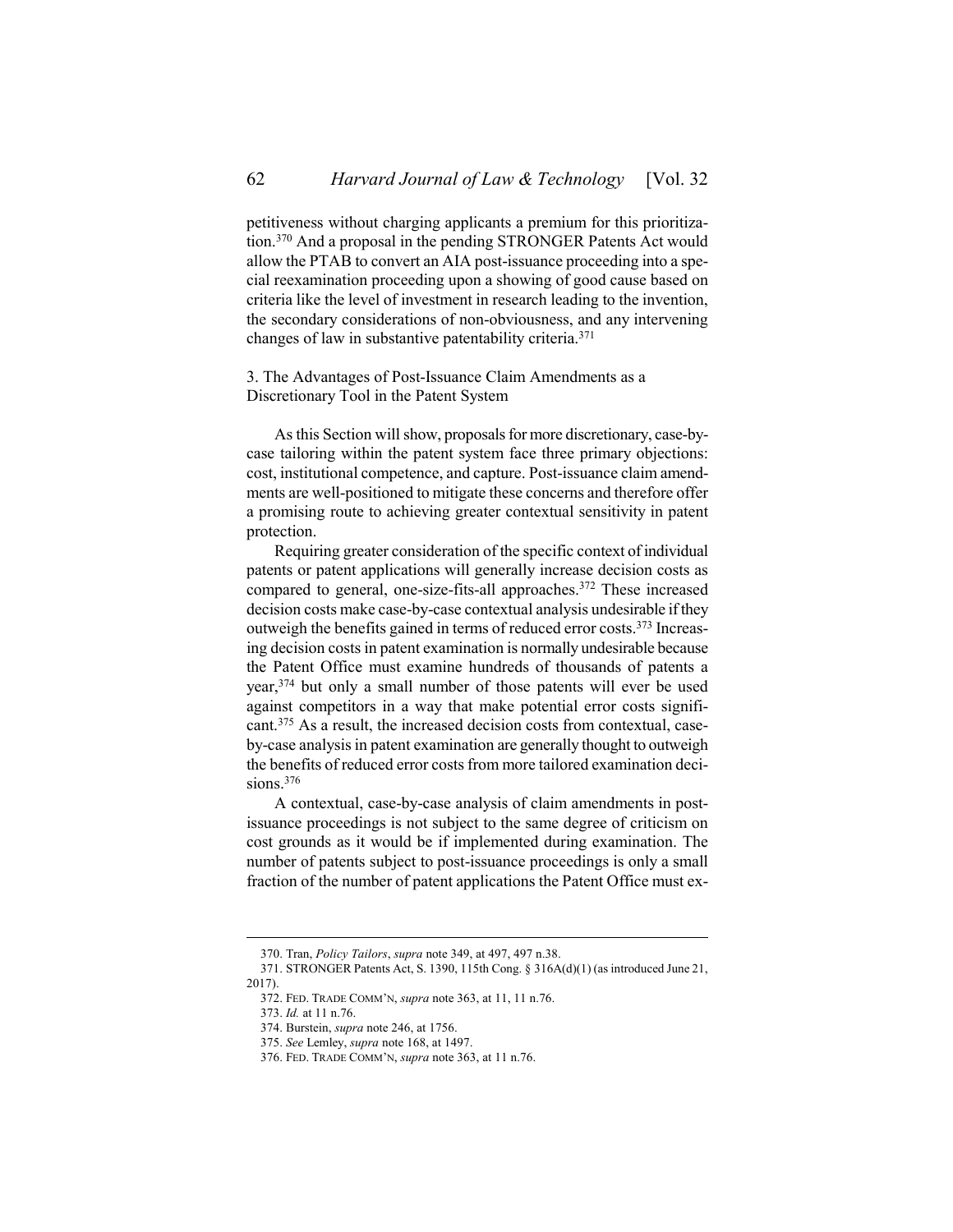<span id="page-62-0"></span>amine.<sup>377</sup> Thus, the absolute costs of implementing a contextual, case-bycase analysis of amendments in post-issuance proceedings would be significantly less than the costs of doing so in examination (or than any other similar effort at individualized evaluations in examination). Moreover, these lower costs would be more wisely spent. Rather than increasing the precision of decision-making for a large swath of patents that will never prove relevant, as in examination, the increased costs will be targeted at those patents where obtaining precision and reducing errors is most desirable: patents that are affecting and disputed by competitors.

The second major objection to proposals for more discretionary or individualized determinations regarding patent rights is whether the relevant decision makers are competent to make the necessary contextsensitive decisions. This objection arises whether the contextual decisions are to be made in examination or litigation. In examination, patent examiners tend to have scientific but not legal training, are often fairly inexperienced, tend to turn over quickly, and have less than 20 hours to spend on each patent application.<sup>378</sup> Examination therefore is not amenable to the type of fact-finding, consideration of patent economics, and nuanced evaluation required for contextual, case-by-case determinations about the proper scope of patent protection. Moreover, because examination occurs before patent issuance, and often before commercialization of the invention, the information may not yet be available to, for example, assess the value of the invention or the impact of the patent owner's exclusive rights on competitors and the public.<sup>379</sup>

Similarly, in litigation, courts are ill-suited to make the type of express policy decisions necessary to make individualized, contextual determinations on the need and proper scope of patent protection.<sup>380</sup> Courts "have difficulty gathering and processing economic and technological information" needed for contextual determinations of patent protection and instead tend to "rel[y] on arguments from statutory language, precedent, and logic" not particularly useful to these determinations.<sup>381</sup> Courts are also limited by their role of resolving specific controversies, limited to the specific arguments and evidence presented by the parties, and fo-

<sup>377.</sup> *Compare* USPTO, *U.S. Patent Statistics Chart Calendar Years 1963 - 2015*, https://www.uspto.gov/web/offices/ac/ido/oeip/taf/us\_stat.htm [https://perma.cc/9SWN-7PFZ] (showing that, in recent years, the Patent Office has received over 500,000 utility patent applications per year), *with* USPTO, *Patent Trial and Appeal Board Statistics* (Oct. 31, 2016), https://www.uspto.gov/sites/default/files/documents/aia\_statistics\_october2016.pdf [https:// perma.cc/8AC7-2AD9] (showing that the Patent Office handles fewer than 2,000 AIA postissuance proceedings per year).

<sup>378.</sup> Burstein, *supra* not[e 246,](#page-38-0) at 1756; Reilly, *Decoupling*, *supra* not[e 238,](#page-37-1) at 566–67.

<sup>379.</sup> Lee, *supra* note [362,](#page-60-0) at 112.

<sup>380.</sup> Burstein, *supra* not[e 246,](#page-38-0) at 1789.

<sup>381.</sup> *Id.*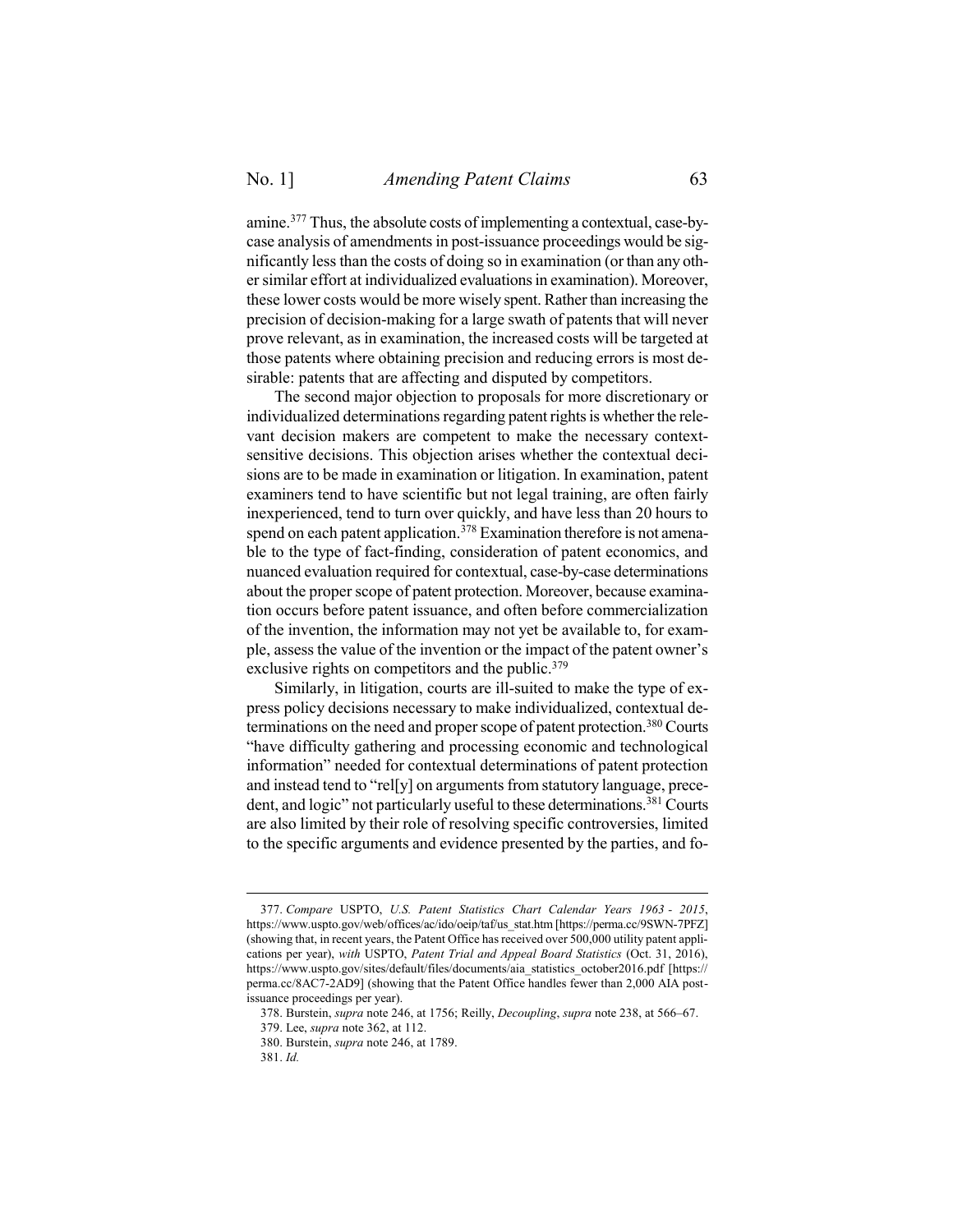cused on resolving the specific dispute rather than addressing broader policy questions.<sup>382</sup>

Post-issuance proceedings may offer greater institutional competence than either examination or litigation for implementing discretionary, context-specific elements within the patent system. Fewer patents go through post-issuance proceedings (or litigation) than through examination, <sup>383</sup> making the costs of individualized determinations of patent protection more viable. Of current decision-makers in the patent system, PTAB judges may be the best situated for making this type of determination. They have the legal training lacking among patent examiners and the technical training lacking among judges.<sup>384</sup> They are also experienced patent practitioners, normally with at least 10 years of experience within the patent system.<sup>385</sup> Therefore, they are better positioned than either examiners or federal judges to make determinations about the significance of inventions, the needs of various industries, and the patent's and proposed amendment's effects on competition and follow-on innovation. Although they may not have sophisticated economic training, this does not make them any worse than either judges or examiners. And PTAB judges could be empowered to access sophisticated economic analysis if needed, either from the Patent Office's newly created Office of the Chief Economist or through expert witnesses.<sup>386</sup>

Finally, those who favor implementing greater patent-specific or industry-specific tailoring through patent litigation emphasize that courts are less vulnerable to capture — being beholden to special interests or regulated entities for financial, career, or informational reasons — than Congress or the Patent Office.<sup>387</sup> Congress is influenced financially and in terms of the information available to it by significant lobbies with strong, albeit competing, views on the patent system.<sup>388</sup> The Patent Office and its examining corps has traditionally been biased in favor of patent owners and patent issuance because of its examiner evaluation system, fee structure, and historically limited role of only interacting with inventors and issuing patents.<sup>389</sup>

<sup>382.</sup> Rai, *supra* not[e 354,](#page-56-0) at 1268.

<sup>383.</sup> *Compare* USPTO, *Patent Statistics*, *supra* note [377,](#page-62-0) *with* USPTO, *Patent Trial and Appeal Board Statistics*, *supra* not[e 377.](#page-62-0)

<sup>384.</sup> Reilly, *Decoupling*, *supra* not[e 238,](#page-37-1) at 568.

<sup>385.</sup> Bush, *supra* note [260.](#page-41-1)

<sup>386.</sup> *See* Wasserman, *supra* not[e 340,](#page-54-0) at 2009–12 (noting in the context of arguing for deference to validity determinations in PTAB adjudications that "[t]he PTO could expand this host of information-gathering techniques and rely upon them more heavily to collect the technological and economic data necessary to craft substantive patent law standards that promote innovation" and utilize the Chief Economist).

<sup>387.</sup> Rai, *supra* not[e 354,](#page-56-0) at 1266–72.

<sup>388.</sup> *Id.* at 1266–67.

<sup>389.</sup> Wasserman, *supra* not[e 340,](#page-54-0) at 2014.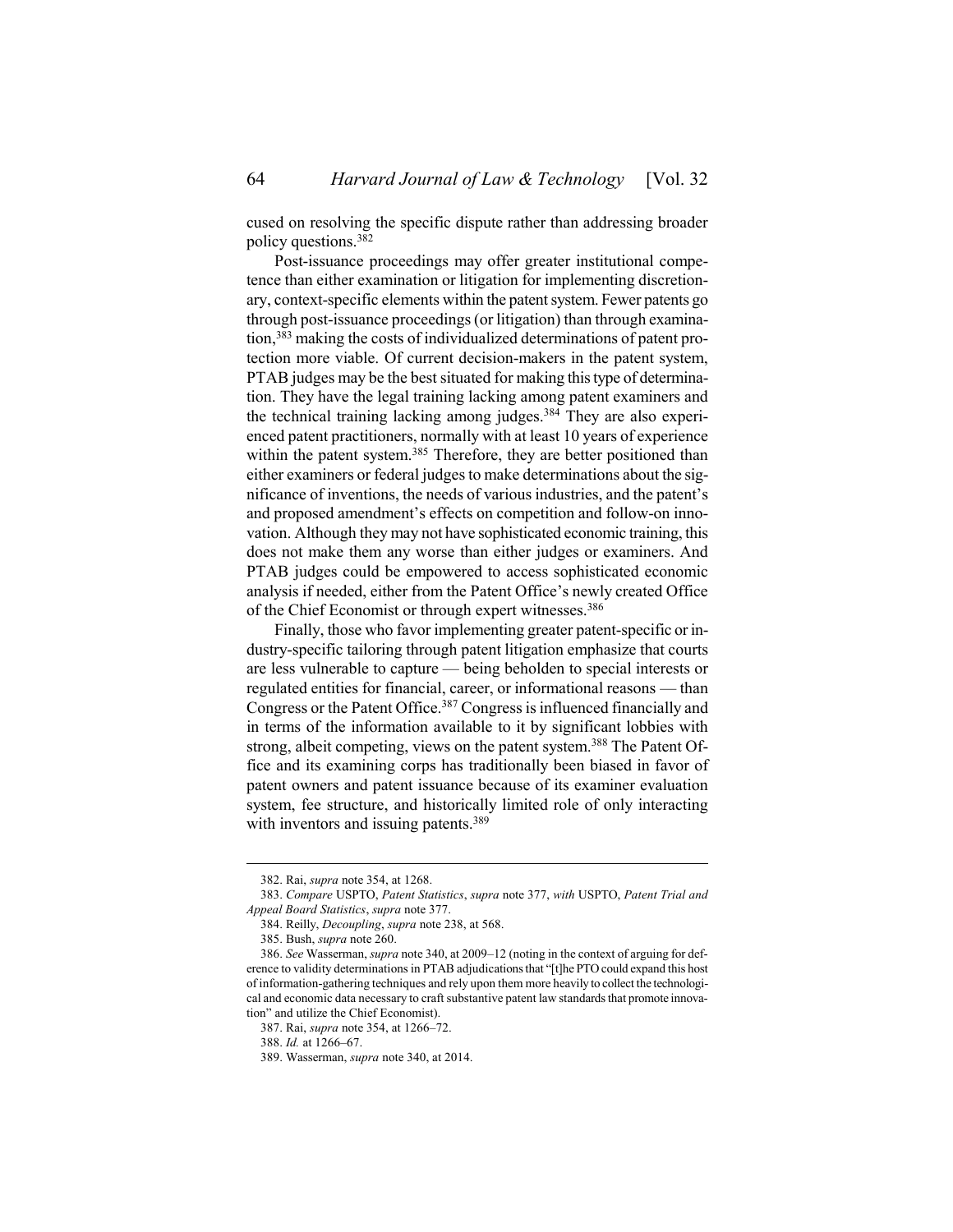The PTAB mitigates some of these traditional concerns about capture of the Patent Office, since it gives the Patent Office experience with competitors and the negative effects of patents, as well as more balanced financial incentives from the fees paid by competitors.<sup>390</sup> Admittedly, there is some concern that the PTAB may become biased against patent owners, since its existence, importance, and finances depend on challengers filing a large volume of post-issuance petitions.<sup>391</sup> However, the PTAB and its judges are ultimately under the supervision of the Patent Office as a whole, and the Patent Office's hierarchy has at least some ability to influence the PTAB and its policies.<sup>392</sup> In the modern patent system, the Patent Office as an institution should have fairly balanced incentives, given its dual role of examining and issuing applications from patent owners and reviewing and deciding post-issuance challenges by competitors.<sup>393</sup>

Thus, rather than either a generally applicable liberal or restrictive approach, a better claim amendment policy may be allowing the PTAB to make a discretionary decision on whether a post-issuance claim amendment is warranted based on the context of individual patents. It also offers a means for introducing more discretionary, contextual, and policy-driven analysis into the patent system while mitigating concerns of cost, competence, and capture. Alternatively, Congress could create a system by which the PTAB refers the claim amendment question to a special board composed of technical, economic, patent examination, and patent policy experts, perhaps after the PTAB makes an initial finding as to whether the amendment overcomes the challenged grounds of invalidity. Such a board would be the modern echo of the board composed of the Secretary of State, Secretary of Treasury, and the Commissioner of Patents that evaluated applications for patent term extensions in the mid-19th century.<sup>394</sup>

### VI. CONCLUSION

<span id="page-64-0"></span>This Article's comprehensive evaluation of the optimality of claim amendments fills a surprising gap in the literature given the current salience of claim amendments. The insights it provides are mixed and unlikely to fully please any one side in contemporary patent policy debates.

<sup>390.</sup> *Id.* at 2014–15.

<sup>391.</sup> *See* Brief of Unisone Strategic IP, Inc. as Amicus Curiae Supporting Petitioner at 4–10, Oil States Energy Servs., LLC v. Greene's Energy Grp., LLC, 138 S. Ct. 1365 (No. 16-712) (2018).

<sup>392.</sup> *See* John M. Golden, *Working Without Chevron: The PTO as Prime Mover*, 65 DUKE L.J. 1657, 1663 (2016).

<sup>393.</sup> *See* Wasserman, *supra* note [340,](#page-54-0) at 2014–15.

<sup>394.</sup> Patent Act of 1836 § 18, Pub. L. No. 24-357, 5 Stat. 117.